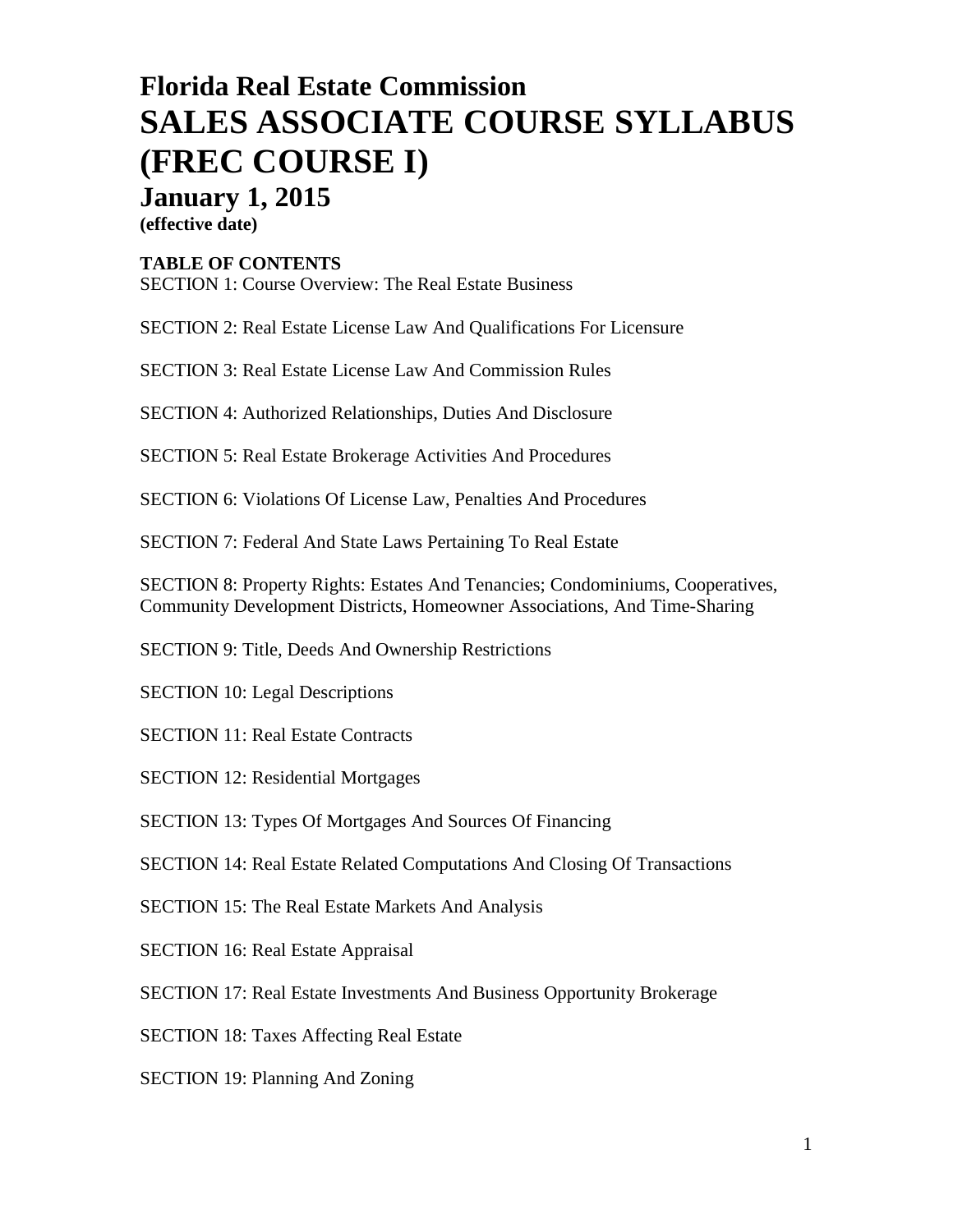## **Suggested formatting and instructional techniques:**

- When discussing the application and examination process refer students to the Candidate Information Booklet
- Use application based instruction
- When available utilize case studies
- Emphasize the role of ethics in the practice of real estate
- Where applicable refer students to the Florida Administrative Code and Florida Statute.
- Section times are not required to be three hours in duration provided the overall course is 60-hours of instruction with 3-hour end-of-course examination. Allocate your time based upon the complexity of the material.
- Refer students to available online services offered by the Department of Business and Professional Regulation when discussing application, license renewal and general account information.
- Where appropriate incorporate the most timely forms and applications used in the field
- While the syllabus contains structured areas of study if you find that subject matter from different sections applies to the topics you are covering you may incorporate the material into that section.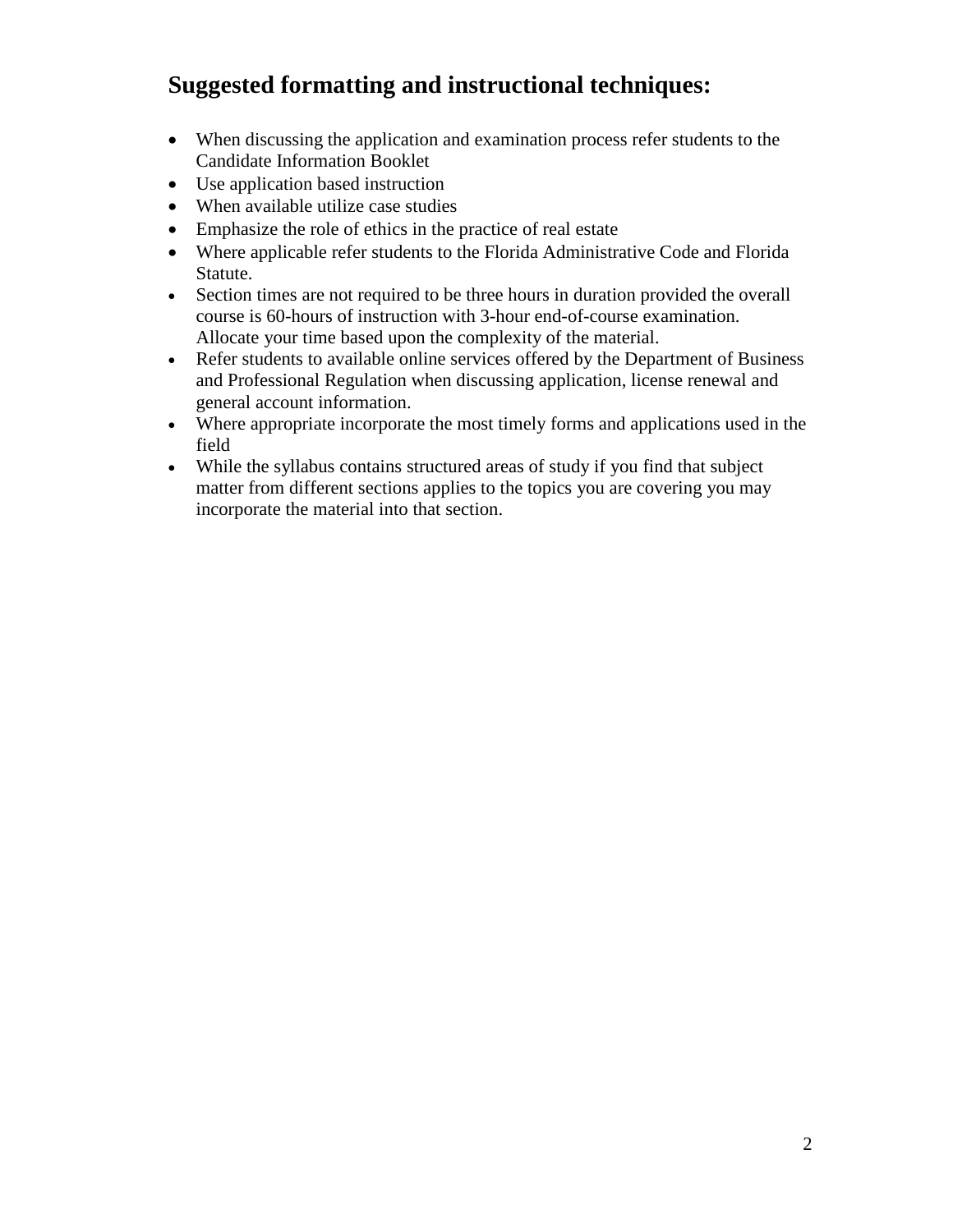## **SECTION 1 COURSE OVERVIEW: THE REAL ESTATE BUSINESS**

#### *Learning Objectives:*

- Describe the various activities of real estate brokerage
- Distinguish among the five major sales specialties
- Identify the role of property managers
- Explain the appraisal process and the role of the appraiser
- Understand the mortgage process and the role of mortgage loan originator
- Explain the three phases of development and construction
- Distinguish among the three categories of residential construction

#### Key Terms:

- absentee owner
- appraisal
- appraiser
- broker price opinion (BPO)
- business opportunity
- comparative market analysis (CMA)
- **dedication**
- farm area (target market)
- follow-up
- property management
- real estate brokerage
- special-purpose property
- subdivision plat map
- USPAP
- MLS

- I) Introduction to the Real Estate Business
	- A Overview of the real estate industry
		- 1) The real estate industry's role in the nation's economy
		- 2) Many industries are dependent on real estate activity
	- B Real estate is a business of many specializations
		- 1) Expert information is the product that a broker or a sales associate must market
			- (a) Knowledge of property transfer
			- (b) Knowledge of market conditions
			- (c) Knowledge of how to market real estate
- II) Real Estate Brokerage
	- A Sales and Leasing
		- 1) A business in which real estate license-related activities are performed under the authority of a real estate broker
		- 2) The broker acts as an agent or intermediary between two or more people in the negotiation of the sale, purchase or rental of real estate
		- 3) A sales associate works for the broker, providing services to prospective buyers and sellers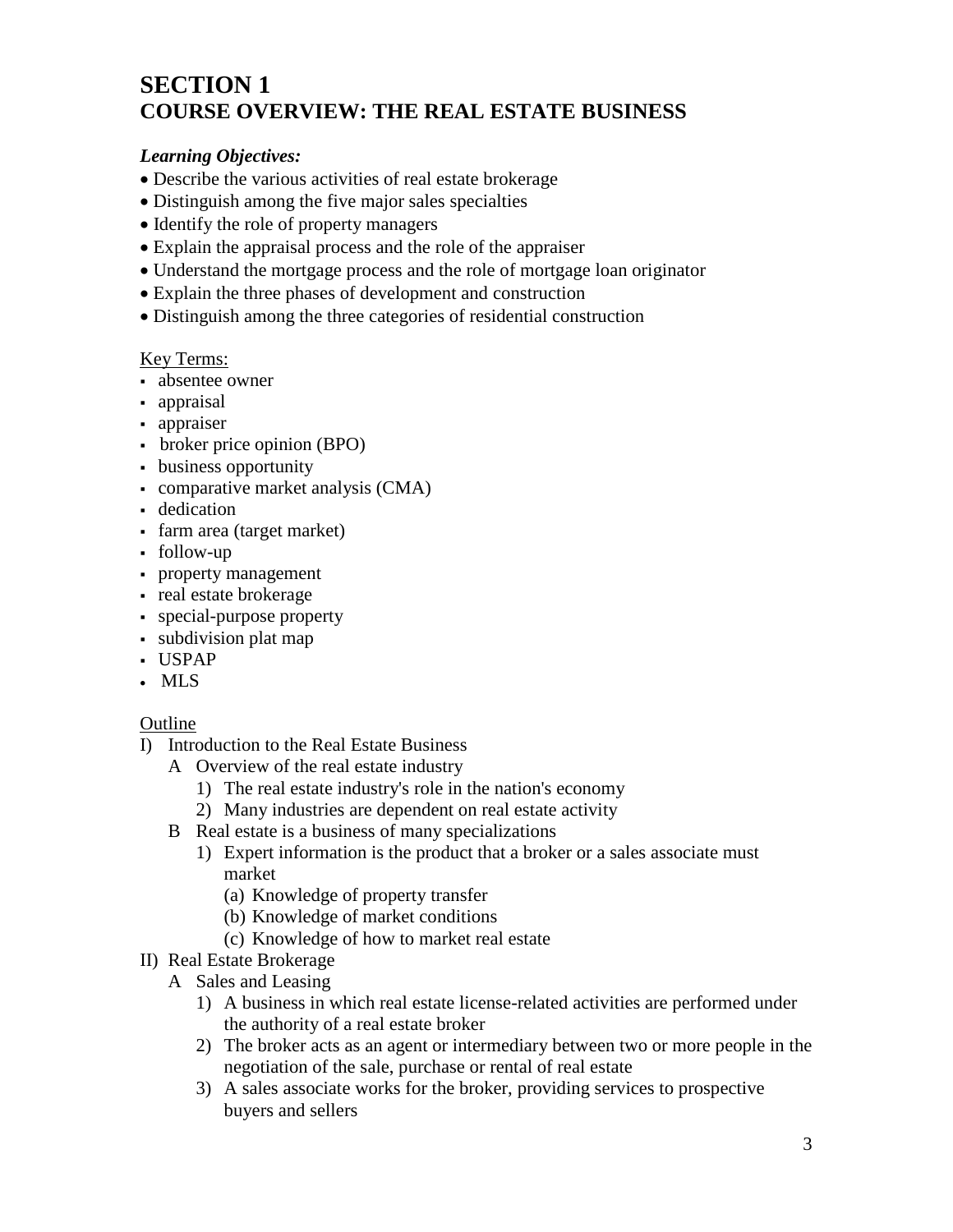- 4) Requires expert information that the average layperson does not possess
- 5) More efficient to acquire this information through a real estate professional
- 6) Real estate brokers and sales associates often specialize in a particular geographic area or property type. This method of target marketing is often called "farming"
- 7) Five major sales specialties
	- (a) Residential
	- (b) Commercial
	- (c) Industrial
	- (d) Agricultural
	- (e) Businesses
- B Property Management
	- 1) Need for property managers
		- (a) Absentee ownership
	- 2) Services typically provided by a property manger (a) Distinguish between Community Association Manager (CAM)
	- 3) Scope of work detailed in a management agreement
	- 4) Property manager's charge is to protect the owner's investment and maximize owner's returns
- C Appraising
	- 1) The process of estimating the value of real estate
	- 2) Types of real estate activities that require appraisal services
	- 3) State-certified, licensed and registered appraisers are regulated by the Florida Real Estate Appraisal Board
	- 4) Real estate licensees may appraise real property provided they do not represent themselves as state-certified, registered or licensed appraisers
	- 5) Real estate licensees must comport to USPAP when conducting appraisals of real property--define USPAP
	- 6) Comparative market analysis versus appraisal--define CMA (a) CMAs exempt from USPAP
	- 8) Broker Price Opinion (BPO)
	- 7) USPAP's Ethics Rule regarding compensation
- D Financing
	- 1) The business of providing funds for real estate transactions
	- 2) Sources of funds to finance real estate transactions
	- 3) Importance of expertise in financing matters and knowledge of how to solve financing problems
	- 4) Mortgage loan originator and mortgage bankers must be licensed as such
- E Counseling
	- 1) The service of analyzing existing or potential projects and providing advice
	- 2) Extensive knowledge and expertise is required
- III) Development and Construction
	- A Land acquisition
	- B Subdividing and development
	- C Subdivision plat map is recorded
	- D Developer often dedicates land to a governmental body for public use
	- E Construction
		- 1) Types of residential construction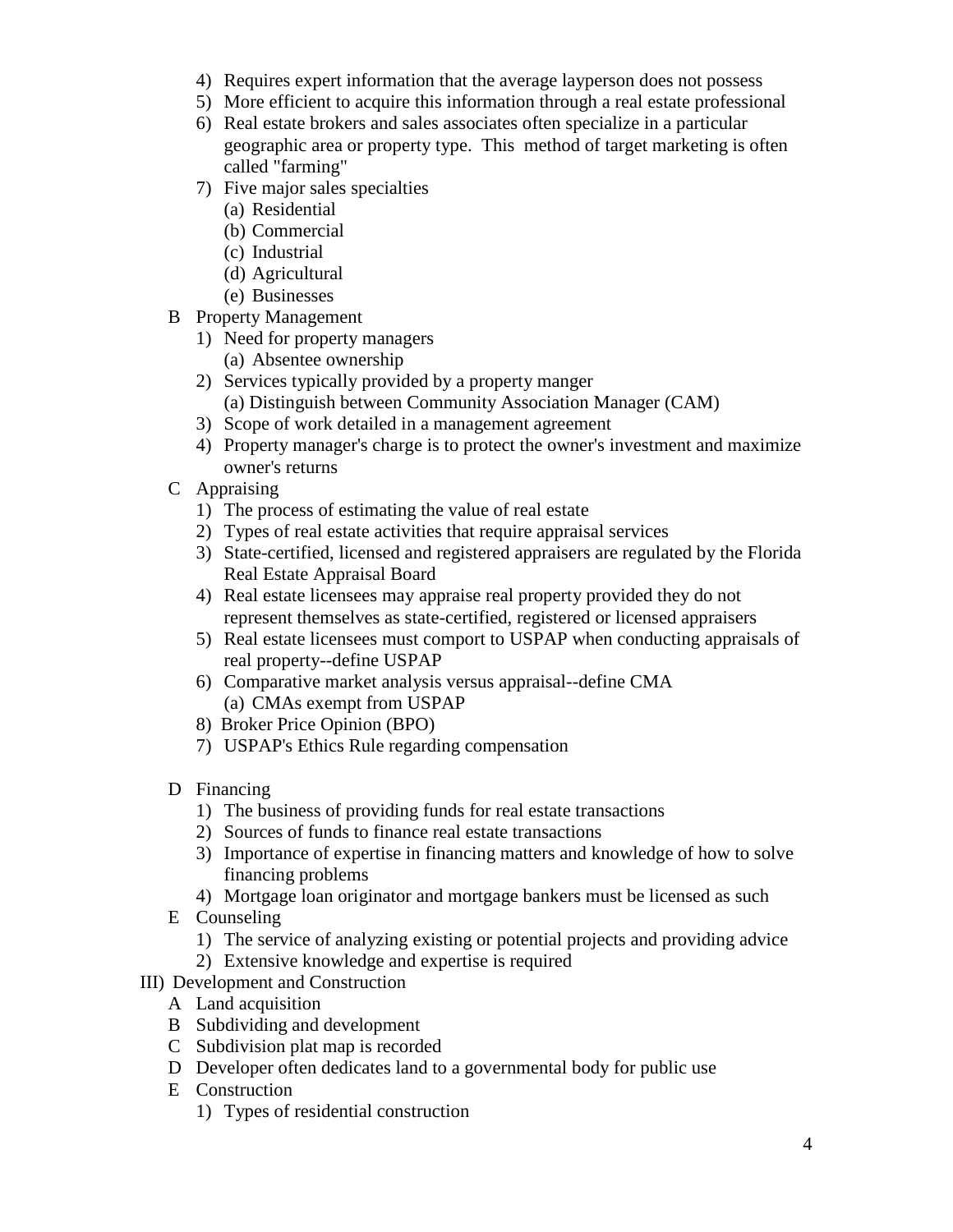- (a) Spec homes
- (b) Tract homes
- (c) Custom homes
- IV) The Role of Government
	- A Local government
	- B State government
	- C Federal government
- V) Professional Organizations
	- A Variety of professional organizations are in existence
	- B National Association of REALTORS© (NAR)
	- C Florida REALTORS
	- D Local Board (Association) of REALTORS©
	- E Distinguishing between holding a Real Estate license vs. being a Realtor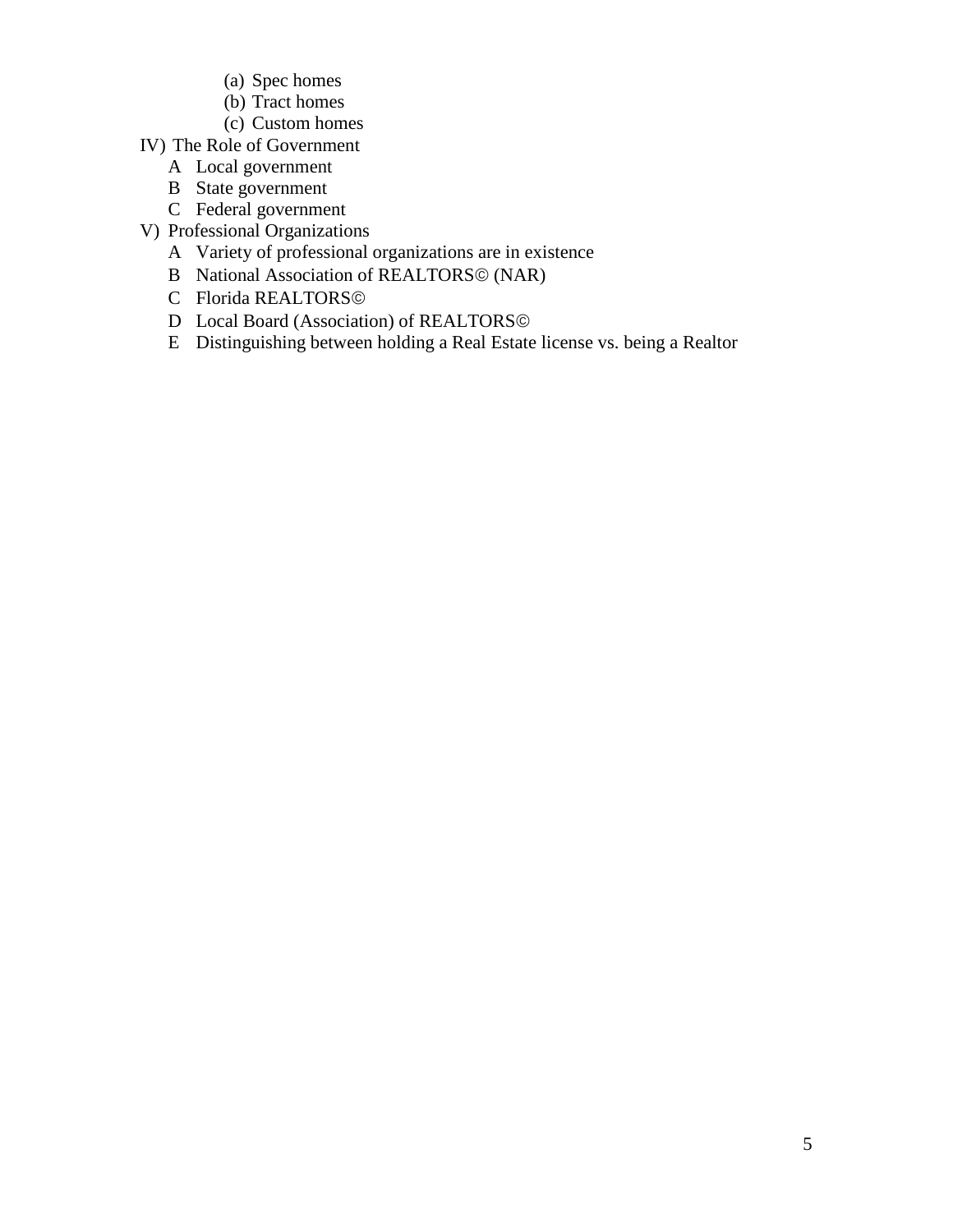## **SECTION 2 REAL ESTATE LICENSE LAW AND QUALIFICATIONS FOR LICENSURE**

#### *Learning Objectives:*

• Identify the qualifications for a sales associate's license

• Describe the application requirements for licensure including nonresident application requirements

- Explain the importance of responding accurately and completely to the background information questions on the licensure application
- Illustrate the background check procedure conducted by the DBPR
- Describe the education requirement for pre- and post-license education and continuing education
- Distinguish among the various license categories
- Identify services of real estate where licensure is required
- Recognize actions that constitute unlicensed activity
- Recognize exemptions from real estate licensure
- Distinguish between registration and licensure
- Explain mutual recognition agreements

#### Key Terms:

- adjudication withheld
- broker
- broker associate
- caveat emptor
- compensation
- Florida resident
- license/registration
- nolo contendere / no contest
- prima facie evidence
- real estate services
- sales associate
- expungement vs. sealing

- I) History and purposes of real estate license laws
	- A History of Florida's real estate license law
		- 1) Department of Business and Professional Regulation
		- 2) Division of Real Estate
		- 3) Florida Real Estate Commission
	- B Need for regulation
		- 1) Caveat emptor
	- C Purpose of regulation
		- 1) Consumer protection
	- D Important real estate statutes and rules
- II) License Categories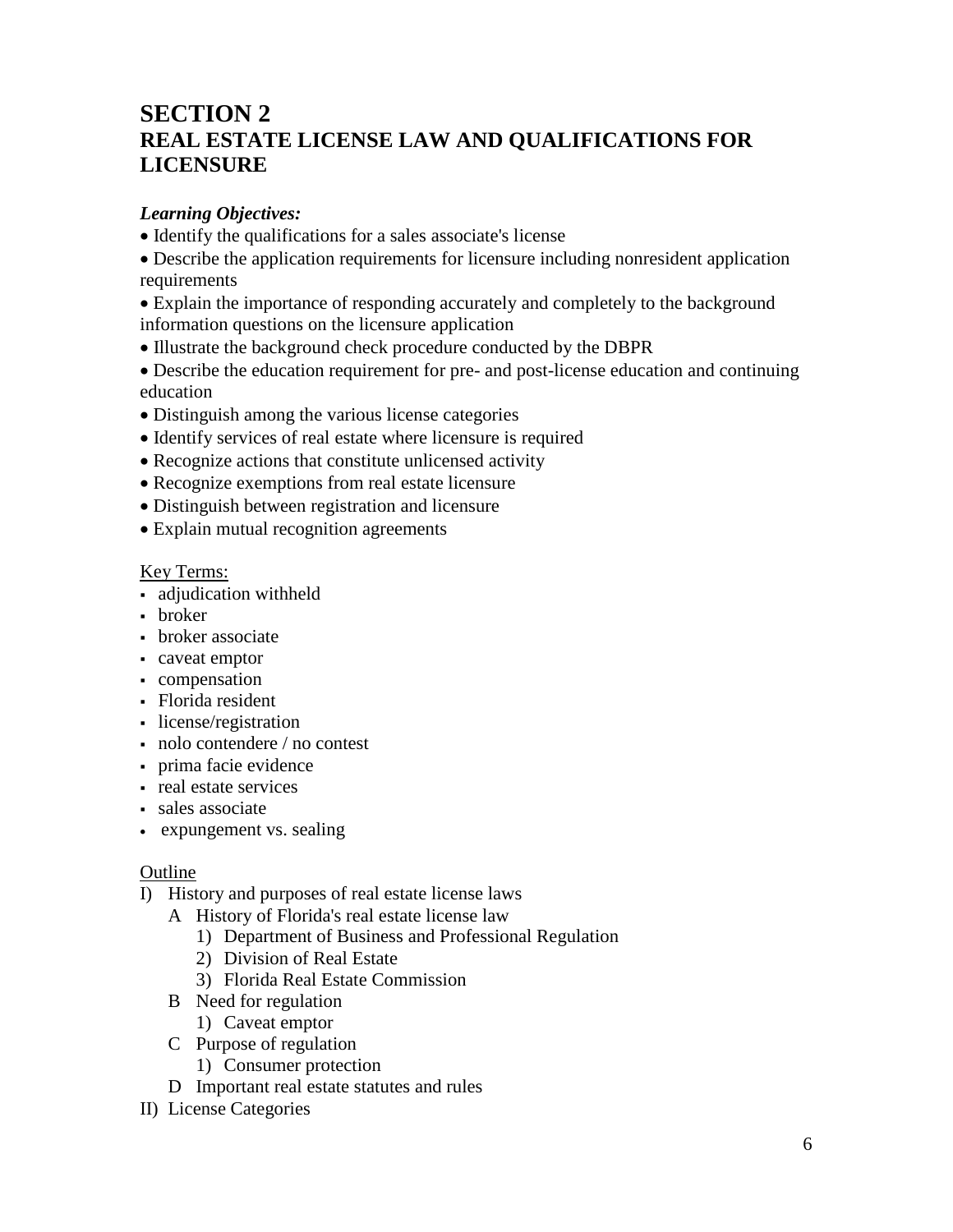- A Broker
- B Sales associate
- C Broker associate
- III) General Licensure Provisions
	- A Age
	- B High school diploma or its equivalent
	- C Honest, trustworthy, of good moral character
	- D Disclose if under investigation, convicted of a crime or ever entered a plea of *nolo contendere / no contest or guilty*
	- E Aliases−A/K/A
	- F Disclose if denied, or had a license disciplined or pending discipline in another iurisdiction
	- G Disclose if Denied, surrendered, or revoked license or registration to practice a regulated profession in any jurisdiction
	- H Guilty of any conduct or practice that would have been grounds for suspension or revocation under Chapter 475, F.S.
	- I U.S. citizenship (Chapter 455.10)
	- J Qualification of immigrants for examination (Chapter 455.11, F.S.)
	- K Requirement for United States social security number (Chapter 559, F.S.)

IV)Application Requirements

- A Fees
- B Application form
	- 1) Responding accurately and completely to background information on the application
- C Background check procedure
- D Period to check for errors and omissions
- E Period to inform applicant of approval or denial of application
- F Rights of an applicant
- G The length of time a licensure application is valid
	- 1) Initial application
	- 2) Exam eligible
- H Nonresident application requirements
- I Regulations pertaining to pre-license courses
- J Identify what is public record
- V) Sales Associate License Requirements
	- A Education exemptions
	- B Sales associate pre license course
	- C State licensure examination

### VI)Broker License Requirements

- A Education exemptions
- B Experience requirement
- C Broker pre license course
- D State licensure examination
- VII) Mutual Recognition Agreements with Other States
	- A Florida resident defined
	- B Distinguish between mutual recognition and reciprocity
- VIII) Information included on the real estate license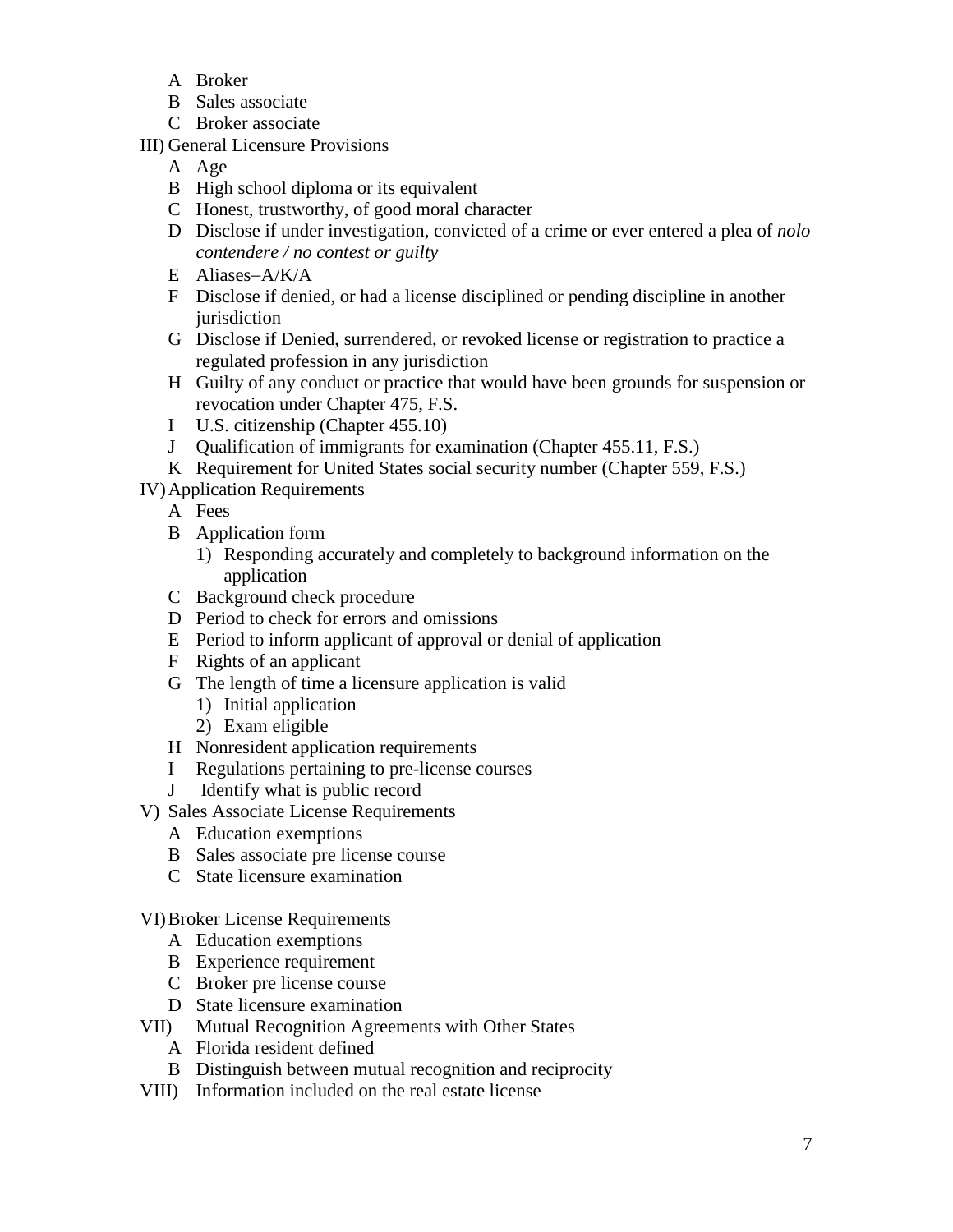- A Prima facia evidence that holder of a real estate license possesses current and valid licensure
- IX) Registration vs. Licensure
- X) License Renewal Education
	- A Post licensure requirement
	- B Continuing education
	- C Reactivation education

#### XI)Real Estate Services

- A Individuals who are required to be licensed
- B Individuals who are exempt from licensure
- XII) Unauthorized Practice of Law

### **SECTION 3 REAL ESTATE LICENSE LAW AND COMMISSION RULES**

#### *Learning Objectives:*

• Describe the composition, appointment and member qualifications of the Florida Real Estate Commission

- Define the powers and duties of the Commission
- Explain the different licensure statuses
- Distinguish between active and inactive license status
- Describe the regulations regarding involuntarily inactive status
- Distinguish between multiple and group licenses

#### Key Terms:

- active/inactive
- canceled
- cease to be in force
- current
- group license
- involuntarily inactive
- license authority voided
- multiple licenses
- null and void
- voluntarily inactive

- I) Regulation by Department of Business and Professional Regulation
	- A Organizational structure
	- B Definitions; F.S. 455.01
	- C Legislative intent; requirements; F.S. 455.02
	- D Department powers and duties; F.S. 455.203
	- E Licensing examinations
	- F Licenses, fees, statuses, and renewal
		- 1) Active status
		- 2) Inactive status
			- (a) Voluntarily inactive status
			- (b) Involuntarily inactive status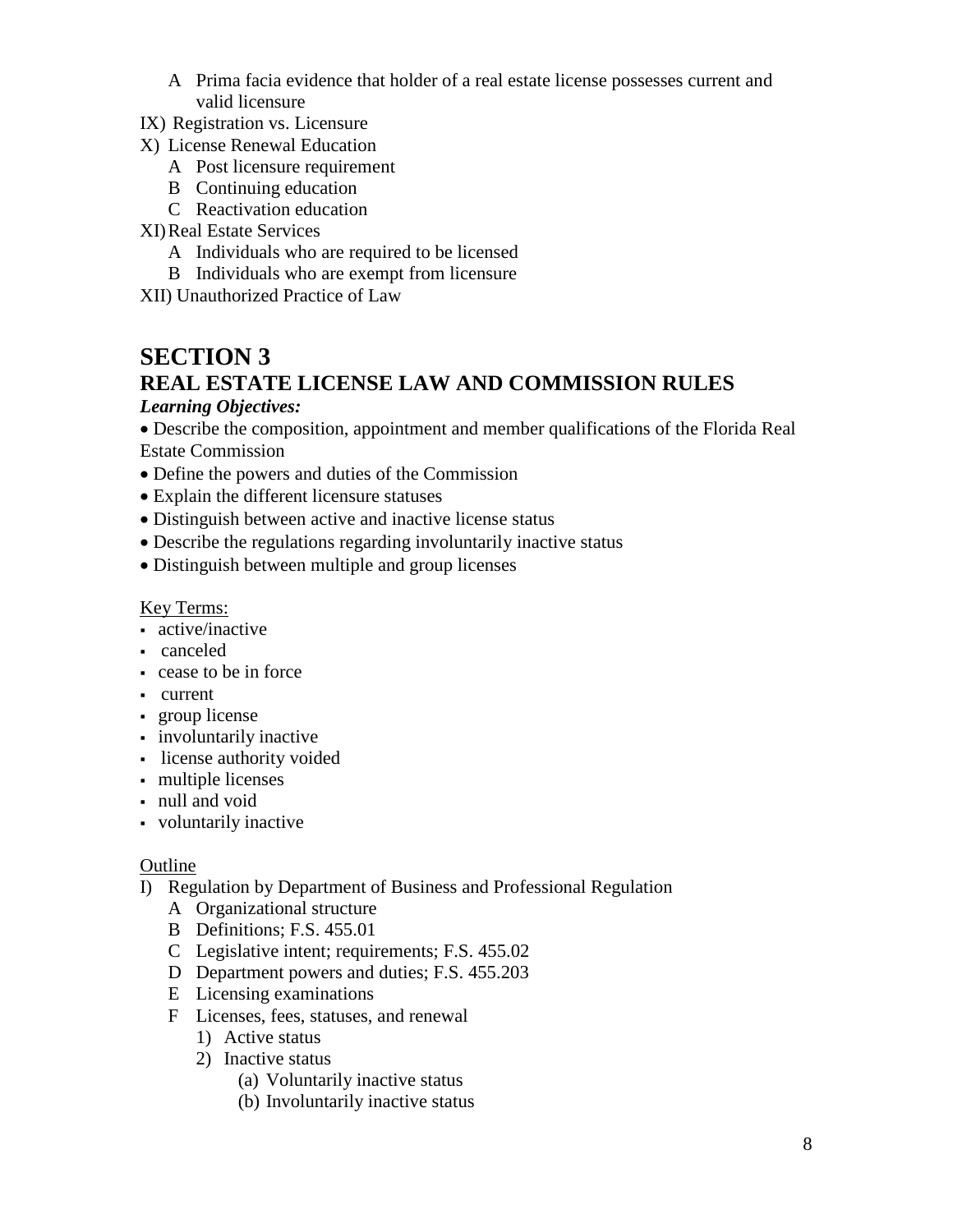- 3) License ceases to be in force (F.S. 475.23)
- 4) Members of armed forces (F.S. 455.02)
- G Types of real estate license
	- 1) Multiple and group licenses
- II) Division of Real Estate
	- A Organizational structure
- III) The Florida Real Estate Commission; Rules Governing Internal Organization and Operation; 61J2-20
	- A Purpose of regulation
	- B General structure
		- 1) Composition and qualifications of members
		- 2) Legal counsel
		- 3) Meetings and minutes
	- C Duties and powers of the Commission
		- 1) Specific areas of responsibility
		- 2) Rule making
		- 3) Education
		- 4) Discipline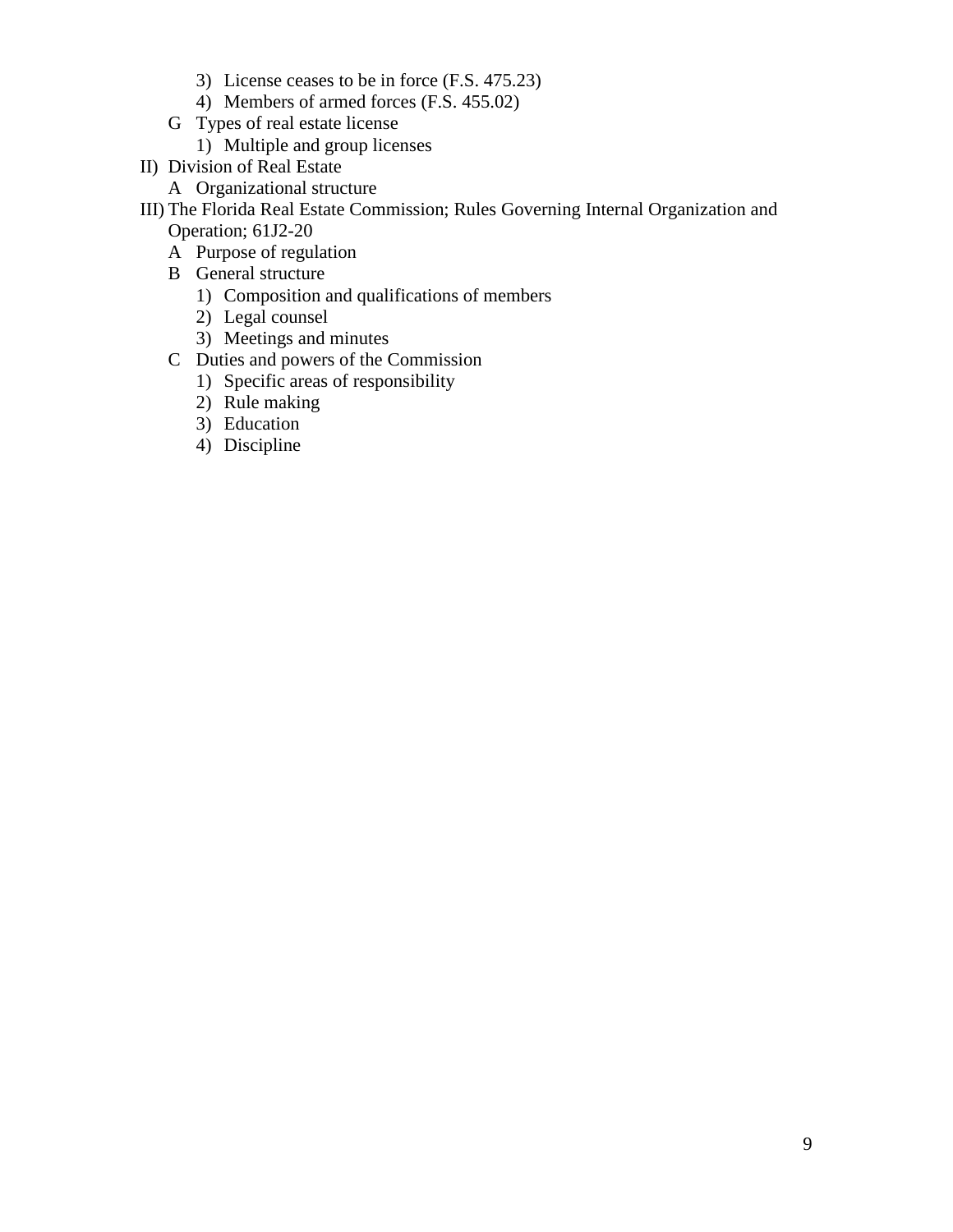## **SECTION 4 AUTHORIZED RELATIONSHIPS, DUTIES AND DISCLOSURE**

#### *Learning Objectives:*

• Describe which provisions of the Brokerage Relationship Disclosure Act apply only to residential real estate sales and list types of real estate activities that are exempt from the disclosure requirements

- Define residential transaction
- Distinguish among nonrepresentation, single agent and transaction broker
- List and describe the duties owed in the various authorized relationships

• Compare and contrast the fiduciary duties owed in a single agent relationship and the duties owed in a transaction broker relationship

- Describe the disclosure procedures for the various authorized relationships
- Describe the required content and format of the various disclosure forms
- Explain the procedure for transition from a single agent to a transaction broker

• Describe the disclosure requirements for non-residential transactions where the buyer and seller have assets of \$1 million or more

• List the events that will cause an agency relationship to be terminated

• Distinguish between and explain the disclosure requirements and forms pursuant to Florida Statute

• Identify Information That is Subject to Public Record

### Key Terms:

- agent
- caveat emptor
- consent to transition
- customer
- designated sales associate
- dual agent
- fiduciary
- general agent
- limited representation
- nonrepresentation
- principal
- residential sale
- single agent
- special agent
- subagency
- transaction broker

- I) Concept of agency
	- A Historical perspective of agency relationships
		- 1) Statutory law
		- 2) Common law
	- B Types of agents
		- 1) General agent
		- 2) Special agent
	- C Fiduciary relationships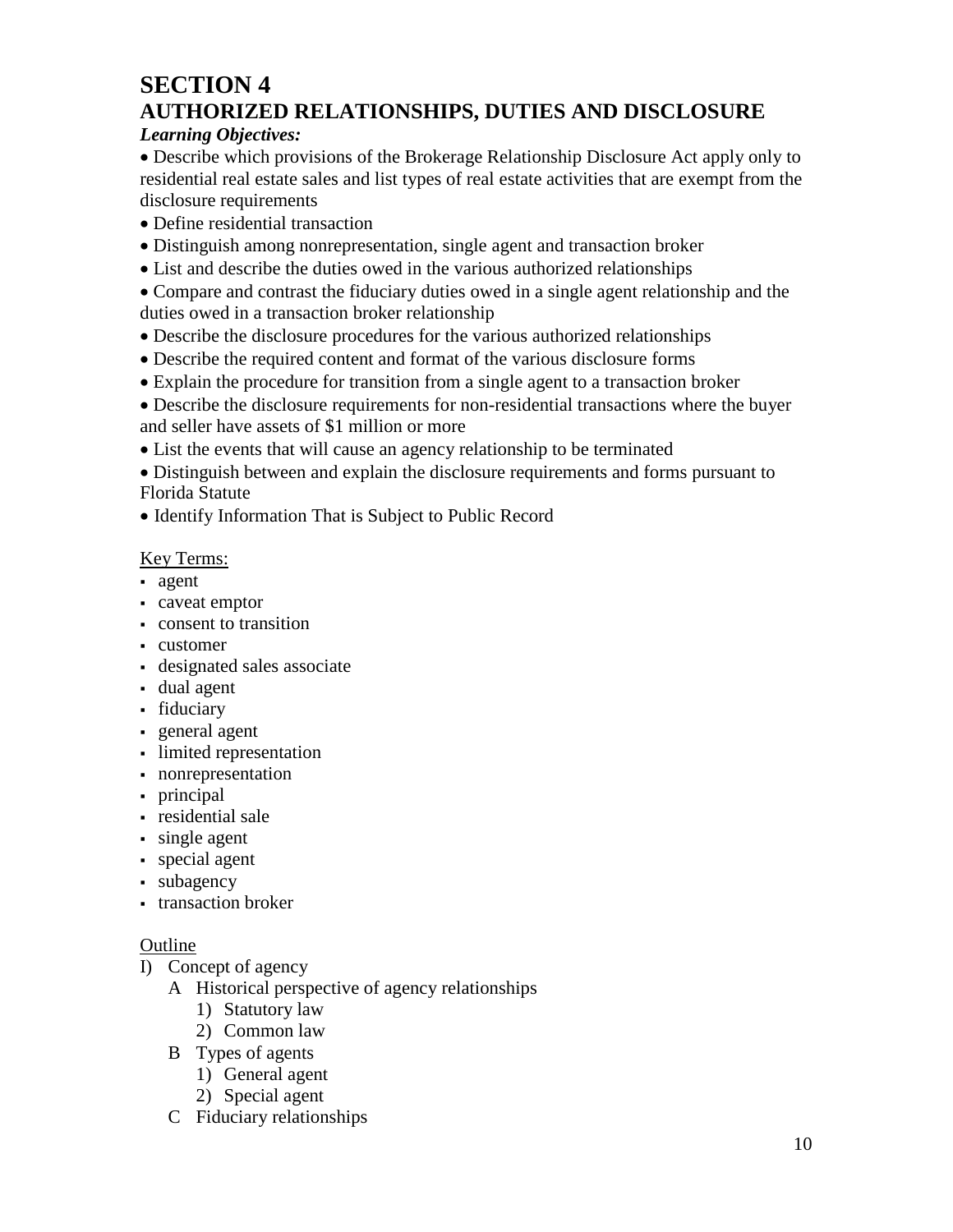- 1) Dealing at arm's length
- 2) Caveat emptor
- 3) Dual agency
- 4) Subagency
- 5) Customer vs. client
- D Agency relationships determined by broker
- II) Disclosure Requirements
	- A Applies to residential sales only
	- B Disclosure requirements do not apply to:
		- 1) Non residential transactions
		- 2) The rental or leasing of real property, unless an option to purchase all or a portion of the property improved with four or fewer residential units is given
		- 3) Auctions
		- 4) Appraisals
		- 5) Dispositions of any interest in business enterprises or business opportunities, except for property with four or fewer residential units
- III) Authorized Brokerage Relationships
	- A Nonrepresentation
		- 1) Customer means a member of the public who is or may be a buyer or seller of real property and may or may not be represented by a real estate licensee in an authorized brokerage relationship
		- 2) Duties
			- (a) Dealing honestly and fairly
			- (b) Disclose all known facts that materially affect the value of residential property which are not readily observable to the buyer
			- (c) Accounting for all funds entrusted to the licensee
		- 3) Disclose the no brokerage relationship (nonrepresentation) notice in writing before the showing of property (Section 475.278(4)(b), F.S.)
	- B Single agent relationship
		- 1) Single agent is a broker who represents, as a fiduciary, either the buyer or seller but not both in the same transaction
		- 2) The party with whom a real estate licensee has entered into a single agent relationship is the principal
		- 3) Duties
			- (a) Dealing honestly and fairly
			- (b) Loyalty
			- (c) Confidentiality
			- (d) Obedience
			- (e) Full disclosure
			- (f) Accounting for all funds
			- (g) Skill, care and diligence in the transaction
			- (h) Presenting all offers and counteroffers in a timely manner
			- (i) Disclosing all known facts that materially affect the value of residential real property that are not readily observable
		- 4) Give the single agent disclosure before, or at the time of, entering into a listing agreement or an agreement for representation or before showing the property, whichever occurs first
		- 5) Required information on the disclosure per Statute
		- 6) Required format of the disclosure per Statute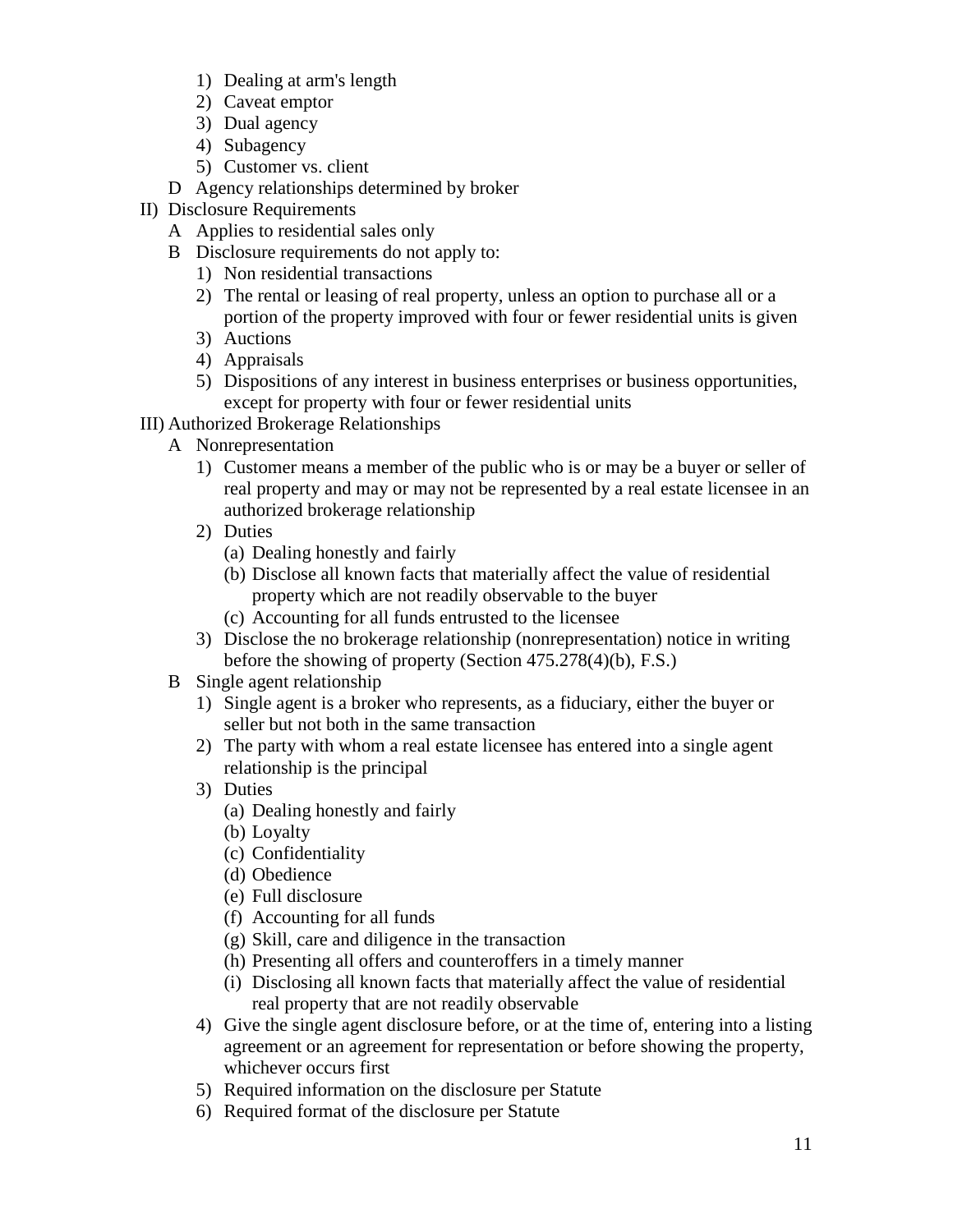C Transaction broker relationship

1) Presumption of transaction brokerage relationship

2) Transaction broker means a broker who provides limited representation to a buyer, a seller, or both, in a real estate transaction, but does not represent either in a fiduciary capacity or as a single agent

3) Transaction brokers provide a limited form of nonfiduciary representation to a buyer, a seller, or both in a real estate transaction

- 4) Duties include:
	- (a) Dealing honestly and fairly
	- (b) Accounting for all funds
	- (c) Using skill, care, and diligence in the transaction;
	- (d) Disclosing all known facts that materially affect the value of residential real property and are not readily observable to the buyer
	- (e) Presenting all offers and counteroffers in a timely manner, unless a party has previously directed the licensee otherwise in writing
	- (f) Limited confidentiality, unless waived in writing by a party. This limited confidentiality will prevent disclosure that the seller will accept a price less than the asking or listed price, that the buyer will pay a price greater than the price submitted in a written offer, of the motivation of any party for selling or buying property, that a seller or buyer will agree to financing terms other than those offered, or any other information requested by a party to remain confidential
	- (g) Any additional duties that are mutually agreed to with a party

IV) Consent to Transition From Single Agent to Transaction Broker

- A A single agent relationship may be changed to a transaction broker relationship at any time during the relationship between an agent and principal, provided the agent gives the transition disclosure and the principal consents to the transition before a change in relationship
- B Procedure
	- 1) Give the single agent disclosure before, or at the time of, entering into a listing agreement or an agreement for representation or before showing of property, whichever occurs first
	- 2) Give transition disclosure and secure consent (signature) from party
- C Required information on the disclosure per Statute
- D Required format of the disclosure per Statute
- V) Designated sales associate
	- A Non-residential transaction limitations
	- B Disclosure requirements
	- C Single agent duties

### VI)Discipline

- A Violations and penalties
- VII) Record keeping and retention
	- A Documenting agency disclosure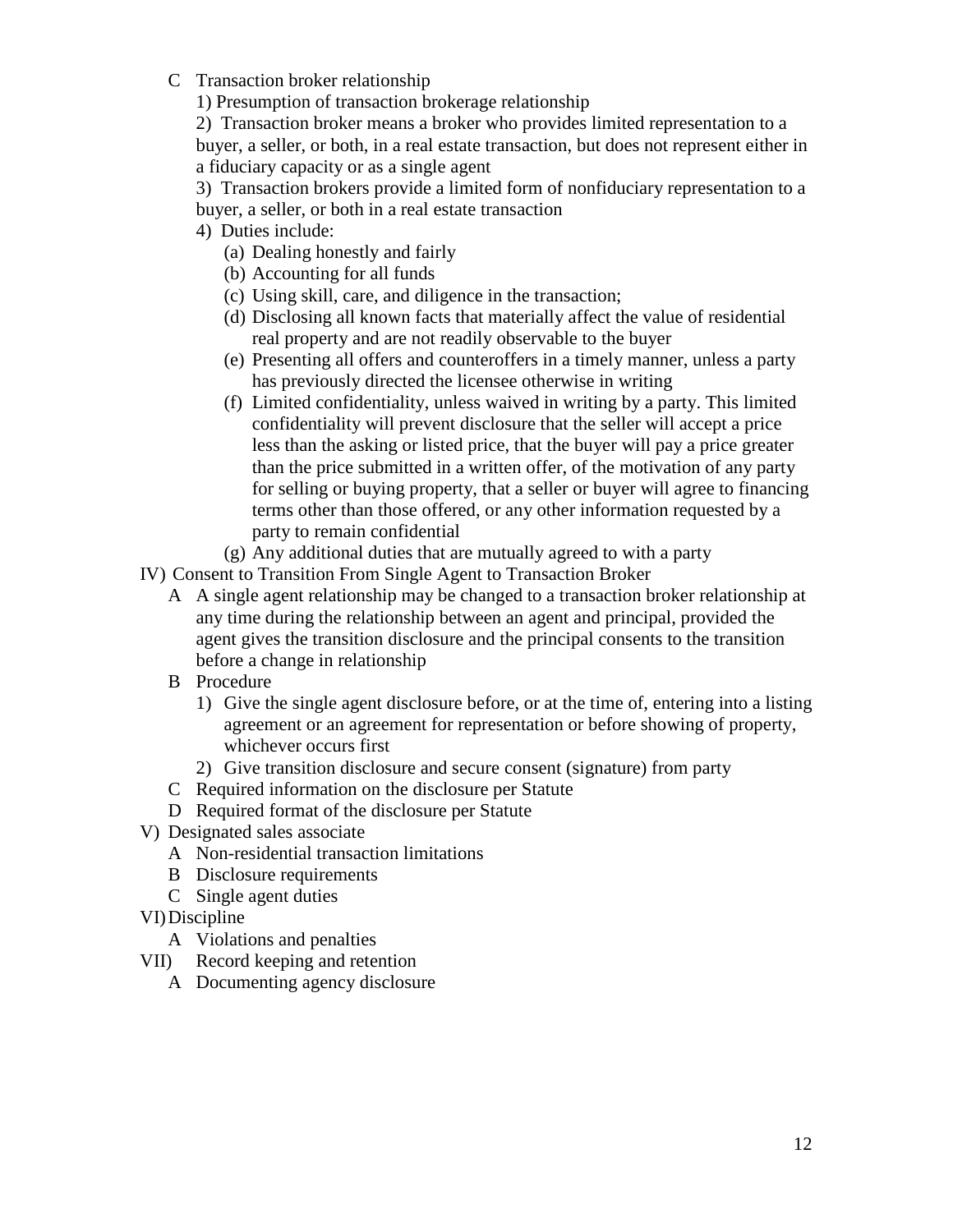## **SECTION 5 REAL ESTATE BROKERAGE ACTIVITIES AND PROCEDURES**

#### *Learning Objectives:*

• Identify the requirements for real estate brokerage office(s) and the types of business entities that may register

• Explain what determines whether a temporary shelter must be registered as a branch office

- List the requirements related to sign regulation
- List the requirements related to the regulation of advertising by real estate brokers
- Explain the term *immediately* as it applies to earnest money deposits
- Describe the four settlement procedures available to a broker who has received
- conflicting demands or who has a good-faith doubt as to who is entitled to disputed funds

• Explain the rule regarding the advertisement of rental property information or lists or negotiation of rentals

• Describe the obligations placed on a sales associate who changes employers and/or address

#### Key Terms:

- arbitration
- **blind advertisement**
- commingle
- conflicting demands
- conversion
- corporation (INC)
- deposit
- earnest money
- escrow account
- escrow disbursement order
- general partnership
- good-faith doubt
- interpleader
- kickback
- limited liability company (LLC)
- limited liability partnership (LLP)
- limited partnership
- litigation
- mediation
- ostensible partnership
- professional association (PA)
- point of contact information
- sole proprietorship
- **trade name**

- I) Brokerage offices
	- A Sales associates must be registered and work under direction and control of broker's office or branch office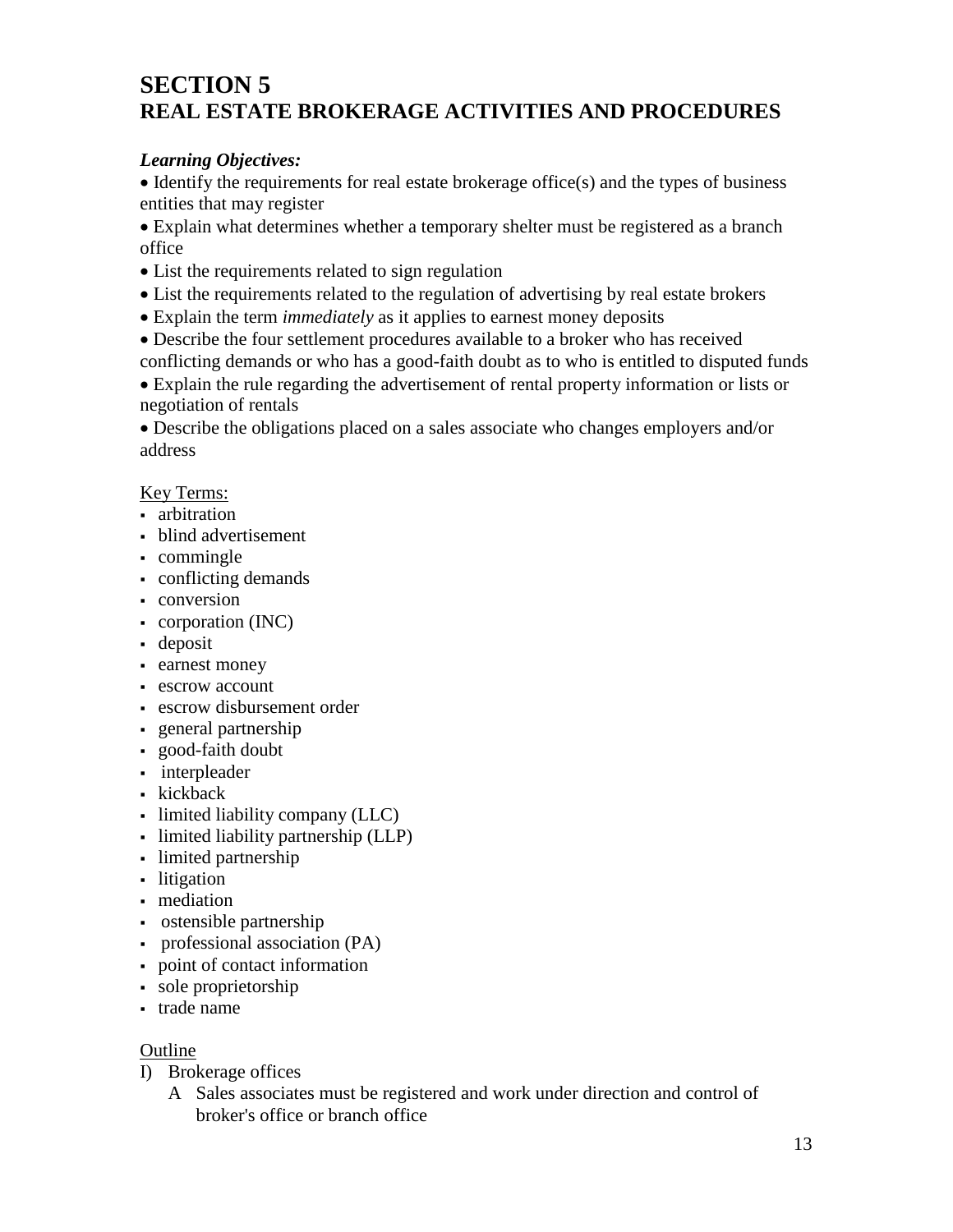- B Entrance Sign Requirements
- C Temporary shelters
- II) Guidelines for advertising
	- A False or misleading advertising
		- 1) Penalties for false advertising
	- B Any advertising must be worded so that a reasonable person knows that the advertiser is a real estate licensee
	- C "Blind" advertising is prohibited; it must always reveal the licensed name of the brokerage firm
	- D Any person advertising real estate services is interpreted as acting as a broker
	- E Sales associates cannot advertise or conduct business in his or her own name
	- F All types of Internet advertising
		- 1) Point of contact information

#### III) Handling of deposits

- A Requirement to deposit in an escrow account monies received from a client or customer
	- 1) Definition of escrow account
	- 2) Sales associate Must deliver funds by end of next business day
	- 3) Meaning of "immediately" for a broker
	- 4) Deposit notification if deposited with title company or attorney within 15 days
- B Management of escrow accounts
	- 1) If the account is interest bearing, requirement for written authorization for distribution of interest
	- 2) Requirement to inform broker immediately of any conflicting demands concerning disbursement of escrowed funds
	- 3) Good-faith doubt procedure when it is not clear which party should receive the escrowed property
		- (a) Situations that are considered good-faith doubt
	- 4) Settlement procedures
		- (a) Mediation
		- (b) Arbitration
		- (c) Litigation
			- (1) Interpleader
			- (2) Declaratory judgment
		- (d) Escrow disbursement order

#### IV)Rental Lists and Rental Companies

- A Requirement
	- 1) Provide a receipt when offering rental information for a fee (a) Required language under Rule [61J2-10.030,](https://www.flrules.org/gateway/ruleNo.asp?id=61J2-10.030) F.A.C.
	- 2) Refund procedures
		- (a) Fail to attain rental
		- (b) Material misrepresentation
		- (c) Request must be made within 30 days
- B Penalties for advertising obsolete or otherwise inaccurate rental lists
	- 1) License suspension or revocation
	- 2) First degree misdemeanor
		- (a) Punishable by up to one year of imprisonment and/or fine of up to \$1,000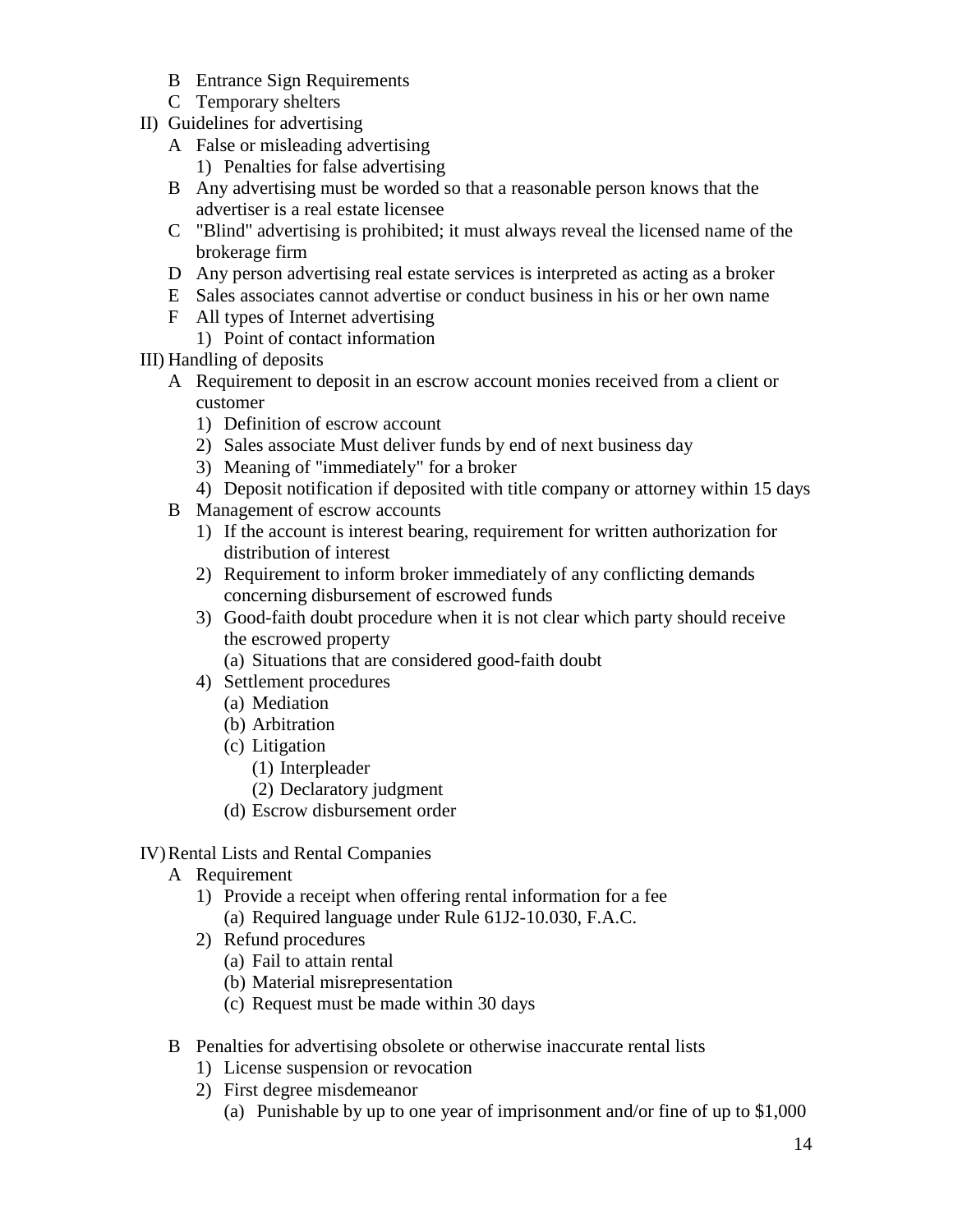- V) Broker/Sales associate licensee as an expert in specific aspects of property transfer
	- A Requirement to avoid offering an opinion of title since it can be relied on as expert opinion.
	- B Ability to offer a representation of value, avoiding misrepresentation through exaggeration, etc.
	- C Misrepresentation of value by a licensee as fraud, breach of contract, or breach of trust
	- D Unauthorized practice of law

#### VI)Commissions

- A "Fixing" commissions or fees is illegal
- B A Sales associate cannot contract directly with a principal
	- 1) The sales associate's commission is by agreement with the broker
	- 2) A sales associate cannot sue a principal over a commission
- C "Kickbacks" are legal only under limited conditions
	- 1) All parties to the transaction must be fully informed of the kickback
	- 2) It must not be prohibited by other law
	- 3) It is unlawful to share a commission with an unlicensed person, except for the seller or buyer of the property
	- 4) It is unlawful for a licensee to pay any unlicensed person for performing real estate services
- D The details of commission agreements with sales associates should be part of a broker's policy manual
- VII) Change of Employer
	- A A sales associate must inform FREC about a change of employer
		- 1) Within ten days
		- 2) On a prescribed form
	- B A Sales associate's obligation of confidentiality with respect to principals or the broker does not end with termination of employment
	- C Duplication of records from a previous employer constitutes breach of trust, even if the one copying the records originated them, if done for the purpose of taking listings to the new employer
	- D Removal of records from a previous employer's office constitutes theft
- VIII) Unauthorized display of names or insignia of real estate organizations or associations is prohibited by FREC rules
- IX) Change of address procedure and penalty for failure to notify FREC
- X) Types of Business Entities
	- A Entities that may register as a brokerage
		- 1) Sole proprietorship
		- 2) General partnership
		- 3) Limited partnership (a) Ostensible partnerships are prohibited
		- 4) Corporation
			- (a) For profit
			- (b) Not for profit
		- 5) Limited liability company
		- 6) Limited liability partnership
	- B Entities that may not register as a brokerage
		- 1) Corporation sole
		- 2) Joint venture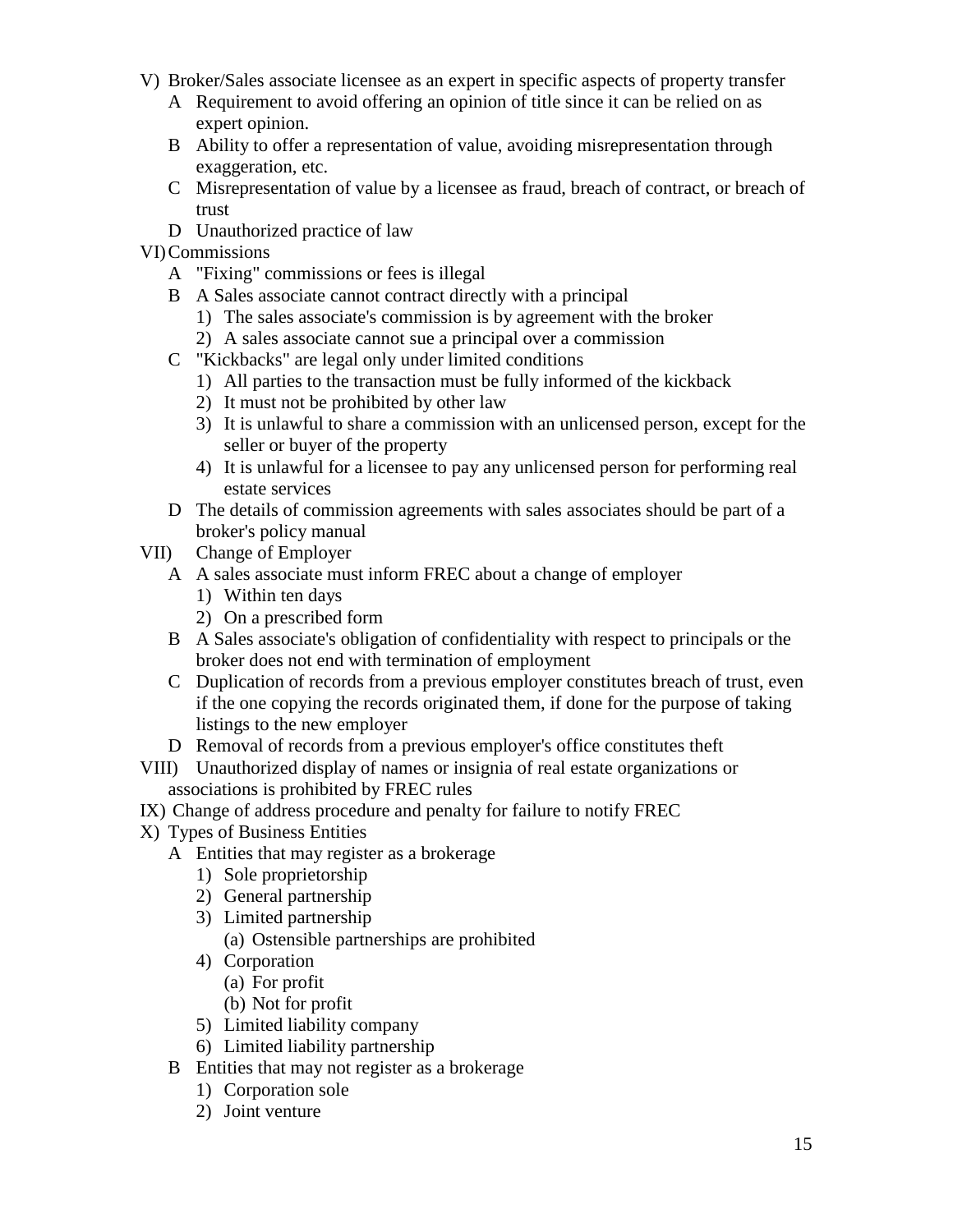- 3) Business trust
- 4) Cooperative association
- 5) Unincorporated associations
- C A sales associate is prohibited from being an officer or director in a real estate brokerage corporation, or a general partner in a brokerage limited partnership
- XI) Trade names
	- A No trade name (fictitious name) may be used by a sales associate; sales associates must register under their true name only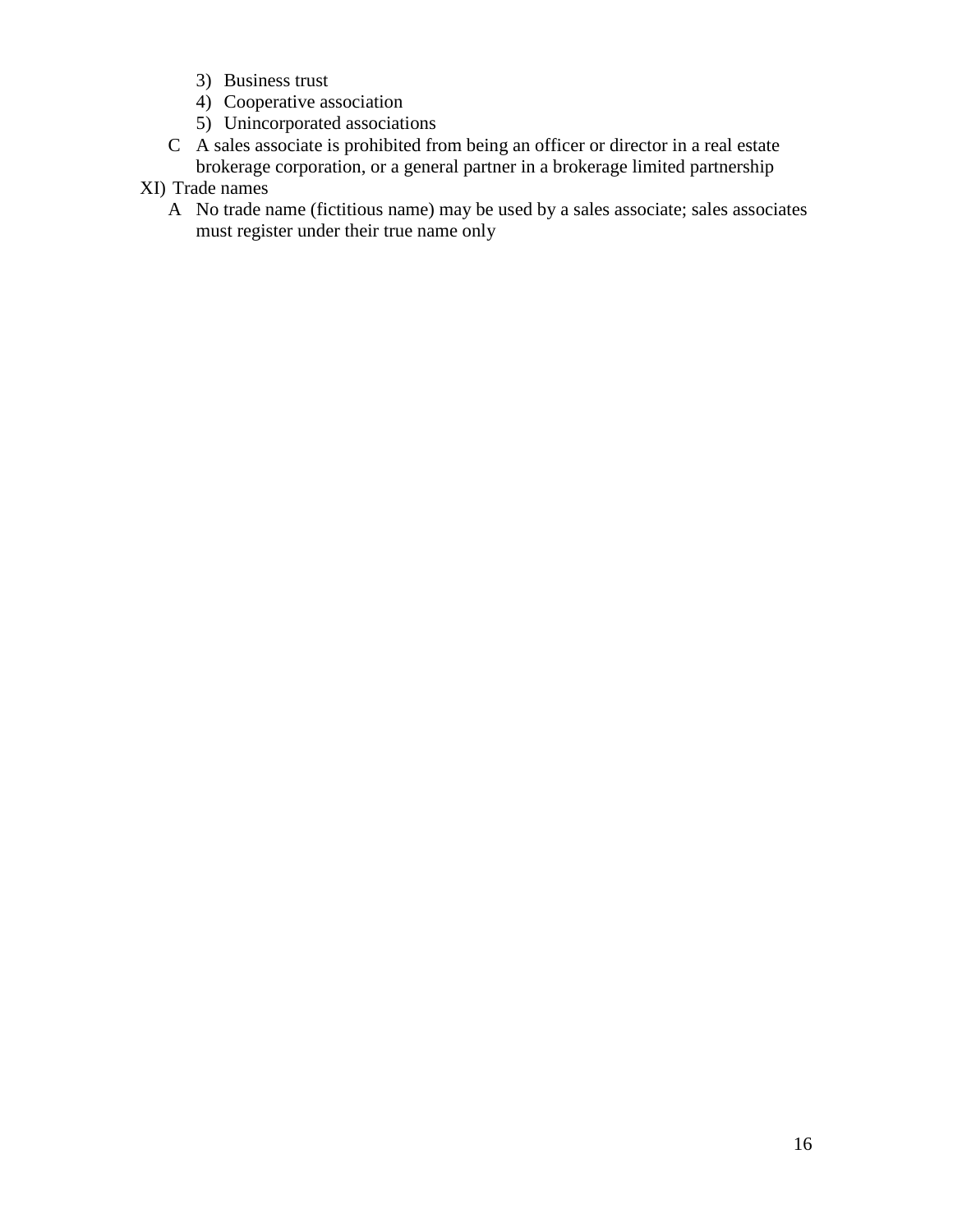### **SECTION 6 VIOLATIONS OF LICENSE LAW, PENALTIES AND PROCEDURES**

#### *Learning Objectives:*

• Explain the procedures involved in the reporting of violations, the investigation of complaints and the conduct of hearings

- Define the elements of a valid complaint
- Discuss the composition of the probable-cause panel
- Recognize events that would cause a license application to be denied
- Distinguish actions that would cause a license to be subject to suspension or revocation

• Identify individuals who would be eligible and the procedure to seek reimbursement from the Real Estate Recovery Fund

• Identify individuals who are not qualified to make a claim from the Real Estate Recovery Fund

• Describe the monetary limits imposed by law on the Real Estate Recovery Fund

• Explain the penalty for a first and second degree misdemeanor and what real estate activities are first degree misdemeanors

- Provide Examples of Unlicensed Practice of Law
- Illustrate Presumptions for a Party Performing Real Estate Services

#### Key Terms:

- breach of trust
- citation
- complaint
- commingle
- concealment
- conversion
- culpable negligence failure to account for and deliver
- formal or administrative complaint
- fraud
- legally sufficient
- mediation
- misrepresentation
- moral turpitude
- notice of noncompliance
- probable cause
- recommended order
- stipulation
- subpoena
- summary/emergency suspension order
- voluntary relinquishment for permanent revocation

- I) Disciplinary Pro**c**edure (Chapters 120, F.S.; 455, F.S.; 475, F.S.; 60Q and 61J2 of the Florida Administrative Code)
	- A The complaint
		- 1) Filed with DBPR
		- 2) The complaint must be legally sufficient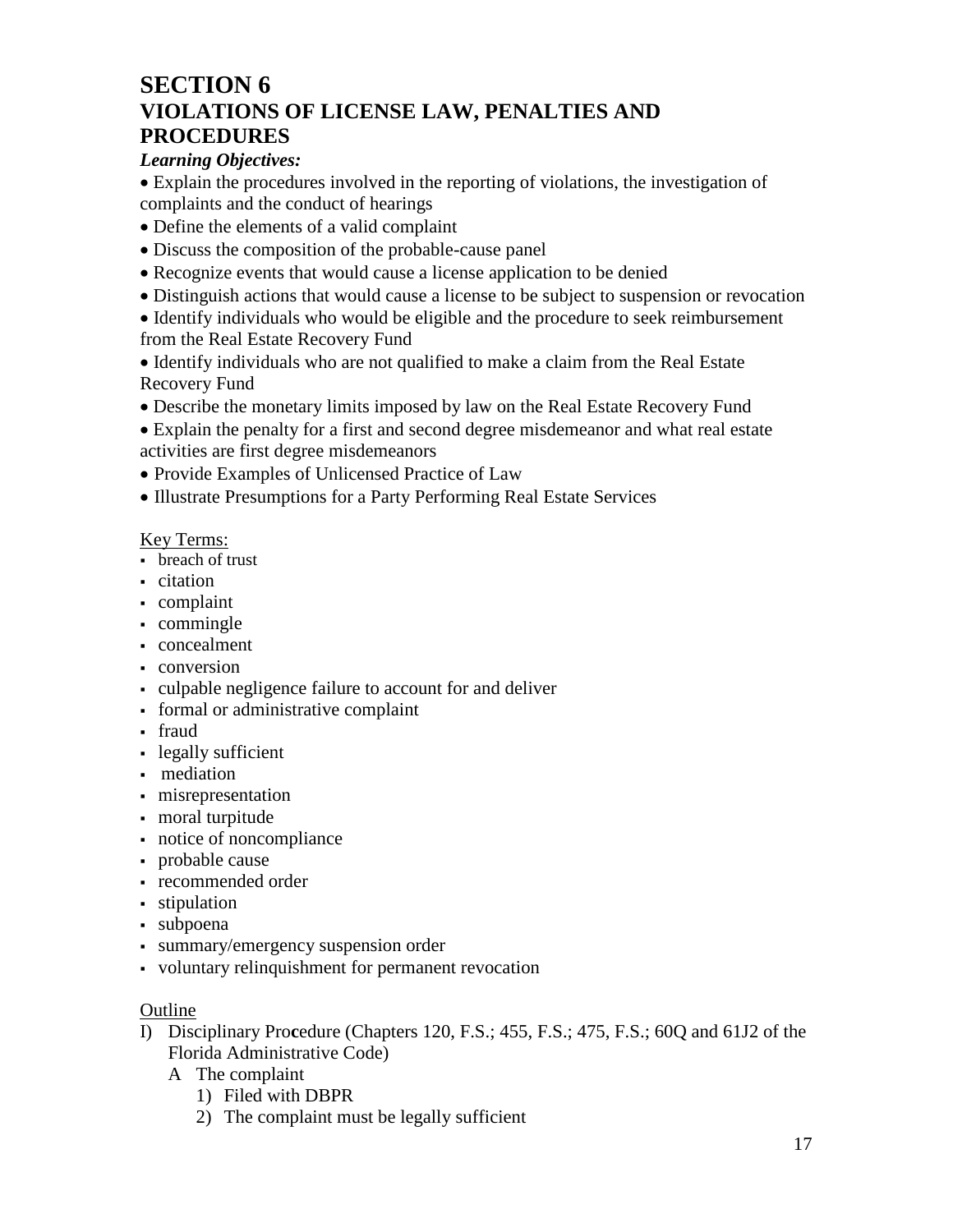- 3) Notice of noncompliance for first-time offense of a minor violation
- B DBPR conducts investigation
	- 1) Anonymous complaints
	- 2) Withdrawal of complaints
	- 3) When an investigation of a subject is undertaken the DBPR forwards a copy of the complaint to the subject (notice exception for criminal violation)
	- 4) Investigative report is submitted by legal to the probable-cause panel
- C Probable-cause Panel
	- 1) Composition of probable-cause panel
	- 2) Purpose is to determine whether probable cause exists
	- 3) Letter of guidance
- D If probable cause is found, a formal/administrative complaint is filed
- E Licensee is entitled to an informal or a formal hearing
	- 1) Election of rights form
	- 2) If no dispute of material fact the case can be presented in an informal hearing before the FREC
- F Stipulation
- G Voluntary Relinquishment for Permanent Revocation
- II) Commission meeting (probable-cause panel members are excused)
	- A Formal hearings are conducted by administrative law judges
		- 1) hears evidence
		- 2) makes findings of fact
		- 3) submits a recommended order to FREC
	- B FREC (probable-cause members excused) consider the administrative law judge's report and recommended order and then issues a final order
		- 1) Summary/Emergency suspension order
	- C Judicial Review (appeal process)
		- 1) Stay of enforcement
		- 2) Writ of supersedeas
- III) Violations and Penalties
	- A The Florida Real Estate Commission is authorized to:
		- 1) Deny a license application
			- (a) Grounds for denial
		- 2) Refuse to renew a license
		- 3) Suspend a license up to 10 years
		- 4) Revoke a license
			- (a) Exceptions to permanent revocation
				- (1) Filed for renewal without complying with the continuing or postlicensing education requirement
				- (2) Filed an application for licensure which contained false or fraudulent information
			- (b) Revoke without prejudice
		- 5) Issue citations
		- 6) Impose a fine
			- (a) Maximum \$5,000 per violation of Chapter 455, F.S.
			- (b) Maximum \$5,000 per violation of Chapter 475, F.S.
		- 7) Impose probation
		- 8) Issue notice of noncompliance
		- 9) Mediation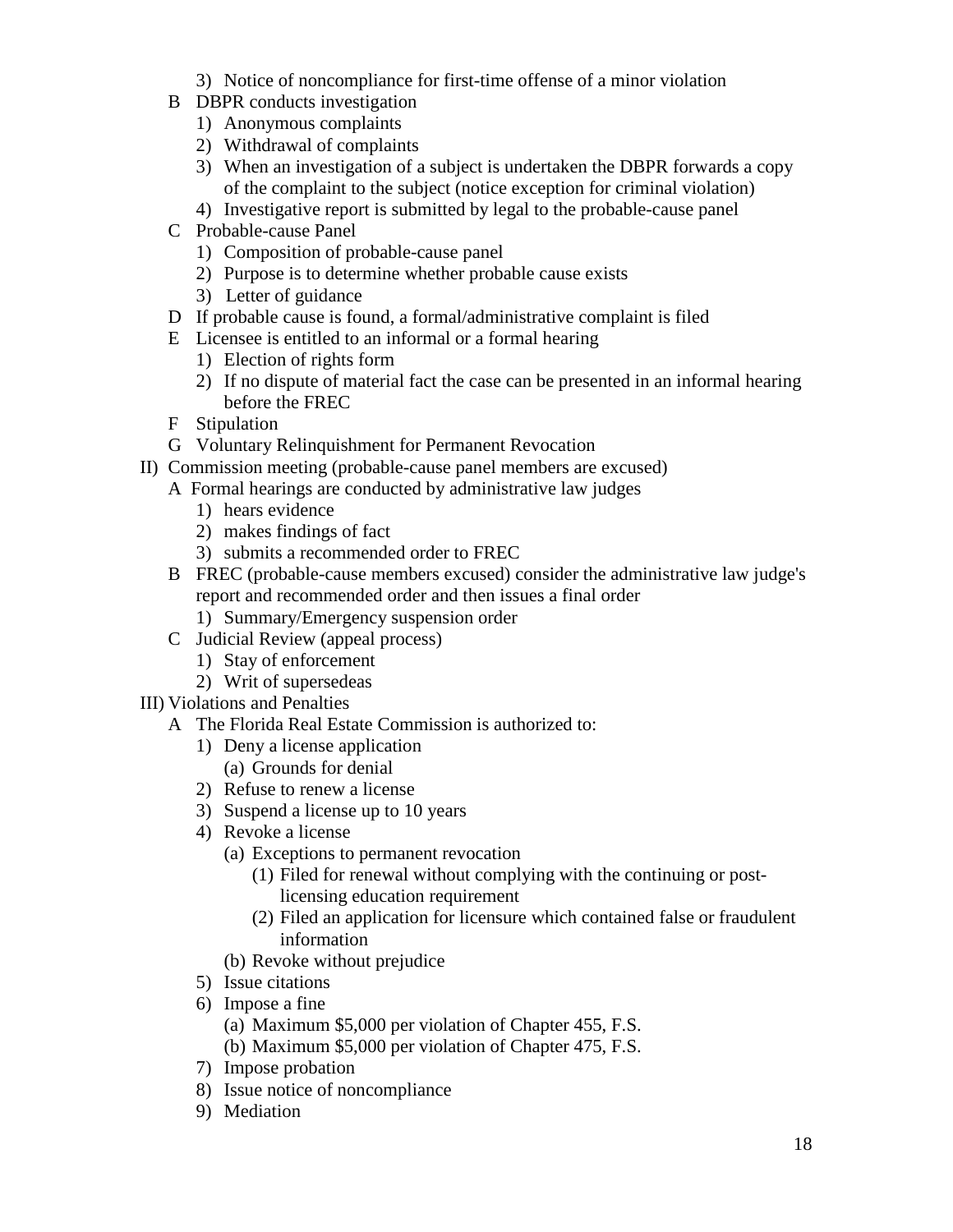- B Violations and recommended penalties (see Disciplinary Guidelines, 61J2-24.001, F.A.C.)
- C Penalties that may be issued by a court of law
	- 1) Second degree misdemeanor
	- 2) First degree misdemeanor (a) Failing to provide accurate and current rental information for a fee
	- 3) Civil penalties (a) Denial and recovery of compensation
	- 4) Third degree felony (a) Unlicensed activity
		- (1) Fine of not more then \$5,000 and/or up to 5 years in jail
		- (b) Falsifying an application
- IV)Real Estate Recovery Fund
	- A Applies to real estate brokerage transactions:
		- 1) Involving Florida real estate
		- 2) Involving a licensee under Chapter 475, F.S
		- 3) Violating any part of Chapter 475, F.S.
	- B Persons *not* qualified to make a claim
	- C Payment for claims from the fund
	- D Authorized fund limit and fees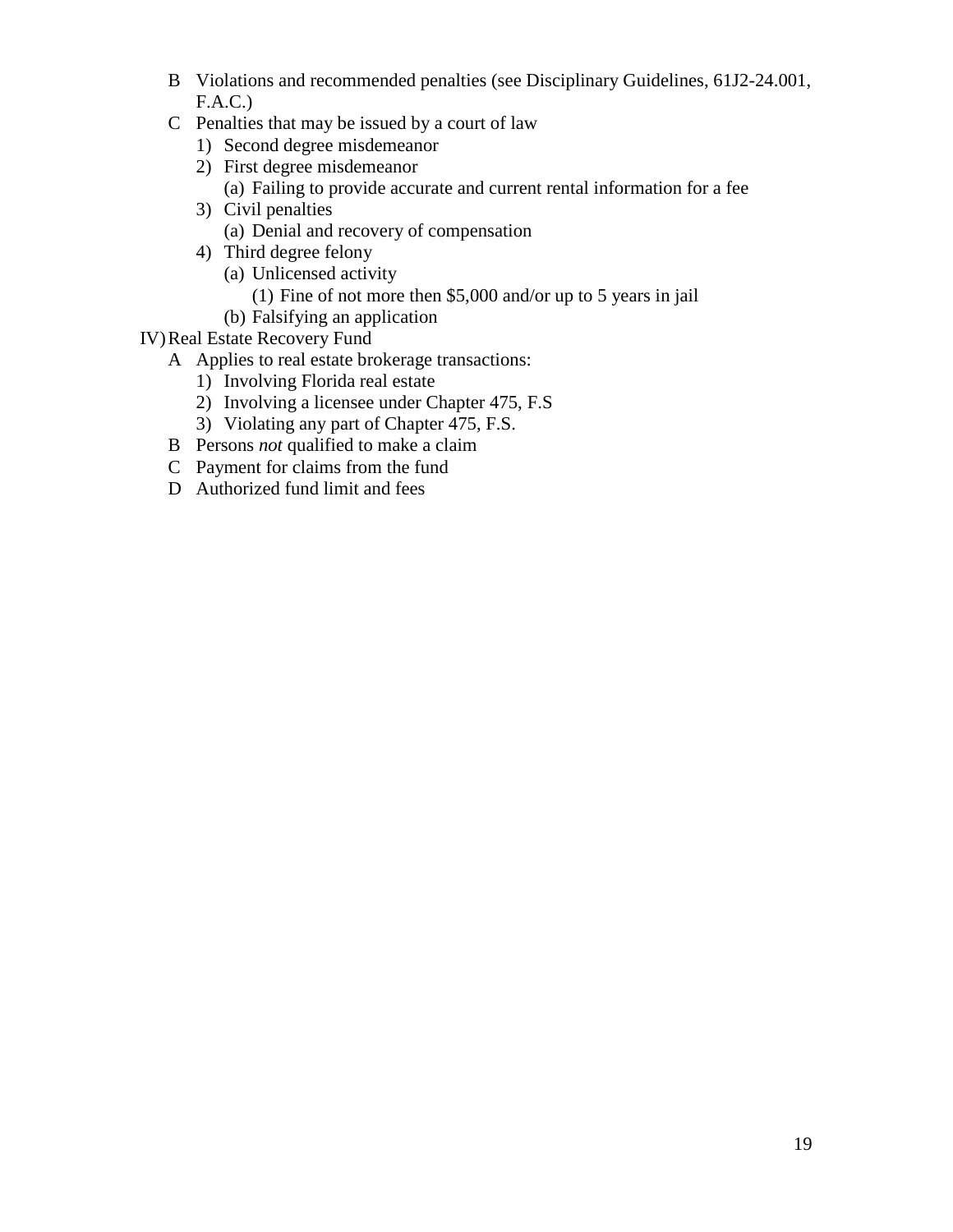## **SECTION 7 FEDERAL AND STATE LAWS PERTAINING TO REAL ESTATE**

#### *Learning Objectives:*

- Explain the significance of the Jones vs. Mayer court case
- List the real estate included under the different fair housing acts
- Recognize the groups protected under the 1968 Fair Housing Act
- List the property exempt from the 1968 Fair Housing Act
- Understand the provisions of the 1988 Fair Housing Amendment

• Describe the types of discriminatory acts that are prohibited under the 1968 Fair Housing Act

- Describe the HUD process for handling a complaint under the 1968 Fair Housing Act
- Describe the objectives and major provisions of the Americans with Disabilities Act
- Describe the major provisions of the Florida Residential Landlord and Tenant Act
- Describe the major provisions of the Interstate Land Sales Disclosure Act

#### Key Terms:

- blockbusting
- familial status
- handicap status
- property report
- public accommodation
- redlining
- subdivided land
- steering

- I) Federal Laws
	- A Civil Rights Act of 1866
		- 1) Jones v. Mayer case
	- B Civil Rights Act of 1964
	- C Civil Rights Act of 1968
		- 1) Fair Housing Act of 1968 and amendments
			- (a) Prohibits discrimination in sales, leasing, advertising sales or rentals, financing or brokerage services
			- (b) Protection from discrimination based on race, color, religion, sex, national origin, handicap or familial status
				- (1) Familial status defined
				- (2) Handicap defined
			- (c) Groups not covered
				- (1) Marital status
				- (2) Age
				- (3) Occupation
			- (d) Two categories of housing covered by the 1968 Fair Housing Act:
				- (1) Single-family
				- (2) Multifamily
			- (e) Real estate transactions exempted under the Act
			- (f) Acts prohibited:
				- (1) Refusing to rent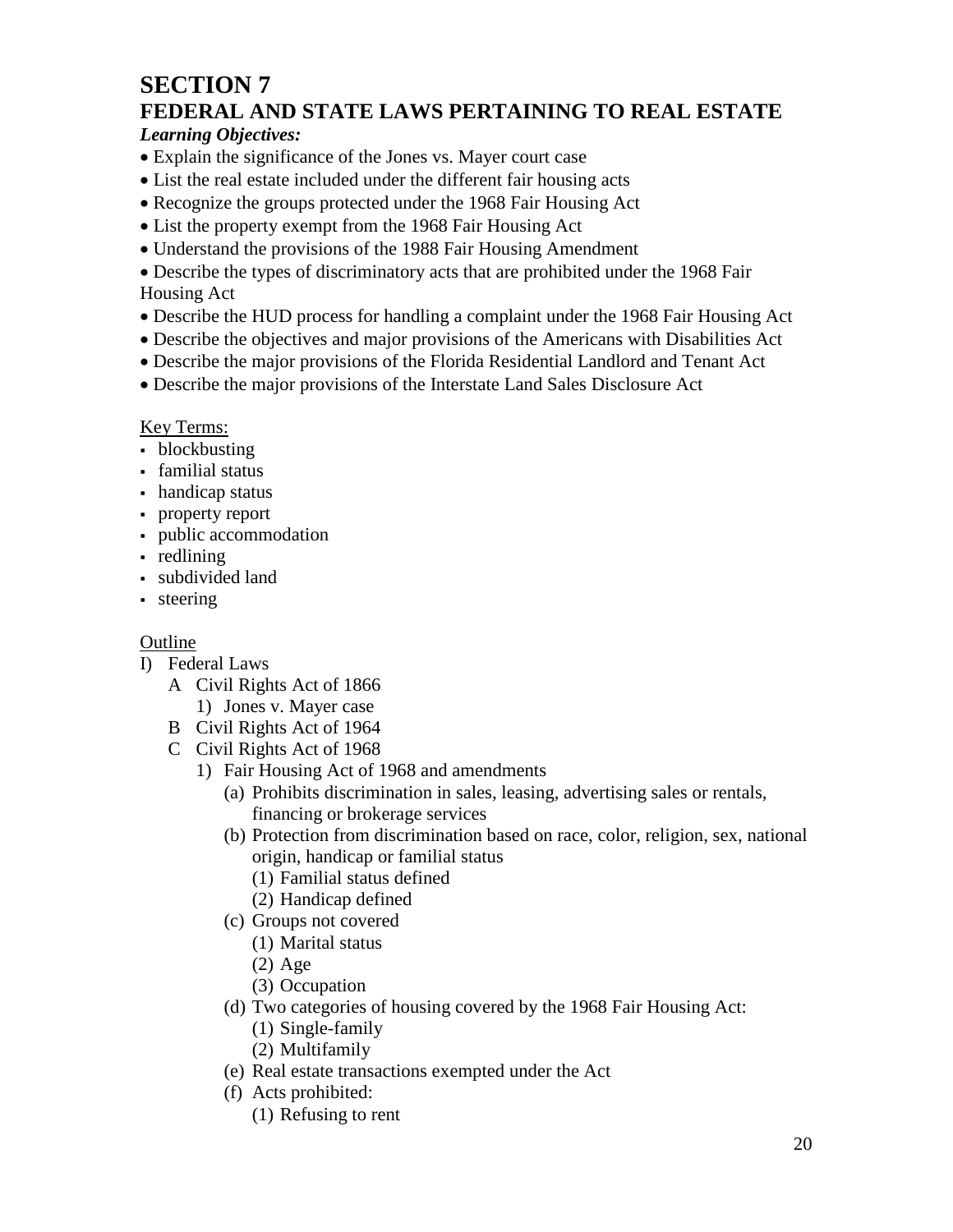- (2) Quoting different terms
- (3) Discriminatory advertising
- (4) Steering
- (5) Blockbusting
- (6) Redlining
- (7) Denying membership
- (8) False statements regarding availability
- (g) Housing for older persons
- (h) Equal housing opportunity poster
- (i) Enforcement of the Fair Housing laws
	- (1) Complaints filed with HUD under the 1968 Fair Housing Act (as amended)
	- (2) Civil suits filed in Federal district court
	- (3) Action taken by the Department of Justice
- (j) Responsibility and liability of real estate licensees
- D Americans with Disabilities Act of 1990
	- (1) Access to public transportation, public accommodation and commercial facilities
	- (2) New construction and renovation of public accommodations and commercial facilities
- E Interstate Land Sales Full Disclosure Act
- II) State Laws
	- A Florida Fair Housing Law
	- B Florida Americans with Disabilities Accessibility Implementation Act
	- C Florida Residential Landlord and Tenant Act
		- (1) Overview of the law
		- (2) Deposits and advance rents
		- (3) Landlord's obligation to maintain premises
		- (4) Tenant's obligations
		- (5) Landlord's access to premises
		- (6) Vacating premises
		- (7) Termination of rental agreements by the tenant
		- (8) Termination of rental agreements by the landlord
		- (9) Eviction procedure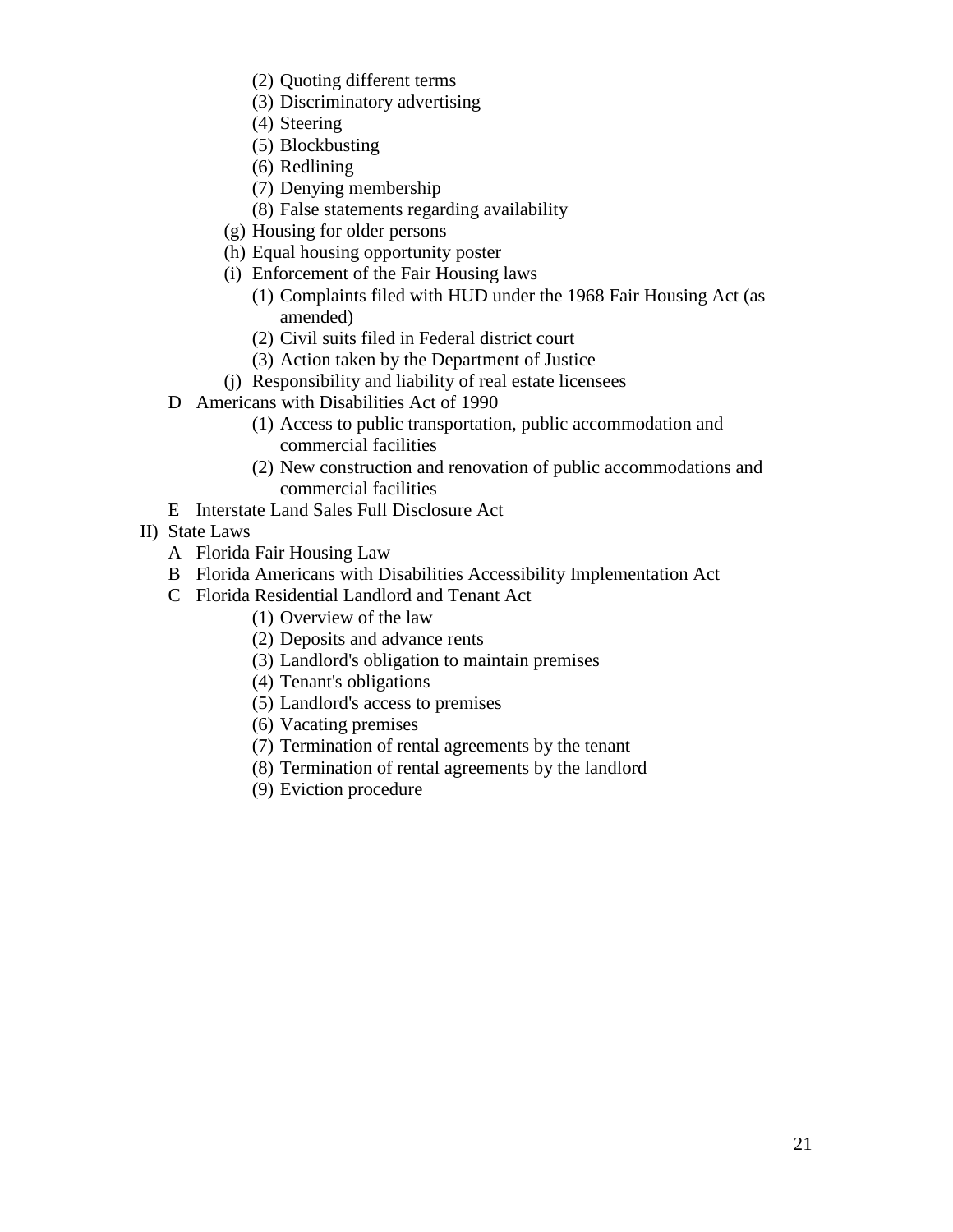### **SECTION 8 PROPERTY RIGHTS: ESTATES AND TENANCIES; CONDOMINIUMS, COOPERATIVES, COMMUNITY DEVELOPMENT DISTRICTS, HOMEOWNER ASSOCIATIONS AND TIME-SHARING**

#### *Learning Objectives:*

- Define *real property* based on the definition in Chapter 475, F.S.
- List and explain the physical components of real property
- Explain the four tests courts use to determine if an item is a fixture
- Distinguish between real and personal property
- Describe the bundle of rights associated with real property ownership
- List the principal types of estates (tenancies) and describe their characteristics
- Describe the features associated with the Florida homestead law

• Distinguish between cooperatives, condominiums and time-shares and describe the four main documents associated with condominiums

#### Key Terms:

- community development districts
- condominium
- cooperative
- declaration
- estate for years
- exempt property
- fee simple estate
- fixture
- freehold estate
- homeowner associations
- homestead
- joint tenancy
- land
- leasehold estate
- life estate
- personal property
- proprietary lease
- Prospectus
- real estate
- real property
- remainderman
- right of survivorship
- separate property
- tenancy at sufferance
- tenancy at will
- tenancy by entireties
- tenancy in common
- time-share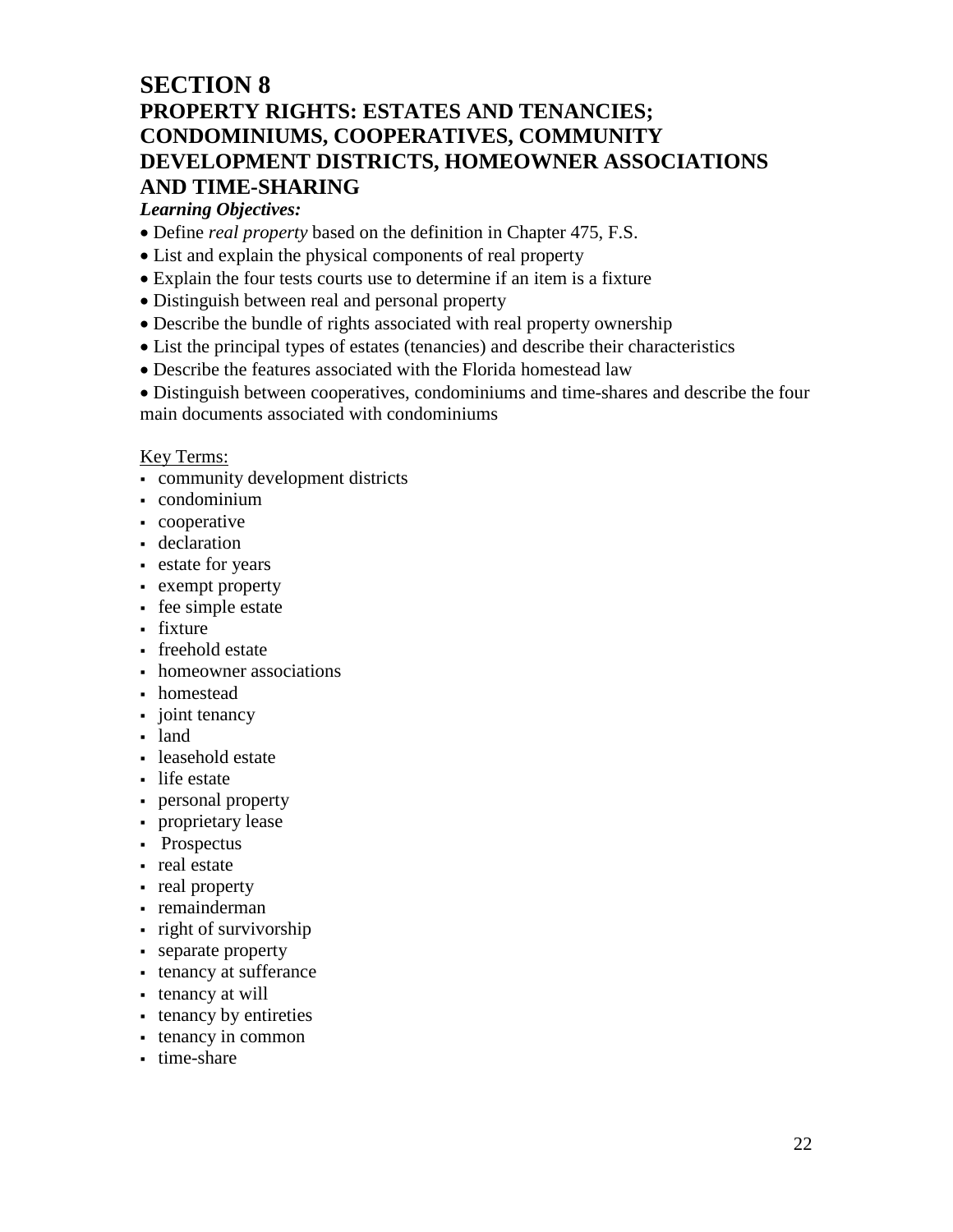- I) Land, Real Estate and Real Property
	- A Definition of real property (Section 475.01, F.S.)
	- B Physical components of real property
		- 1) Surface rights
		- 2) Subsurface rights
		- 3) Air rights
	- C Water rights
		- 1) Riparian rights
		- 2) Littoral rights
		- 3) Accretion and erosion
		- 4) Alluvion and Reliction
- II) Real Versus Personal Property
	- A Real property is basically land and improvements on the land
	- B Personal property usually consists of items having a limited life, which are easily movable from one place to another
		- 1) Personal property (or *chattel*, or *personalty*) includes any property that is not real property
	- C Fixtures
		- 1) A fixture is an item that was once personal property, but is now legally considered to be real property
		- 2) Legal tests of determination:
			- (a) Intent of the parties
			- (b) Method or degree of attachment
			- (c) Agreement and/or relationship of the parties
			- (d) Adaptation of the item
		- 3) Listing and sale contracts should clearly specify which items are considered real property in the transaction and any personal property that is to be included
	- D Definition of a trade fixture
		- 1) Fixture versus trade fixture
- III) Basic Property Rights
	- A "Bundle of Rights" include the rights of:
		- 1) Possession
		- 2) Enjoyment
		- 3) Disposition
		- 4) Control
		- 5) Exclusion
- IV) Freehold Estates
	- A An estate refers to the degree, quantity, nature and extent of interest (ownership rights) a person can have in real property
	- B Estates are divided into two general groups:
		- 1) Freehold estates which are for an indefinite length
		- 2) Leasehold estates (or nonfreehold) which are for a fixed term
	- C Freehold estates include:
		- 1) Fee simple estate
			- (a) Fee, fee simple, fee simple absolute. . .defined as the largest bundle of rights we have. All three terms mean the same thing. Most titles are held in fee.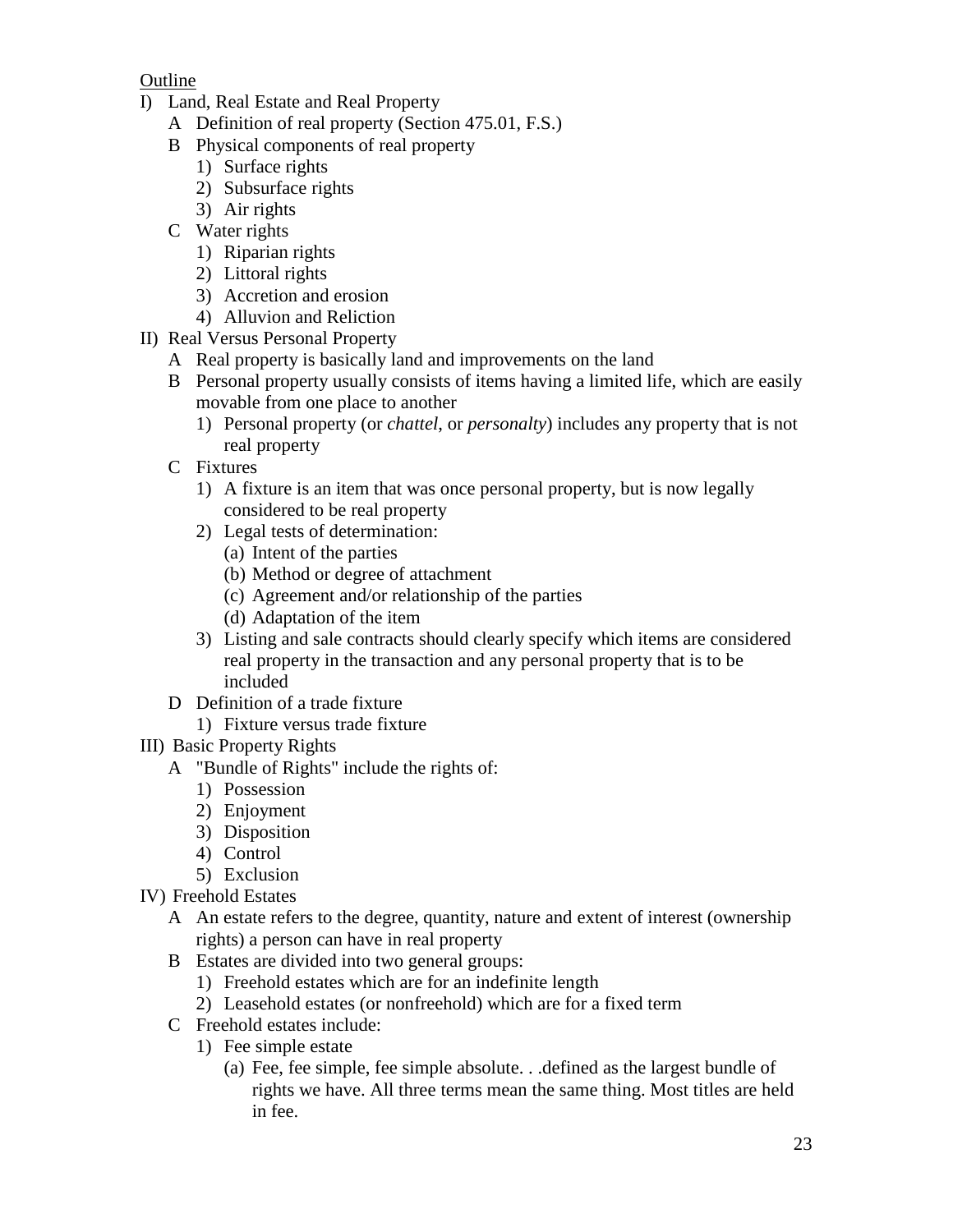- 2) Life estate
	- (a) Conventional life estates are created by action of the grantor
		- (1) Use during life of holder or whoever's life the interest is based on. Often used by husband for wife with children as *remaindermen*
		- (2) Remainder estate
		- (3) Reversion estate
	- (b) Legal life estates are created automatically by law
		- (1) Homestead is a legal life estate
			- (i) Homeowner's principal residence is protected from certain creditors
			- (ii) Not protected from real estate property taxes or from a mortgage for purchase or cost of improvements
- V) How Ownership Can Be Held
	- A Severalty−sole ownership. Only one party is needed to sign deed (Spouse must sign if homesteaded)
	- B Co-ownership
		- 1) Tenancy in common
		- 2) Joint tenancy with right of survivorship
			- (a) Creating a joint tenancy
		- 3) Tenancy by the entireties
- VI) Leasehold (Nonfreehold) Estates
	- A An interest in real property for a definite period (measured in calendar time)
	- B Types of leasehold estates
		- 1) Estate for years
		- 2) Tenancy at will
		- 3) Tenancy at sufferance
- VII) Cooperatives, Condominiums, Community Development Districts (CDD),
	- Homeowner Associations (HOA) and Time-Sharing
	- A Cooperatives
		- 1) Own stock in a corporation
		- 2) Stock ownership carries right of occupancy through a proprietary lease
		- 3) Corporation pays property tax; each shareholder pays prorata
		- 4) Transfer is accomplished by sale of stock
		- 5) Disclosures required by The Cooperative Act (F.S. 719)
	- B Condominiums
		- 1) Own individual unit in fee simple
		- 2) Undivided interest in common areas
		- 3) Property tax levied on individual unit
		- 4) Transfer by deed
		- 5) Declaration and bylaws (a) Rights and obligations of condominium owners
		- 6) Disclosures required by The Condominium Act (F.S. 718)
	- C Time-Share
		- 1) Share ownership or right of occupancy for a time interval in a unit
		- 2) Legal formats
			- (a) Interval ownership
			- (b) Right-to-use
		- 3) Disclosures required under Florida Vacation Plan and Time-Sharing Act (F.S. 721) and Rule 61J2, F.A.C.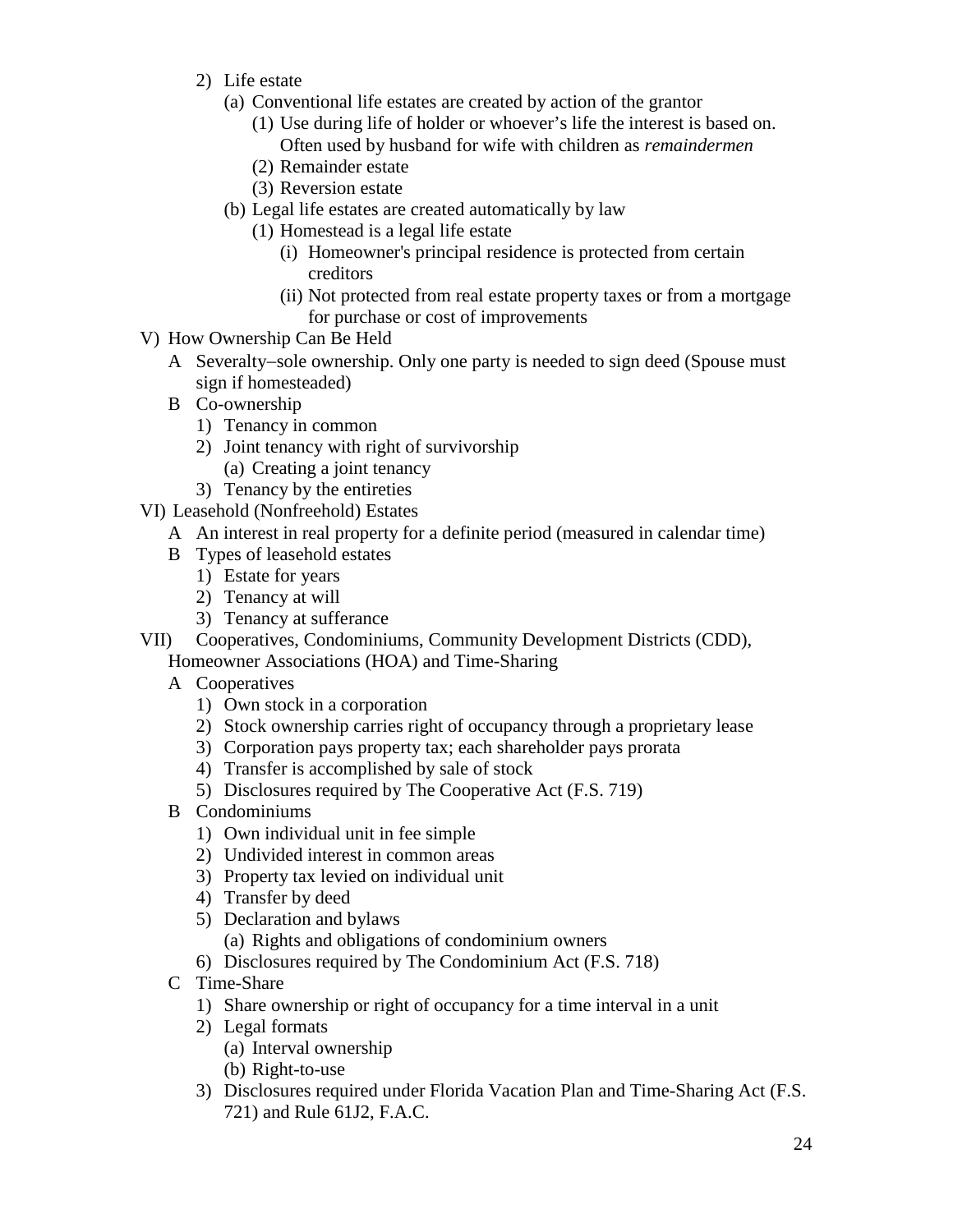- D HOA (Chapter 720, F.S.) 1) Define
	- 2) Disclose
- E CDD (Chapter 190, F.S.) 1) Define 2) Disclose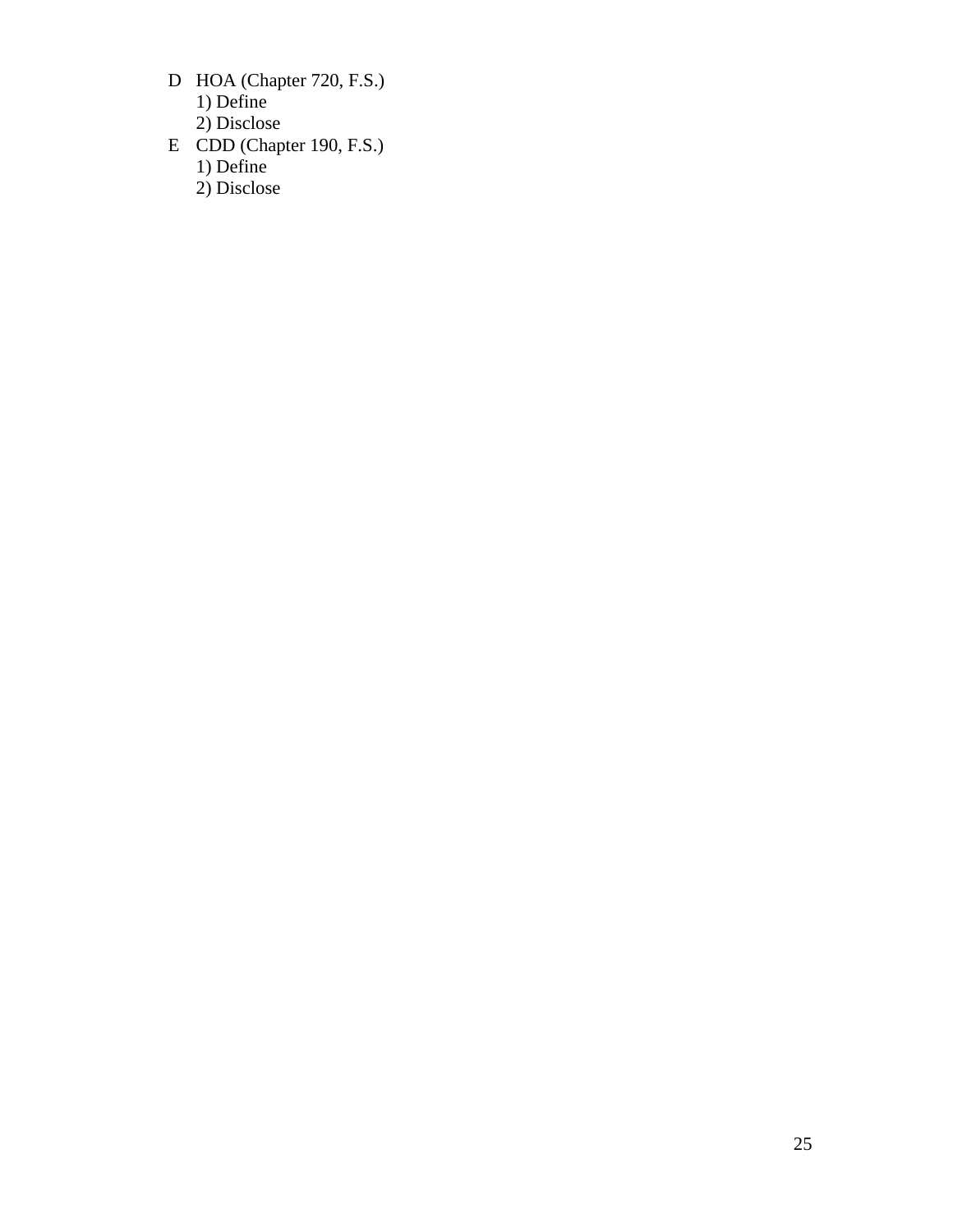### **SECTION 9 TITLE, DEEDS AND OWNERSHIP RESTRICTIONS**

#### *Learning Objectives:*

- Differentiate between voluntary and involuntary alienation
- Explain the various methods of acquiring title to real property and describe the
- conditions necessary to acquire real property by adverse possession
- Distinguish between actual notice and constructive notice
- Distinguish between an abstract of title and a chain of title
- Explain the different types of title insurance
- Describe the parts of a deed and the requirements of a valid deed
- List and describe the four types of statutory deeds and the legal requirements for deeds

• List and describe the various types of governmental and private restrictions on ownership of real property

• Distinguish among the various types of leases

#### Key Terms:

- abstract of title
- acknowledgment
- actual notice
- adverse possession
- alienation
- assignment
- chain of title
- **condemnation**
- construction lien
- constructive notice
- deed
- deed restriction
- easement
- eminent domain
- encroachment
- escheat
- further assistance
- general warranty deed
- grantee
- granting clause
- **grantor**
- gross lease
- ground lease
- habendum clause
- intestate
- lien
- net leases
- percentage lease
- police power
- quiet enjoyment
- quitclaim deed
- seisin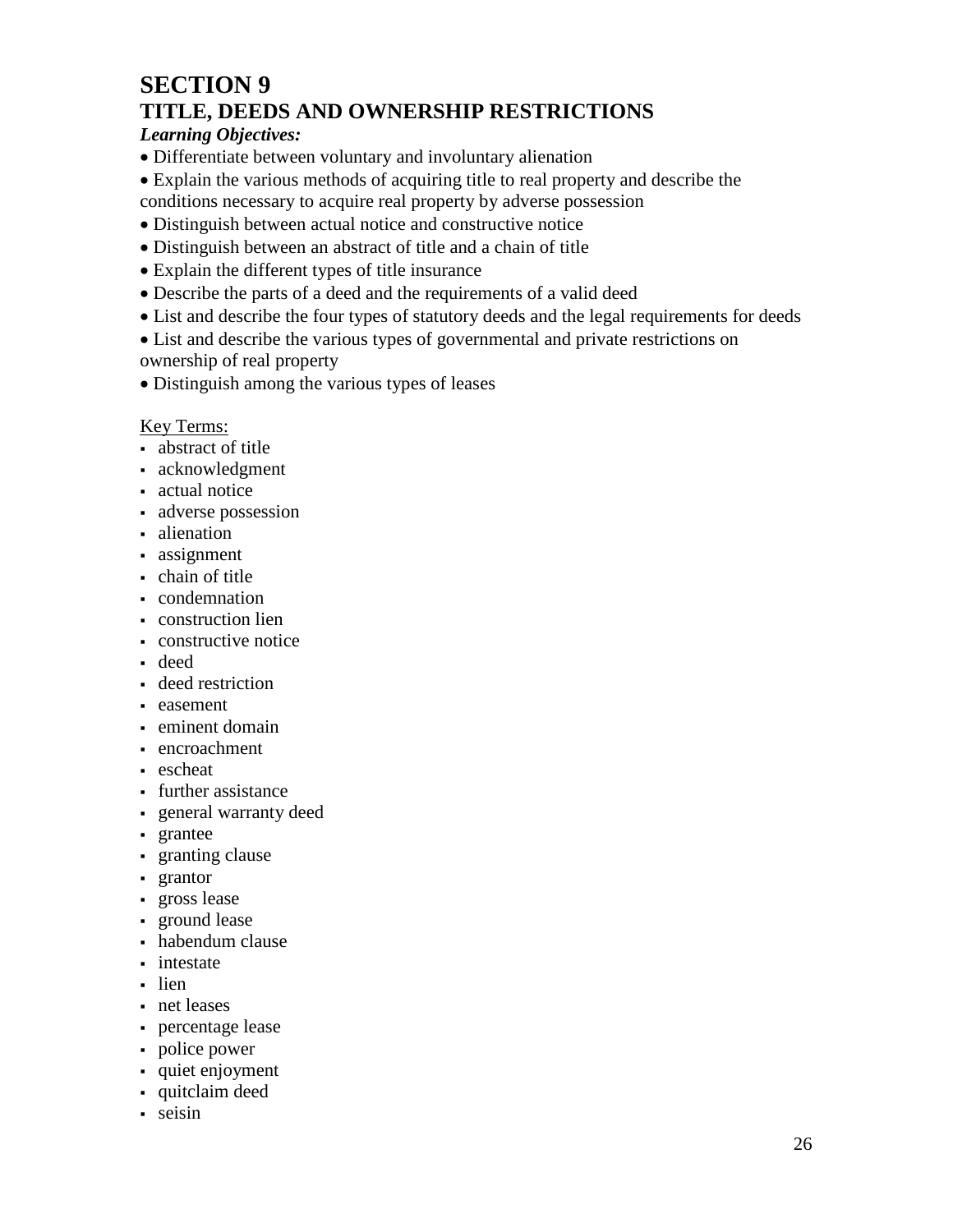- sublease
- testate
- title
- variable lease
- warranty forever

- I) Concept of Title
	- A Ownership in a bundle of rights
	- B Equitable title
	- C Transferred voluntarily or involuntarily by operation of law
- II) Transfer by Voluntary Alienation
	- A Deed
		- 1) When real property is sold or conveyed by gift
	- B Will
		- 1) Parties to a will
			- a) Deceased person who made the will is called a testator (if a male) or a testatrix (if female)
			- b) Devisee is the person receiving real property, or beneficiary if it is personal property
		- 2) Property conveyed by will
			- a) Devise if its real property
			- b) Bequest if its personal property
- III) Transfer by Involuntary Alienation
	- A Transfer by descent
		- 1) Person who dies without a will died intestate
		- 2) A form of involuntary alienation because the state (not the deceased) determines the disposition of property
		- 3) Passes to legal descendants known as heirs
	- B Escheat
		- 1) Provides for the property of a person who dies intestate and who has no known heirs to pass to the state
	- C Eminent domain
		- 1) Governmental power to *take* land from an owner through the legal process called condemnation
	- D Adverse possession
		- 1) Conditions for alienation by adverse possession
- IV)Notice to Legal Title
	- A Actual notice
	- B Constructive notice
		- 1) Acknowledgment
		- 2) Lis Pendens
- V) Protection of Title
	- A Title companies
	- B Chain of title vs. Abstract of title
	- C Title opinion
	- D Title insurance
		- 1) Owner's policy
		- 2) Lender's policy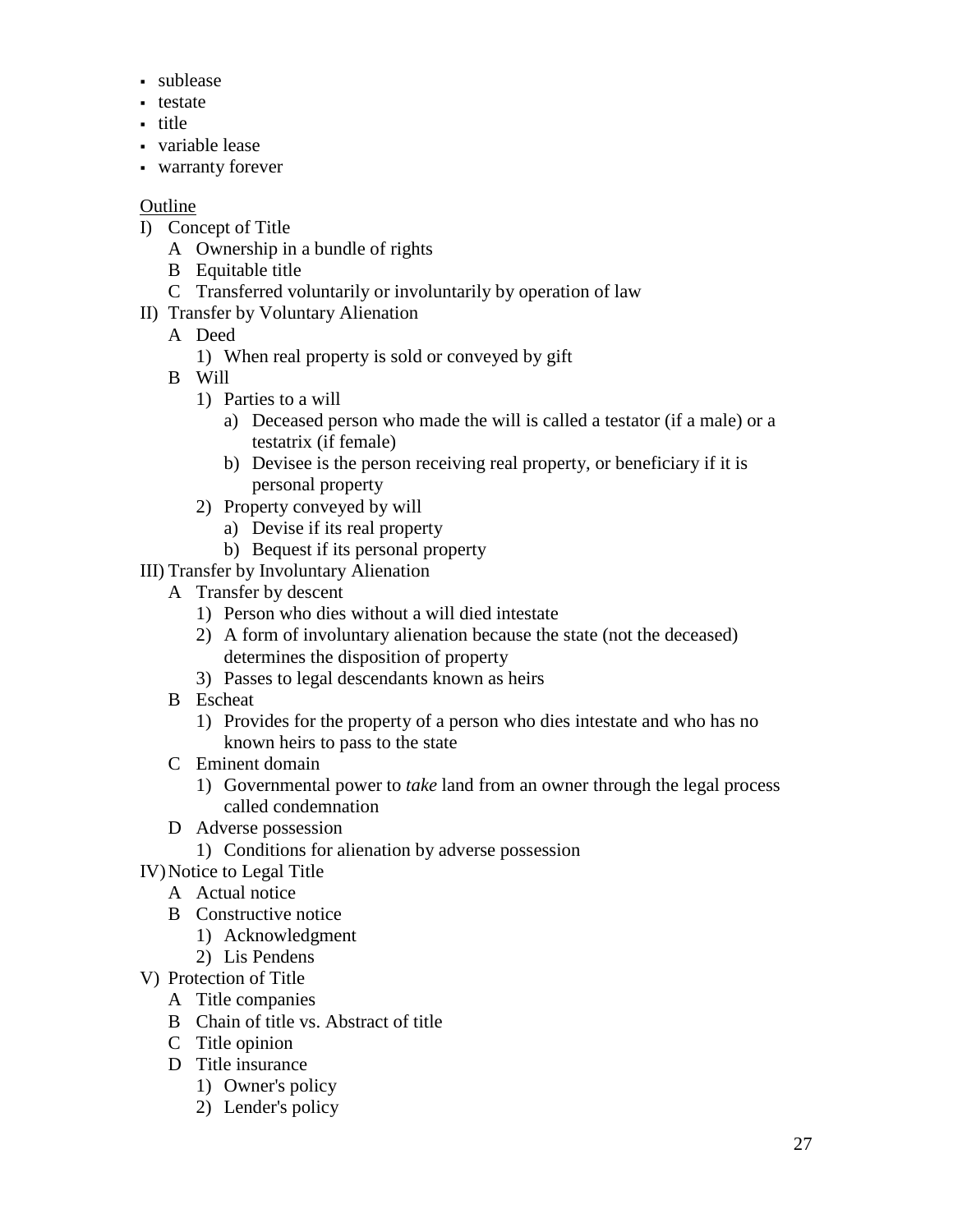#### VI) Deeds

- A Parties to the deed
	- 1) Grantor
	- 2) Grantee
- B Parts of a deed
	- 1) Grantor and grantee
	- 2) Consideration
	- 3) Words of conveyance (granting clause)
	- 4) Interest or estate being conveyed (habendum clause)
	- 5) Deed restrictions
	- 6) Exceptions and reservations
	- 7) Appurtenances
	- 8) Legal description of property
	- 9) Voluntary delivery and acceptance
	- 10) Signature of the grantor and two witnesses
- C Requirements for a valid deed
	- 1) The deed must be in writing (Statute of Frauds)
	- 2) The names of grantor and grantee
	- 3) Grantor must have legal capacity
	- 4) Consideration must be described
	- 5) A granting clause or words of conveyance
	- 6) A habendum clause must define the quality of the ownership interest being conveyed
	- 7) Legal description of the property being transferred
	- 8) Grantor must sign
	- 9) Delivery and acceptance
- D Types of statutory deeds
	- 1) General warranty deed
	- 2) Special warranty deed
	- 3) Bargain and sale deed
	- 4) Quitclaim deed
	- 5) Special purpose deeds
		- (a) Personal representative's deed
		- (b) Guardian's deed
		- (c) Committee's deed
		- (d) Tax deed
- E Deed Clauses
	- 1) Covenant of seisin
	- 2) Covenant against encumbrances
	- 3) Covenant of quiet enjoyment
	- 4) Covenant of further assurance
	- 5) Covenant of warranty forever
- F Legal requirements
- VII) Ownership Limitations and Restrictions
	- A Government restrictions
		- 1) Police power
		- 2) Eminent domain
		- 3) Taxation
	- B Private restrictions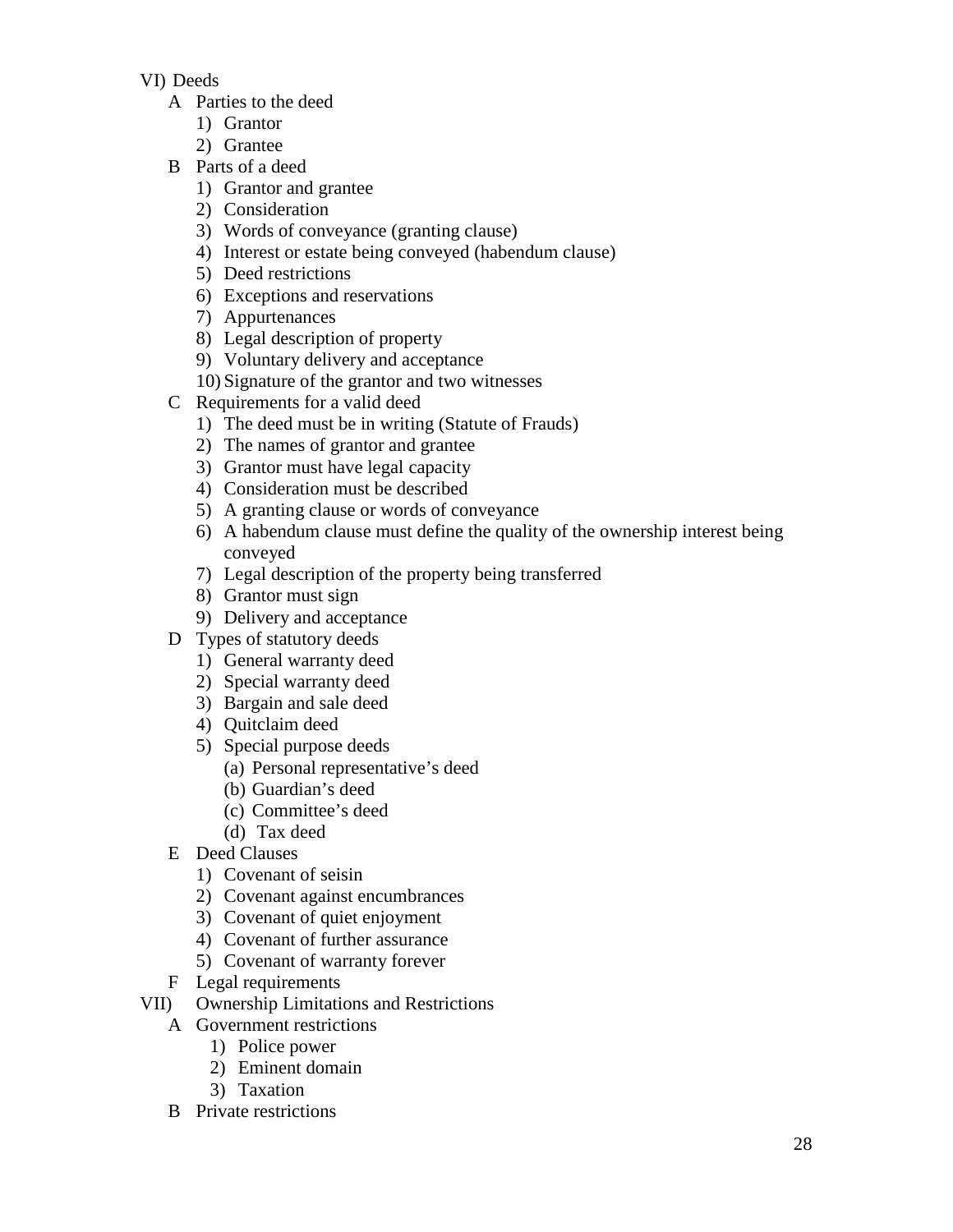- 1) Deed restrictions
	- (a) Restrictive covenants
- 2) Easements
	- (a) Appurtenant
	- (b) In gross
	- (c) By prescription
	- (d) By necessity
	- (e) Implied easement
	- (1) encroachment
- 3) Leases
	- (a)Types of leases
		- (1) Gross
		- (2) Net
		- (3) Percentage
		- (4) Variable/Index
		- (5) Ground
	- b) Assignment
	- c) Sublease
	- d) Sale subject to lease
- 4) Liens
	- (a) What is a lien
	- (b) Types
		- (1) Voluntary
		- (2) Involuntary
	- (c) Classifications
		- (1) General
			- (i) Judgment
			- (ii) Income tax
			- (iii)Estate tax
		- (2)Specific
			- (i) Property tax & special assessment
			- (ii) Mortgage
			- (iii)Vendors
			- (iv)Construction (mechanics/materialman's)
- (d) Lien priority
	- (1) Satisfaction
		- (i) Superior
		- (ii) Junior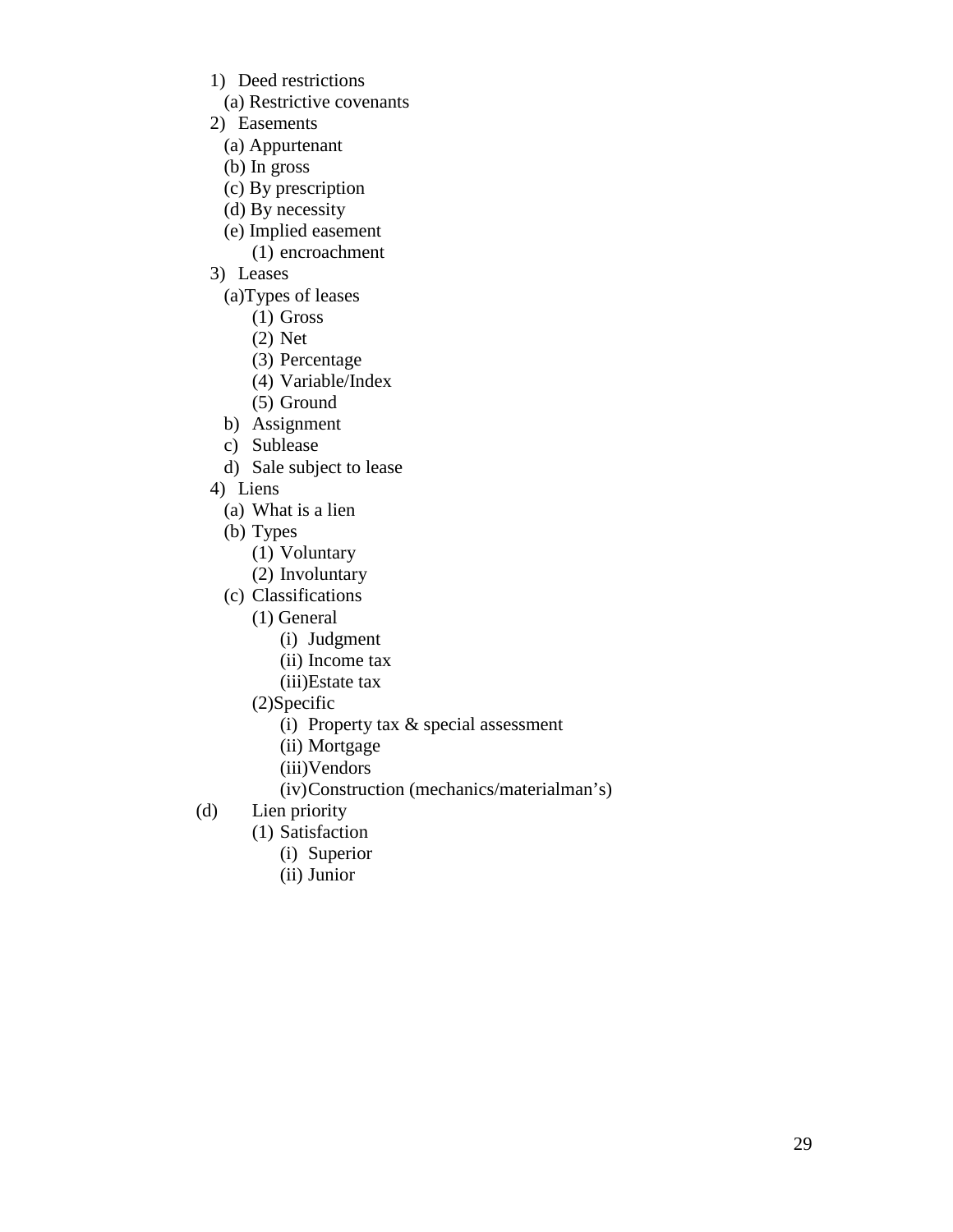## **SECTION 10 LEGAL DESCRIPTIONS**

#### *Learning Objectives:*

- Describe the purpose for legal descriptions
- Understand the licensee's role and responsibilities as it pertains to legal descriptions
- Explain and distinguish among the three types of legal descriptions
- Describe the process of creating a legal description using the metes-and-bounds method
- Locate a township by township line and range
- Locate a particular section within a township
- Understand how to subdivide a section
- Calculate the number of acres in a parcel based on the legal description, and convert to square feet
- Explain the use of assessor's parcel numbers
- Apply the measurements associated with checks, townships and sections

#### Key Terms:

- base line
- benchmark
- check
- datum
- government survey system
- legal description
- lot and block
- metes and bounds
- monument
- point of beginning
- principal meridian
- range
- section
- survey
- terminus
- township
- township line/tier

- I) Purpose of Legal Descriptions
	- A A legal description is a method of describing the location of real estate that will be accepted by a court
		- 1) Established boundary lines
- II) Types of Legal Descriptions
	- A Metes-and-Bounds
		- 1) Oldest method of land description
		- *2) Mete*s refers to *distance* (measured in feet) and bounds refers to *direction*
		- 3) Begin with reference point called a point of beginning (POB)
		- 4) Monuments are fixed objects used to establish boundaries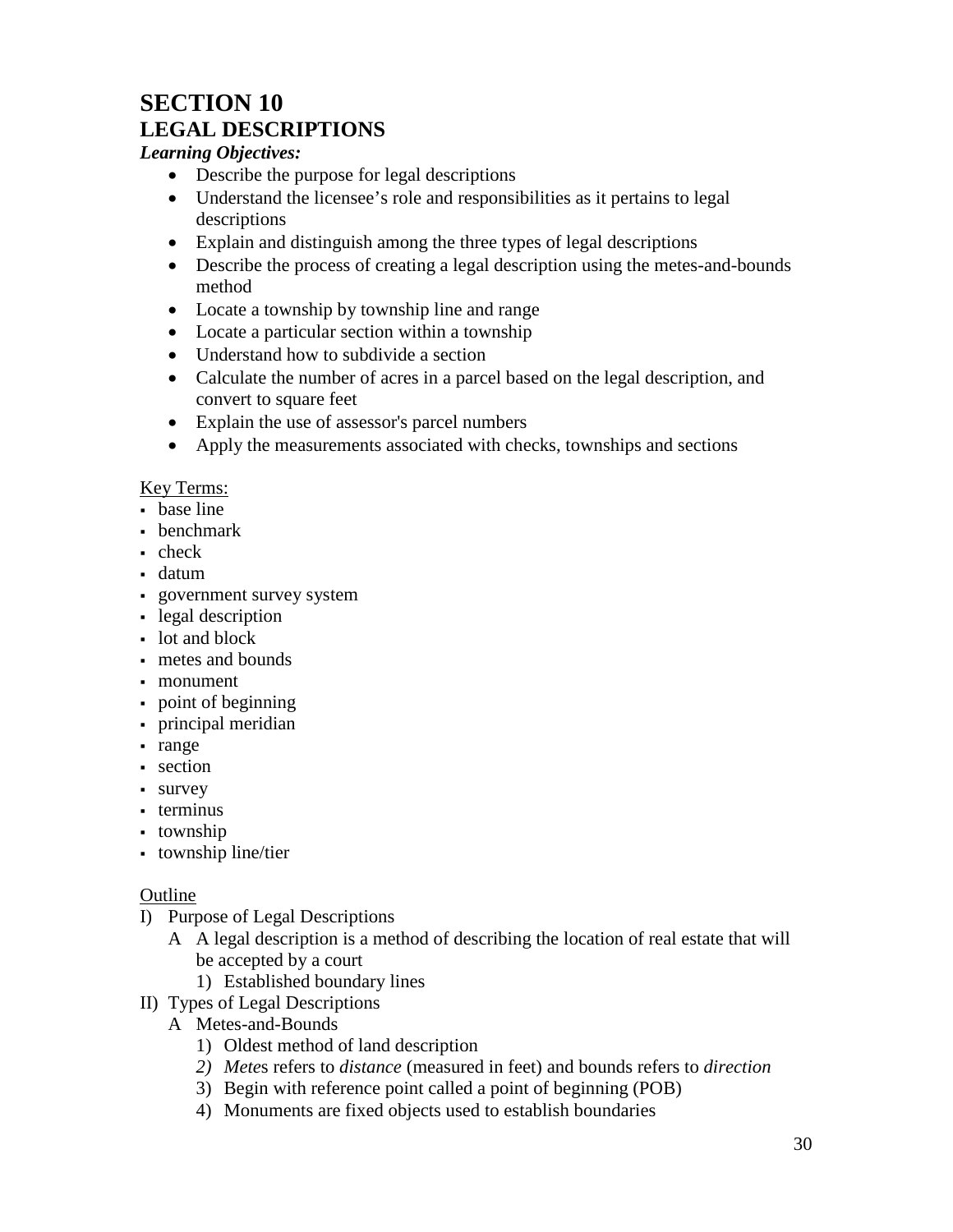- 5) Compass bearings are used to describe the direction of the boundary lines (a) Circle =  $360^\circ$ 
	- (b) Directions given in degrees (°), minutes (′) and seconds (″)
	- (c) For example, N  $45^{\circ}25'20''E =$  North 45 degrees, twenty-five minutes, 20 seconds East
- B Government Survey System
	- 1) Based on the logic that you can identify any point on a plane by reference to two axes
	- 2) Primary reference lines running in a north-south direction are called principal meridians and lines running in an east-west direction are called base lines
	- 3) Range lines run north-south every 6 miles. The north-south strip of land formed by two range lines is called a range
	- 4) Township lines run east-west every 6 miles. The east-west strip of land formed by two township lines is called a tier or township (a) Numbering system of township lines and ranges
	- 5) Intersection of two range lines and two township lines form a 6-mile square called a township
		- (a) There are 36 sections in a township
		- (b) Numbering system of sections within townships
	- 6) Correction lines
	- 7) Using the government survey system
		- (a) Locating sections
		- (b) Subdividing sections
		- (c) Calculating size
		- (d) "And" in legal description
	- 8) Fractional sections and government lots
- C Lot and block survey method
	- 1) Also called recorded plat method
	- 2) Recorded survey called a plat map
	- 3) Platted subdivision divided into blocks and lots
- III) Assessor's Parcel Number
	- A To aid in the assessment of property for tax collection
	- B Tax maps based on recorded plat maps
		- 1) Other land in county
	- C Assessment roll
		- 1) Every parcel in county listed by parcel number
		- 2) Shows owner's name and address of record
		- 3) Assessed value of land and structures
- IV)Preparation and Use of Surveys
	- A Benchmarks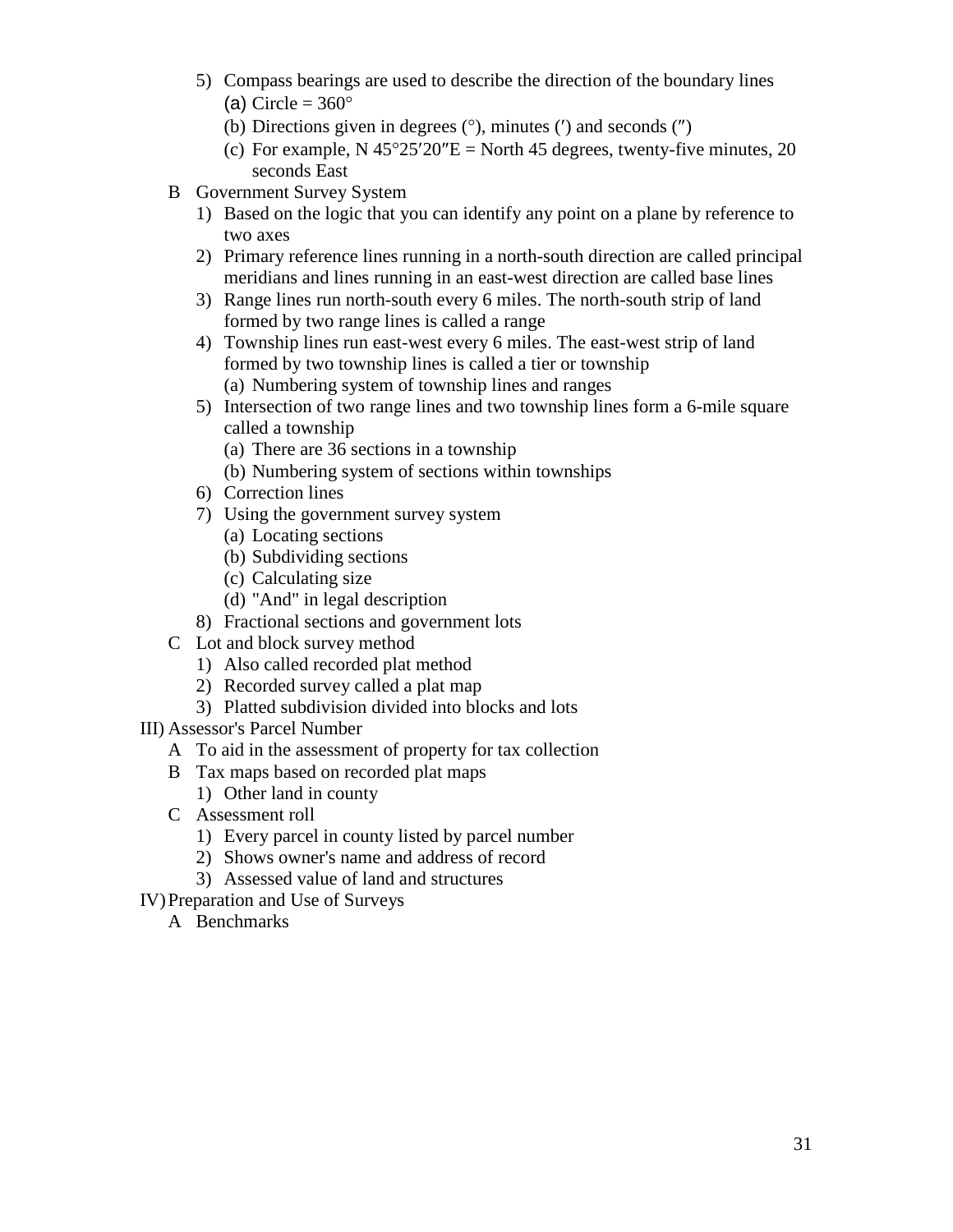## **SECTION 11 REAL ESTATE CONTRACTS**

#### *Learning Objectives:*

• List and describe the essentials of a contract

• Distinguish among formal, parol, bilateral, unilateral, implied, expressed, executory and executed contracts

- Describe the various ways in which an offer is terminated
- Describe the various methods of terminating a contract
- Explain the remedies for breach of a contract
- Describe the effect of the Statute of Frauds and the Statute of Limitations
- Describe the elements of an option
- Differentiate among the various types of listings
- Explain and describe the various disclosures required in a real estate contract
- Recognize what constitutes fraud
- Recognize what constitutes culpable negligence

#### Key Terms:

- assignment
- attorney-in-fact
- bilateral contract
- competent
- contract
- culpable negligence
- exclusive-agency listing
- exclusive-right-of-sale listing
- fraud
- liquidated damages
- meeting of the minds
- net listing
- novation
- open listing
- option contract
- Statute of Frauds
- Statute of Limitations
- unenforceable
- unilateral contract
- valid contract
- void contract
- voidable contract

- I) Contracts in General
	- A Definition of a contract
	- B Preparation of contracts
	- C Statute of Frauds
	- D Statute of Limitations
	- E Void, voidable and unenforceable contracts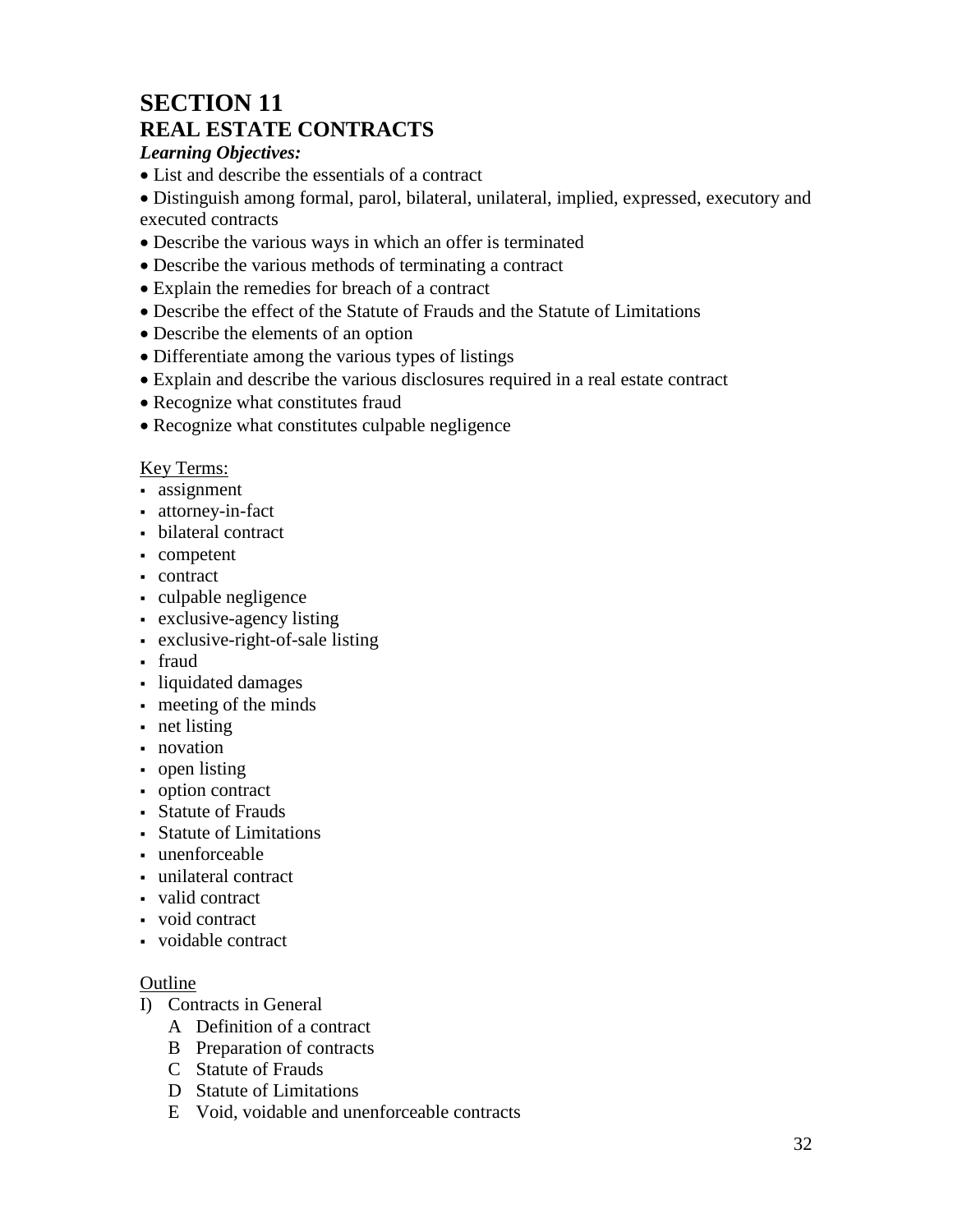- II) Essentials of a Contract
	- A Contractual capacity of the parties
	- B Offer and acceptance
	- C Legality of object
	- D Consideration

III) Authority of Real Estate Licensees to Prepare Contracts

IV)Classification of Contracts

- A Bilateral or unilateral contracts
- B Expressed or implied contracts
- C Executory or executed contracts
- D Formal or informal contracts
- V) Contract Negotiation
	- A Parties to offer
		- 1) Offeror
		- 2) Offeree
	- B Ways an offer is terminated
- VI)Termination of Contracts
	- A Methods of terminating contracts
	- B Remedies for breach
	- C Assignment of contracts
- VII) Contracts Important to Real Estate
	- A Employment Agreements
	- 1) Conditions created by listing agreements
	- 2) Information included in listing agreements
	- 3) Types of listings:
		- (a) Open listing
		- (b) Exclusive -agency listing
		- (c) Exclusive -right -of-sale listing
		- (d) Net listing
	- 4) Buyer broker agreement
	- B Sales contracts
	- 1) Contract negotiation
		- (a) Offers and counteroffers
		- (b) Acceptance
	- 2) Earnest money deposits
	- 3) Equitable title
	- 4) Information included in sales contracts
		- (a) Date, time and place of closing
		- (b) Purchase price
		- (c) Financing terms
		- (d) Quality of title to be conveyed
		- (e) Type of deed
		- (f) Items of personal property included
		- (g) Type of evidence of title to be provided
		- (h) Items to be prorated
	- 5) Required disclosures
		- (a) Radon gas disclosure
		- (b) Energy efficiency disclosure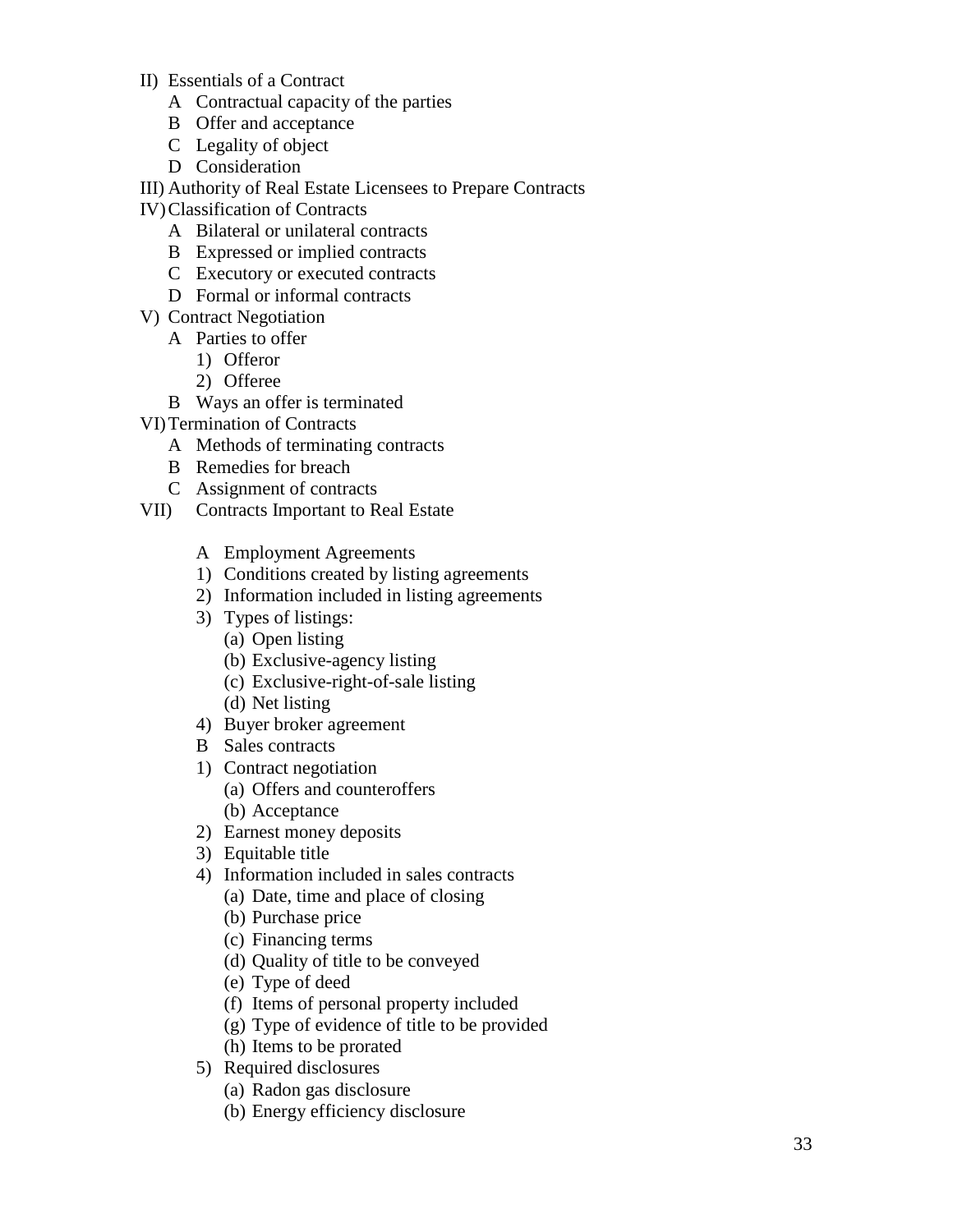- (c) Lead-based paint disclosure
- (d) Homeowner association disclosure
- (e) Flood insurance disclosure
- (f) Condominium and cooperative disclosures
- (g) Property tax disclosure
- (h) Building code violation disclosure
- 6) FAR/BAR contract forms
- 7) Disclosure of defects that materially affect the value of residential property
	- 1) Johnson vs. Davis
	- 2) "As is" provision
	- 3) Duty for licensees to disclose
- C Option contracts
- D Installment sale contract
- VIII Miscellaneous Real Estate Contract Considerations
	- A Procuring cause
	- B Telephone solicitation laws
	- C Multiple listing service
	- D Ethical practices
	- 1) When in doubt disclose
	- 2) Fraud
	- 3) Culpable negligence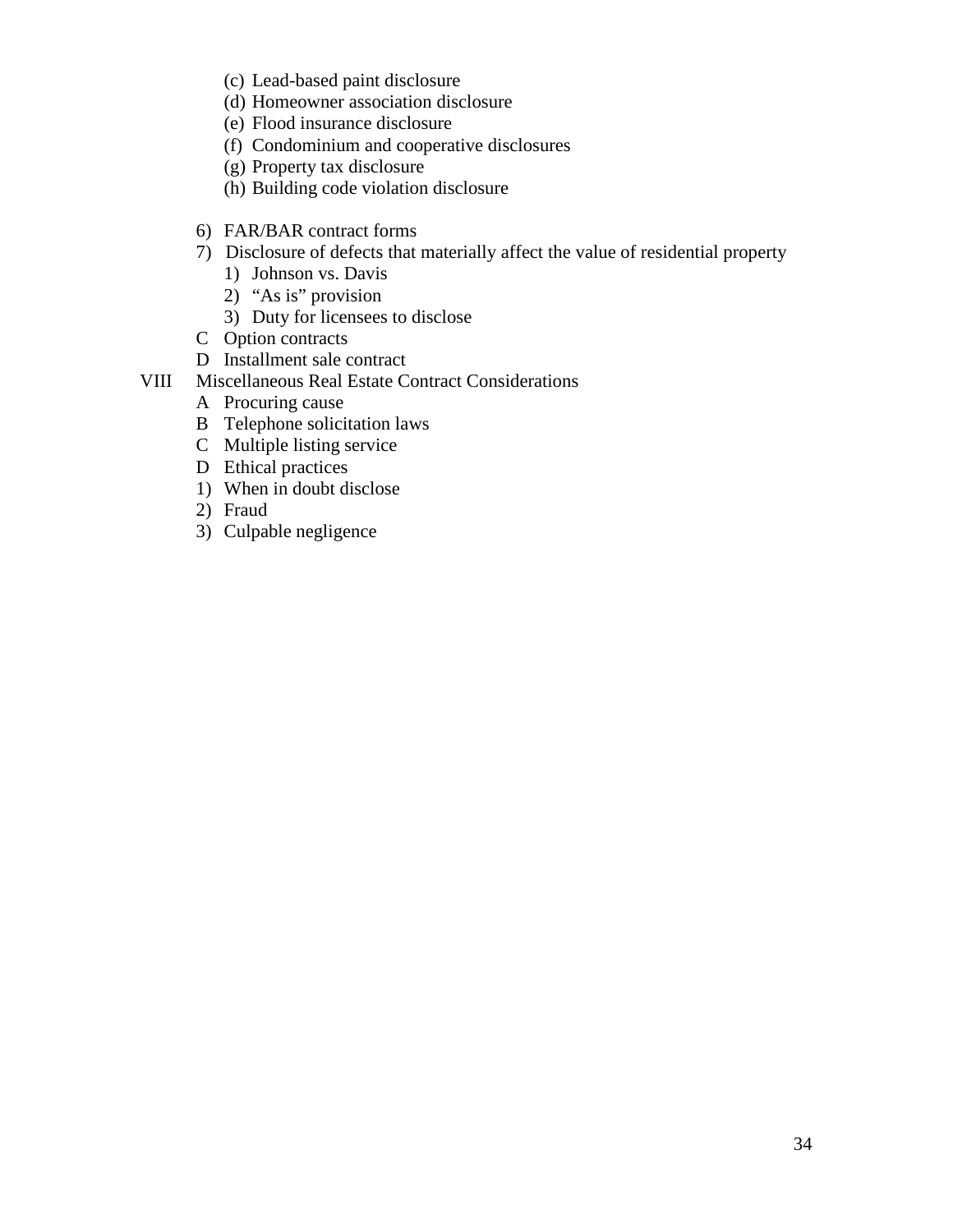## **SECTION 12 RESIDENTIAL MORTGAGES**

*Learning Objectives:*

- Distinguish between title theory and lien theory
- Describe the essential elements of the mortgage instrument and the note

• Describe the various features of a mortgage including down payment, loan-to-value ratio, equity, interest, loan servicing, escrow account, PITI, discount points and loan origination fee

• Explain assignment of a mortgage and the purpose of an estoppel certificate

• Explain the foreclosure process and distinguish between judicial and nonjudicial foreclosure

- Describe the mortgagor's and mortgagee's rights in a foreclosure
- Calculate loan-to-value ratio
- Explain the use of discount points and calculate approximate yield on a loan
- Distinguish among the various methods of purchasing mortgaged property

### Key Terms:

- acceleration clause
- assumption
- blanket mortgage
- buydown
- contract for deed (land contract)
- defeasance clause
- deed in lieu of foreclosure
- discount points
- due on sale clause
- equity
- equity of redemption
- **escrow**
- estoppel certificate
- hypothecation
- interest
- lien theory
- lis pendens
- land development loans
- loan origination fee
- loan servicing
- loan-to-value ratio
- mortgage
- mortgagee
- mortgagor
- note
- novation
- partial release clause
- PITI
- prepayment clause
- prepayment penalty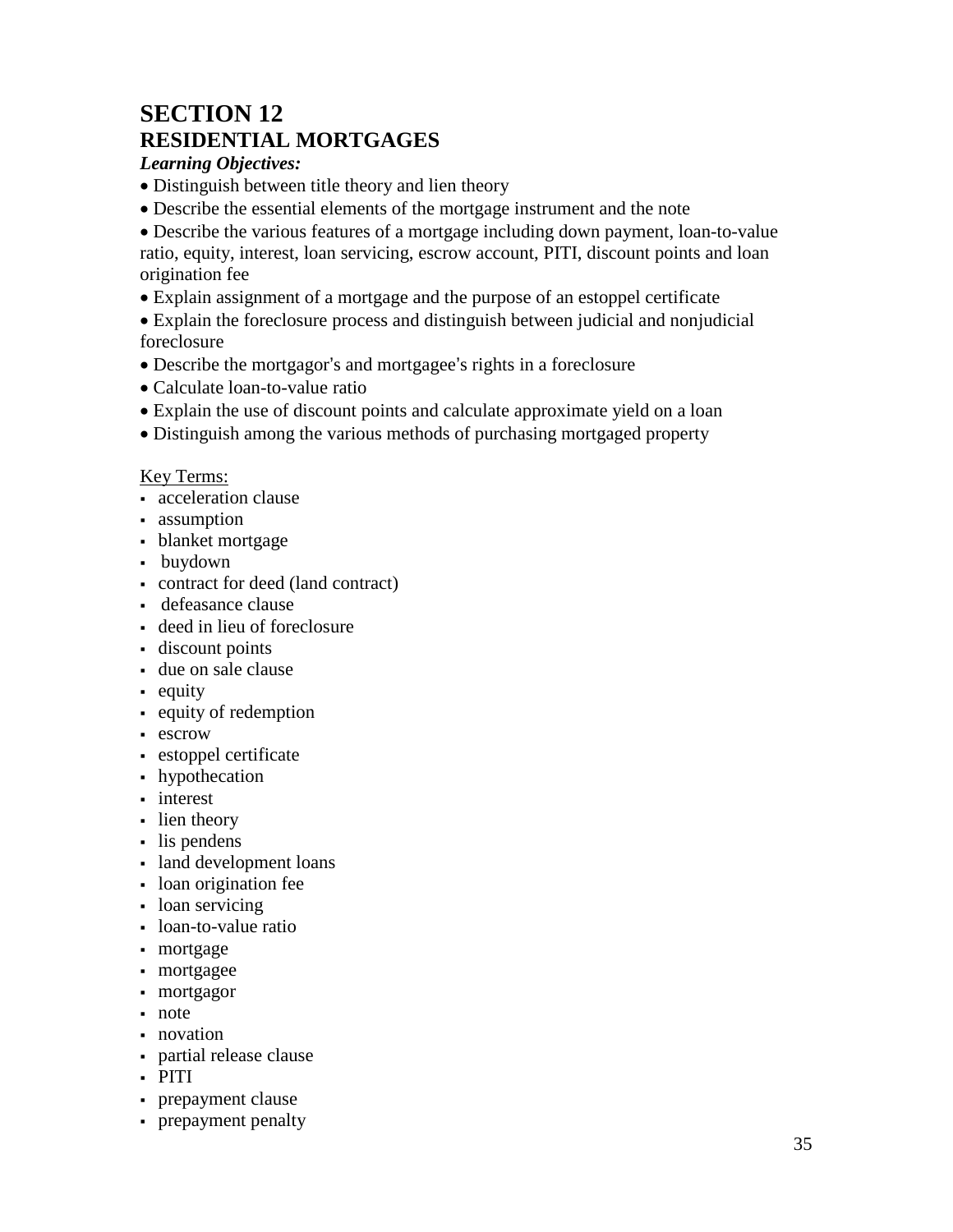- receivership clause
- right to reinstate
- satisfaction of mortgage
- short sales
- subject to
- subordination agreement
- take-out commitment
- itle theory

- I) Mortgage concepts
	- A Mortgage law
		- 1) Title theory
		- 2) Lien theory
	- B Loan instruments
		- 1) Promissory note (essential elements )
		- 2) Mortgage instrument
			- (a) Parties to a mortgage
			- (b) Satisfaction of mortgage
		- 3) Hypothecation
	- C First mortgages versus junior mortgages
		- 1) Determining what priority a mortgage lien has
		- 2) Subordination agreements
- II) Essential elements of the mortgage
	- A Important mortgage provisions
		- 1) Promise to repay
		- 2) Taxes and insurance
		- 3) Covenant of good repair
	- B Other mortgage provisions
		- 1) Prepayment clause (a) Prepayment penalty clause
		- 2) Acceleration clause
		- 3) Right to reinstate
		- 4) Due on sale clause
		- 5) Defeasance clause
- III) Common mortgage features
	- A Down payment
	- B Loan-to-value-ratio
		- 1) Equity
	- C Interest
	- D Loan servicing
	- E Escrow (impound) account 1) PITI
	- F Discount points
	- G Loan origination fee
	- H Take out commitment
- IV)Assignment of the mortgage
	- A Estoppel certificate
- V) Methods of Purchasing Mortgaged Property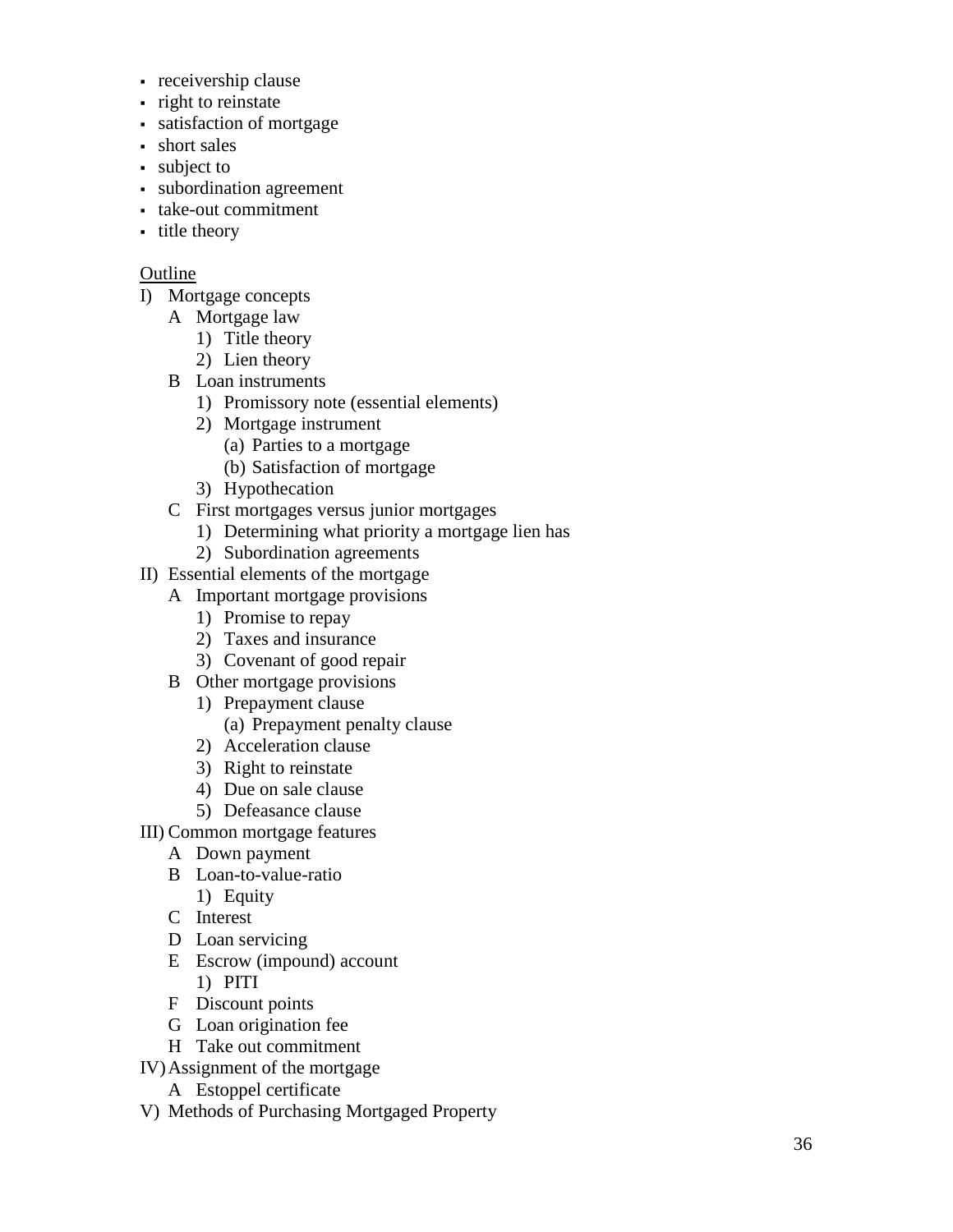- A Provisions under subject to the mortgage
- B Provisions under assumed mortgage
	- 1) Effects of due on sale clause
	- 2) Novation
- C Contract for deed (land contract)
	- 1) Distinguish a contract from deed from a normal sales contract and a mortgage
	- 2) Advantages and disadvantages of contract for deeds
	- 3) How a contract for deed is typically used

VI)Default

- A Consequence of default
- B Judicial versus nonjudicial foreclosure
	- 1) Deed in lieu of foreclosure
	- 2) Lis pendens
- C Rights of mortgagor in foreclosure 1) Equity of redemption
- D Rights of mortgagee
	- 1) Surplus money action
- E Results of foreclosure
	- 1) Effect on mortgagor/owner
		- (a) Deficiency judgments
		- (b) Effect on creditors or other claimants to title
		- (c) Effect on mortgagee
		- (d) Effect on title
- F Short sales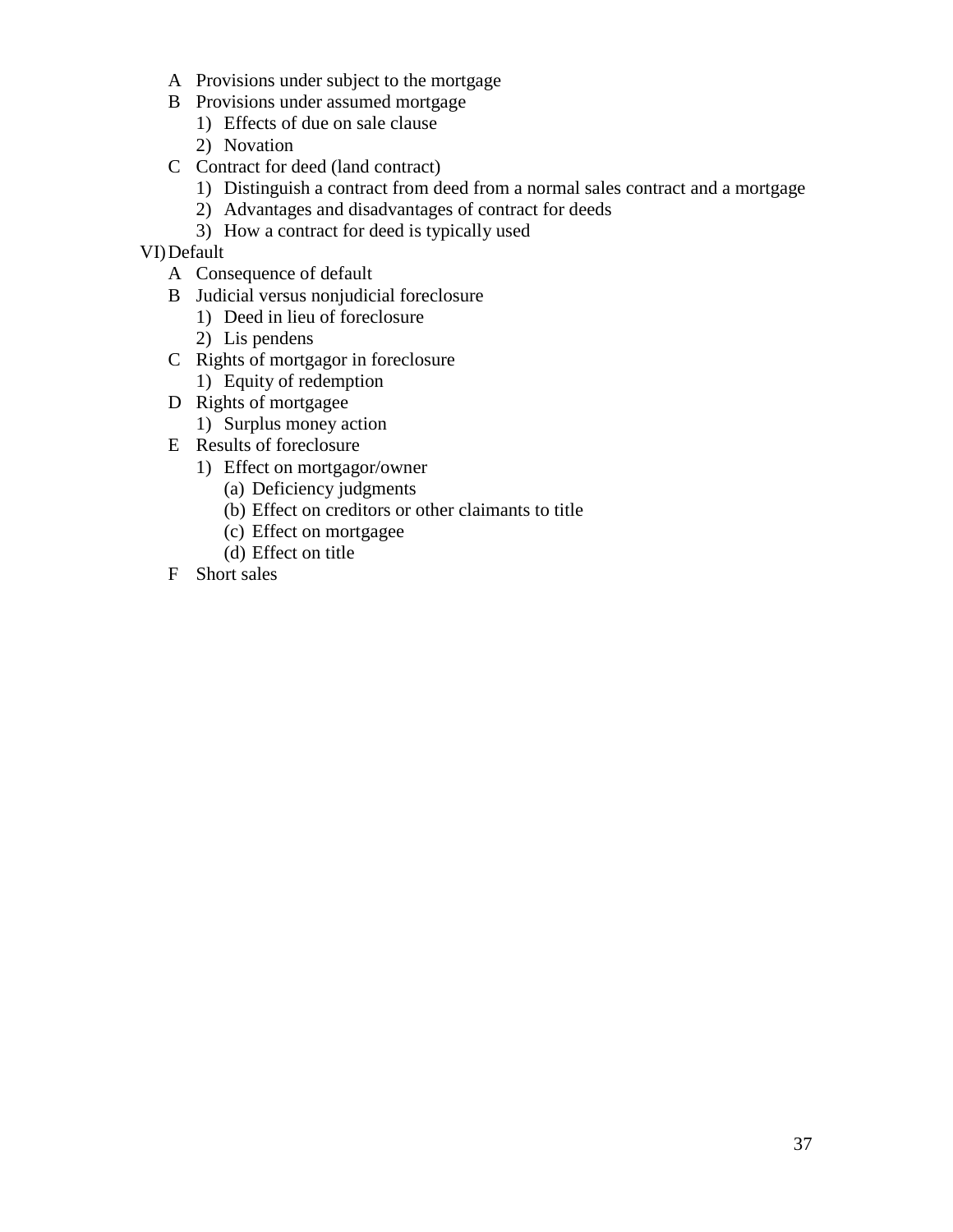## **SECTION 13 TYPES OF MORTGAGES AND SOURCES OF FINANCING**

### *Learning Objectives:*

• Describe the mechanics of an adjustable rate mortgage and the components of an ARM

• Describe the features of an amortized mortgage and amortize a level-payment plan mortgage when given the principal amount, the interest rate and the monthly payment amount

- Distinguish among the various types of mortgages
- Describe the characteristics of FHA mortgages and common FHA loan programs

• Identify the guarantee feature of VA mortgage loans and the characteristics of VA loan programs

- Explain the process of qualifying for a loan and how to calculate qualifying ratios
- Distinguish among the primary sources of home financing

• Describe the role of the secondary mortgage market and know the features of the major agencies active in the secondary market

• Describe the major provisions of the federal laws regarding fair credit and lending procedures

• Recognize and avoid mortgage fraud

### Key Terms:

- adjustable rate mortgage (ARM)
- amortized mortgage
- balloon payment
- biweekly mortgage
- conforming loan
- disintermediation
- home equity loan
- index
- intermediation
- level payment plan
- lifetime cap
- margin
- MIP
- mortgage broker
- mortgage fraud
- mortgage loan originator
- negative amortization
- nonconforming loans
- package mortgage
- partially amortized/balloon mortgage
- payment cap
- periodic cap
- purchase money mortgage
- **reverse annuity mortgage**
- teaser rate
- UFMIP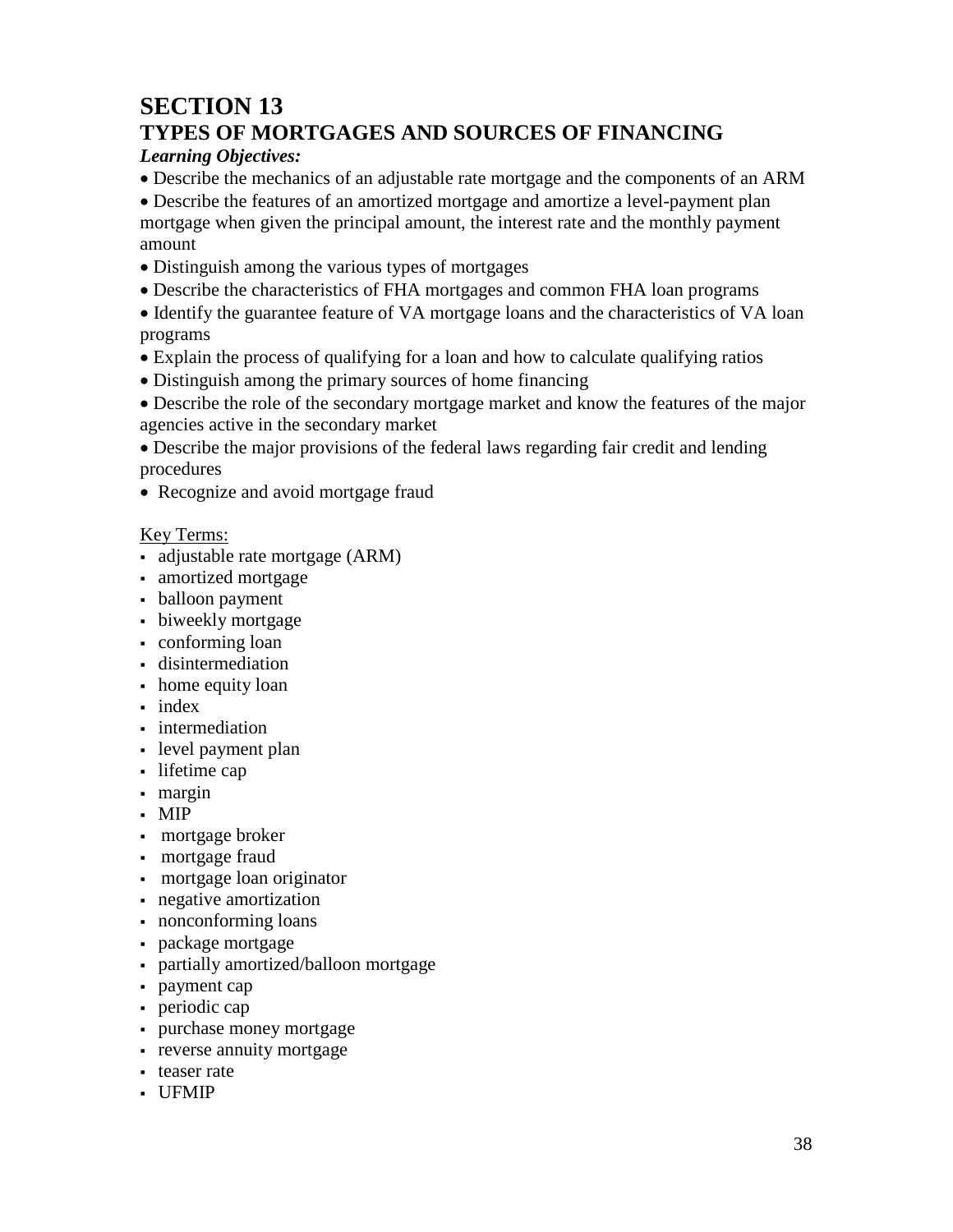- I) Conventional mortgages
	- A Neither government insured nor guaranteed
		- 1) Down payment and LTV ratio
		- B PMI
			- 1) Qualifying ratios
			- 2) Interest rate
			- 3) Assumption
			- 4) Prepayment
- II) Common Types of Mortgages
	- A Amortized mortgage
		- 1) Monthly payment is constant for term of mortgage
		- 2) As loan is paid off, amount applied to principal increases as amount applied to interest decreases
		- 3) 30-year and 15-year terms
		- 4) Amortizing a level-payment plan mortgage
	- B Adjustable rate
		- 1) Mechanics of an adjustable rate mortgage
		- 2) Components of an ARM
		- (a) Index
		- (b) Margin
		- (c) Adjustment interval
		- (d) Interest rate caps
			- (1) Periodic caps
			- (2) Lifetime cap
		- (e) Payment caps
			- (1) Negative amortization
			- (2) How negative amortization can result from payment caps
		- (f) Teaser rates
- III) Custom mortgages
	- A Partially amortized mortgage
		- 1) Balloon payment
	- B Biweekly mortgage
	- C Package mortgage
	- D Home equity loans
	- E Purchase money mortgage
	- F Reverse annuity mortgage
- IV)Government Insured FHA Program
	- A Purpose of FHA
	- B Characteristics of FHA mortgage loans
		- 1) Loan insurance
		- 2) Lending source
		- 3) Discount points
		- 4) Amount of down payment
		- 5) Loan limit
		- 6) Insured commitment
		- 7) Insurance premium
		- (a) UFMIP
		- (b) MIP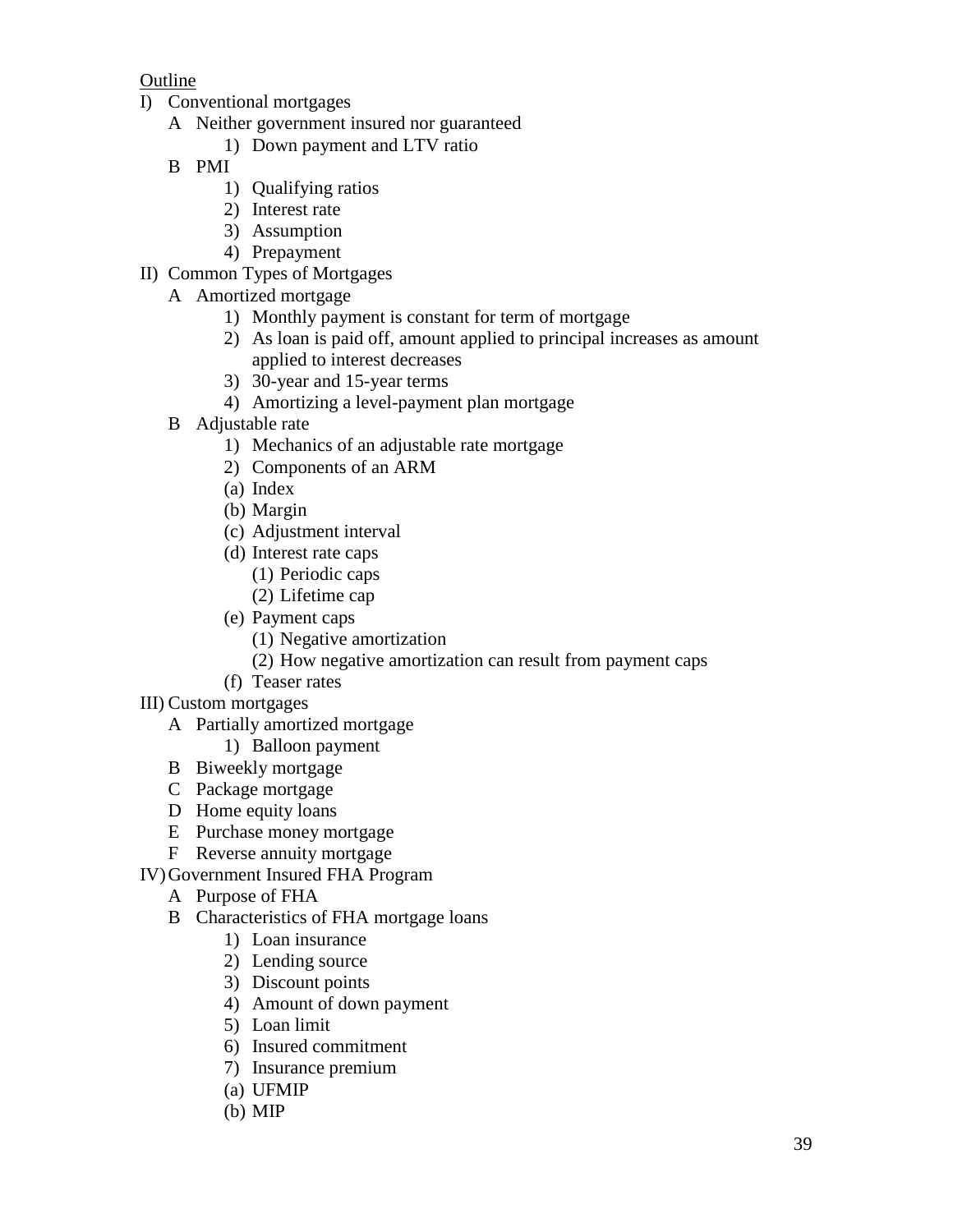- 8) Qualifying ratios
- 9) Interest rate
- 10) Appraisal
- 11) Closing costs
- 12) Assumption
- 13) Prepayment
- C Common FHA loan programs
	- 1) Section 203(b); homeownership; fixed rate
	- (a) Loan assumption criteria
	- 2) Condominium units
	- 3) Homeownership; adjustable rate
- V) VA loan guarantee program
	- A The guarantee feature
	- B Characteristics of VA mortgage loans
		- 1) Qualifications
		- 2) Eligibility
		- (a) Licensees should rely on the VA lender to determine eligibility
		- 3) Lending source
		- 4) Eligible property
		- 5) Discount points
		- 6) Qualifying ratios
		- 7) Loan limits
		- 8) Loan guarantee
		- 9) Amount of down payment
		- 10) Entitlement
		- 11) Reusing the entitlement
		- 12) Appraisal
		- 13) VA funding fee
		- 14) Loan origination fee
		- 15) Prepayment
		- 16) Assumption
		- 17) Interest rate

VI)Qualifying for a loan

- A Qualifying the Buyer
	- 1) The loan application process−Uniform Residential Loan Application
	- 2) Credit evaluation and credit scoring
	- 3) Qualifying ratios
	- (a) Housing expense ratio
	- (b) Total obligations ratio
	- 4) Qualifying the property
	- 5) Information required by lender
- VII) Primary sources of home financing
	- A Mortgage Lenders
		- 1) Savings associations
		- (a) Types of loans offered
		- 2) Commercial banks
		- (a) Types of loans offered
		- 3) Credit unions
			- (a) Types of loans offered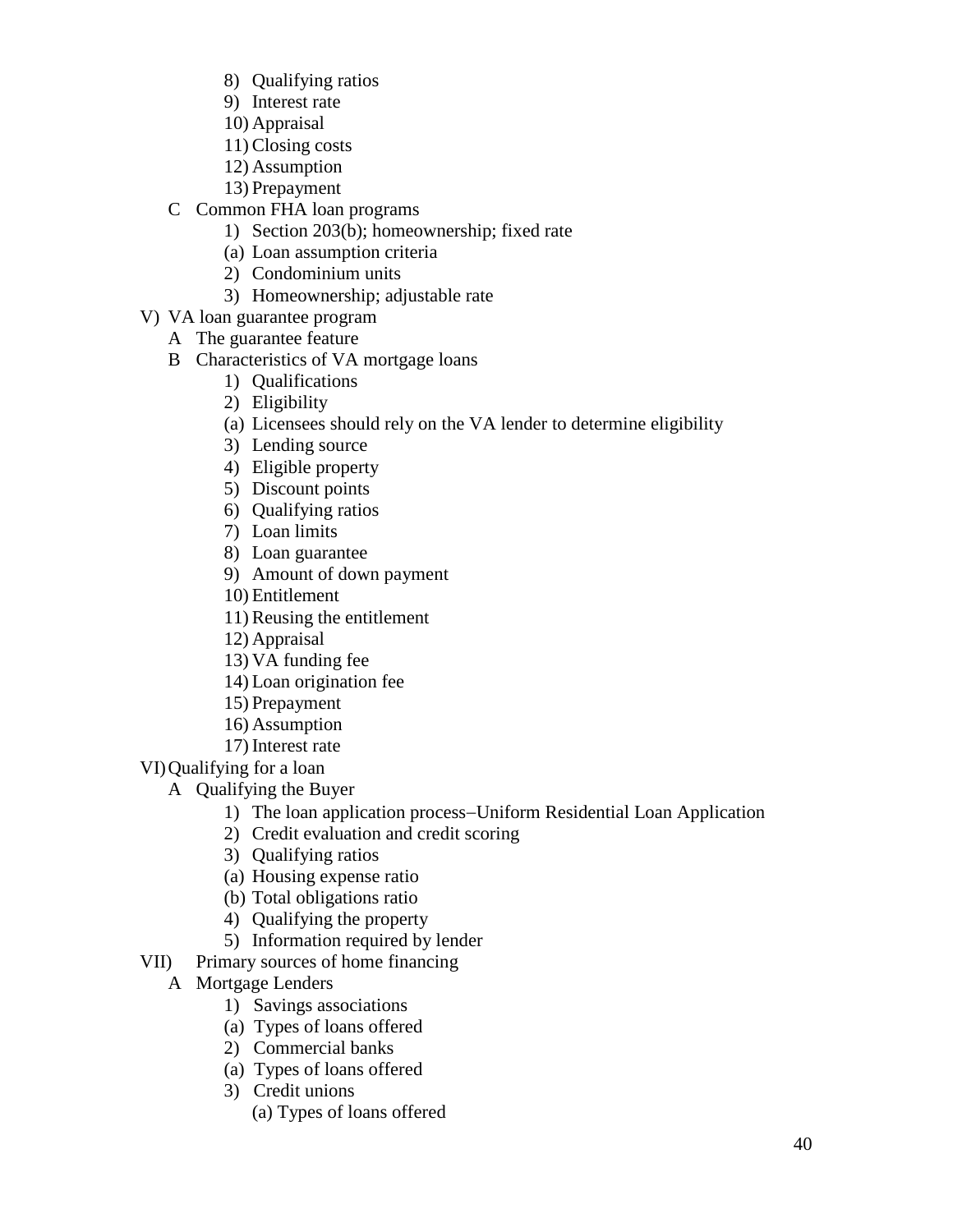- B Mortgage broker
	- 1) Their role how they operate
- C Mortgage loan originator
- D Seller financing
	- 1) Contract for deed (land contract)
	- 2) Amortized mortgage
- E Government programs
	- 1) Mortgage bond financing
- VIII) Secondary Mortgage Market
	- A Effects of the mortgage market
		- 1) Circulate the mortgage money supply
		- (a) Intermediation and disintermediation
		- 2) Standardize loan requirements
		- (a) Conforming loans
		- (b) Portfolio lenders
		- B Fannie Mae
			- 1) Private (not a government agency) corporation that trades on NYSE
			- 2) Secondary market for VA, FHA and conventional loans
			- 3) Issues mortgage-back securities to investors
			- 4) Largest single private mortgage purchaser
		- C Government National Mortgage Association (GNMA)
			- 1) Wholly owned government corporation under HUD
			- 2) Provides a secondary market for VA and FHA loans
			- 3) Mortgage-backed securities program
		- D Freddie Mac
			- 1) Created by Congress in 1970
			- 2) Shares sold publicly
			- 3) Buy conventional loans
		- E Nonconforming loans
			- 1) Broker and correspondent loans
			- 2) Private investors through mortgage brokers and bankers
- IX)Mortgage Fraud
	- A Common types of mortgage fraud
		- 1) Straw borrowers
		- 2) No document loans
	- B Red flags
		- 1) Inflated appraisal
		- 2) Inflated contract prices
	- C Ethical practices
- X) Laws regarding fair credit and lending procedures
	- A Equal Credit Opportunity Act (ECOA)
		- 1) Prohibits discrimination in loan underwriting on the basis of sex, marital status, race, religion, age, or national origin. (A lender cannot require an applicant's spouse to join in (sign) a loan application)
		- 2) Prohibits discriminatory treatment of income from alimony, child support, public assistance, or part-time employment
		- 3) Prohibits inquiry about, or consideration of, child bearing plans or potential for child bearing
		- B Consumer Credit Protection Act (Truth in Lending Act)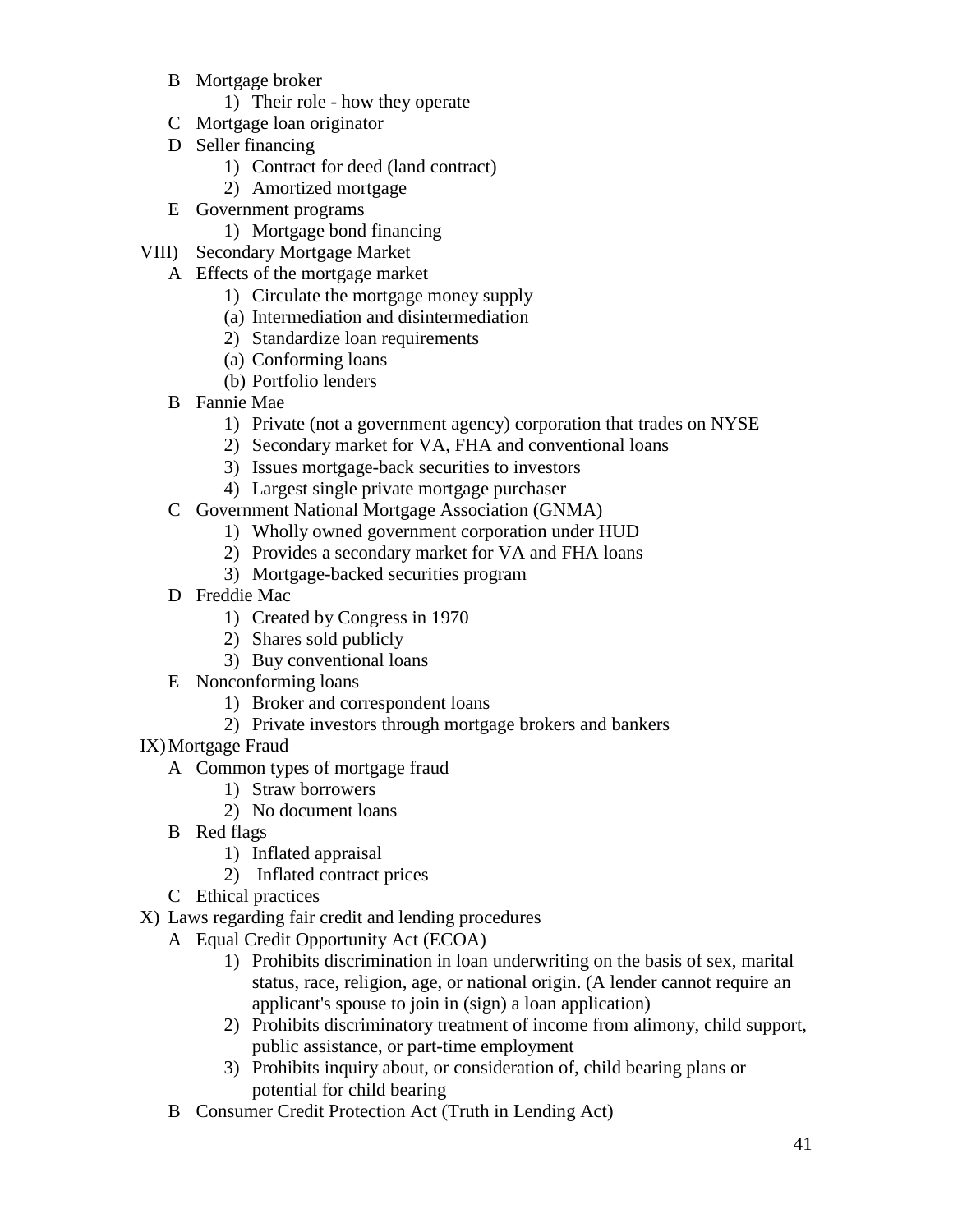- 1) Implemented by Federal Reserve Regulation Z
- 2) Requires disclosure of full credit costs
- 3) Requires disclosure of annual percentage rate (APR)
- C Real Estate Settlement Procedures Act (RESPA)
	- 1) Applies to virtually any closing involving a "standard" home mortgage loan from a financial institution or mortgage banker
	- 2) Requires that the borrower be provided a booklet of information regarding closing costs
	- 3) Requires advanced estimates of closing costs
	- 4) Requires that the borrower be able to examine the RESPA-specified closing statement in advance
	- 5) Prohibits kick-backs to a lender from vendors of closing related services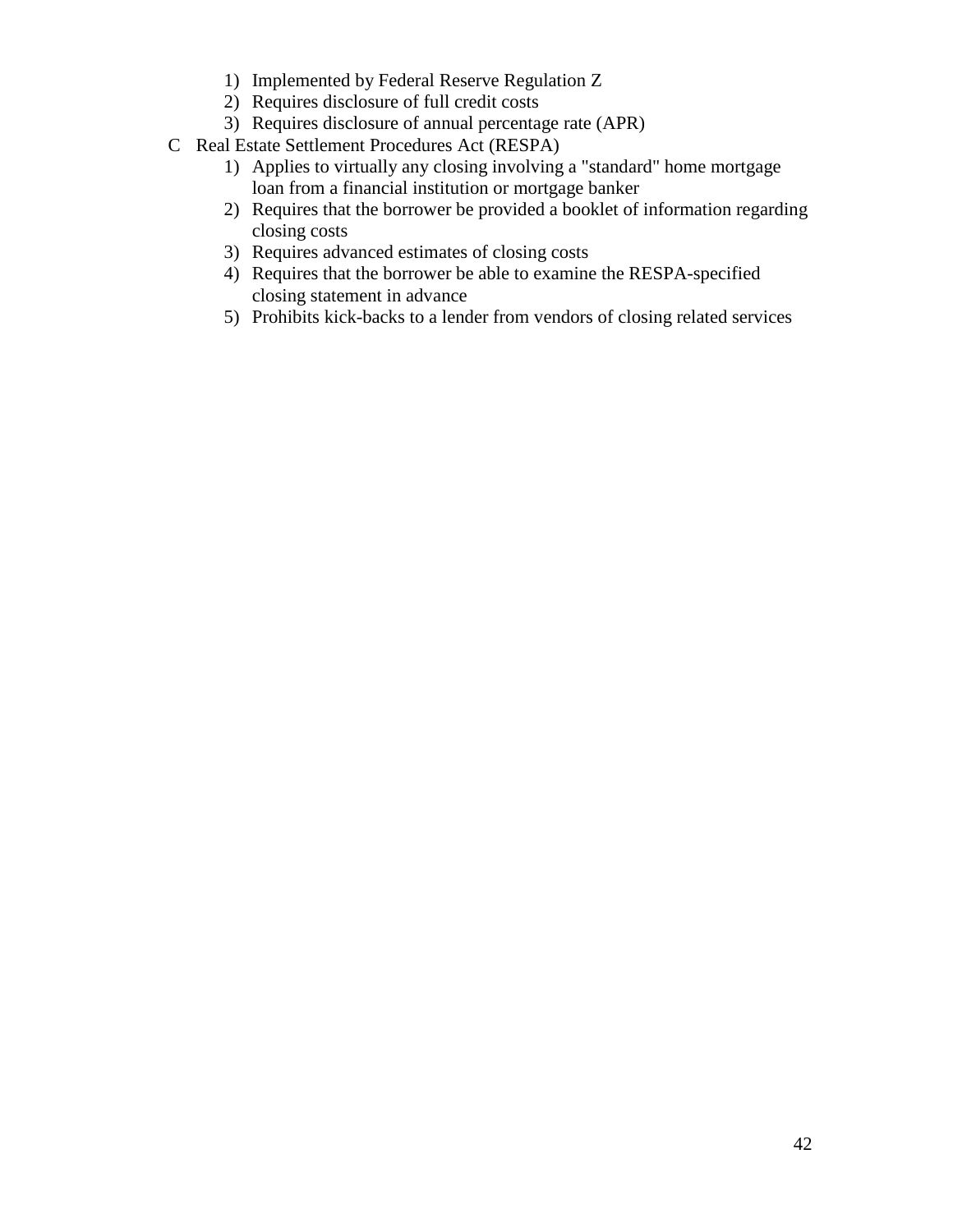## **SECTION 14 REAL ESTATE RELATED COMPUTATIONS AND CLOSING OF TRANSACTIONS**

#### *Learning Objectives:*

- Compute the sales commission
- Calculate the percent of profit or loss, given the original cost of the investment, the sale price and the dollar amount of profit or loss
- Define settlement and title closing
- List the preliminary steps to a closing
- Prorate the buyer's and seller's expenses
- Calculate the dollar amount of transfer taxes on deeds, mortgages and notes
- Allocate taxes and fees to the proper parties and compute individual costs
- Explain the rules of thumb for closing statement entries
- Explain the major sections of the Uniform Settlement Statement
- Demonstrate ability to read and check the Uniform Settlement Statement for errors

#### Key Terms:

- arrears
- credit
- debit
- level payment plan
- preclosing inspection
- principal
- profit
- proration

#### Outline

- I) Basic Real Estate Computations
	- A Sales commissions
	- B Calculating selling price, cost and profit
- II) Preliminary steps to a closing
	- A Earnest money deposited
	- B Additional deposit, if required
	- C Loan application
	- D Contingencies
	- E Appraisal
	- F Loan approval
	- G Title insurance
	- H Termite inspection
	- I Required repairs ordered
	- J Survey ordered

#### K Buyer hazard insurance

- 1) Hazard insurance policy to closing agent
- 2) Flood insurance
- L Buyer/seller contact for closing appointment
- M Preclosing inspection
- N Closing documents reviewed by parties prior to closing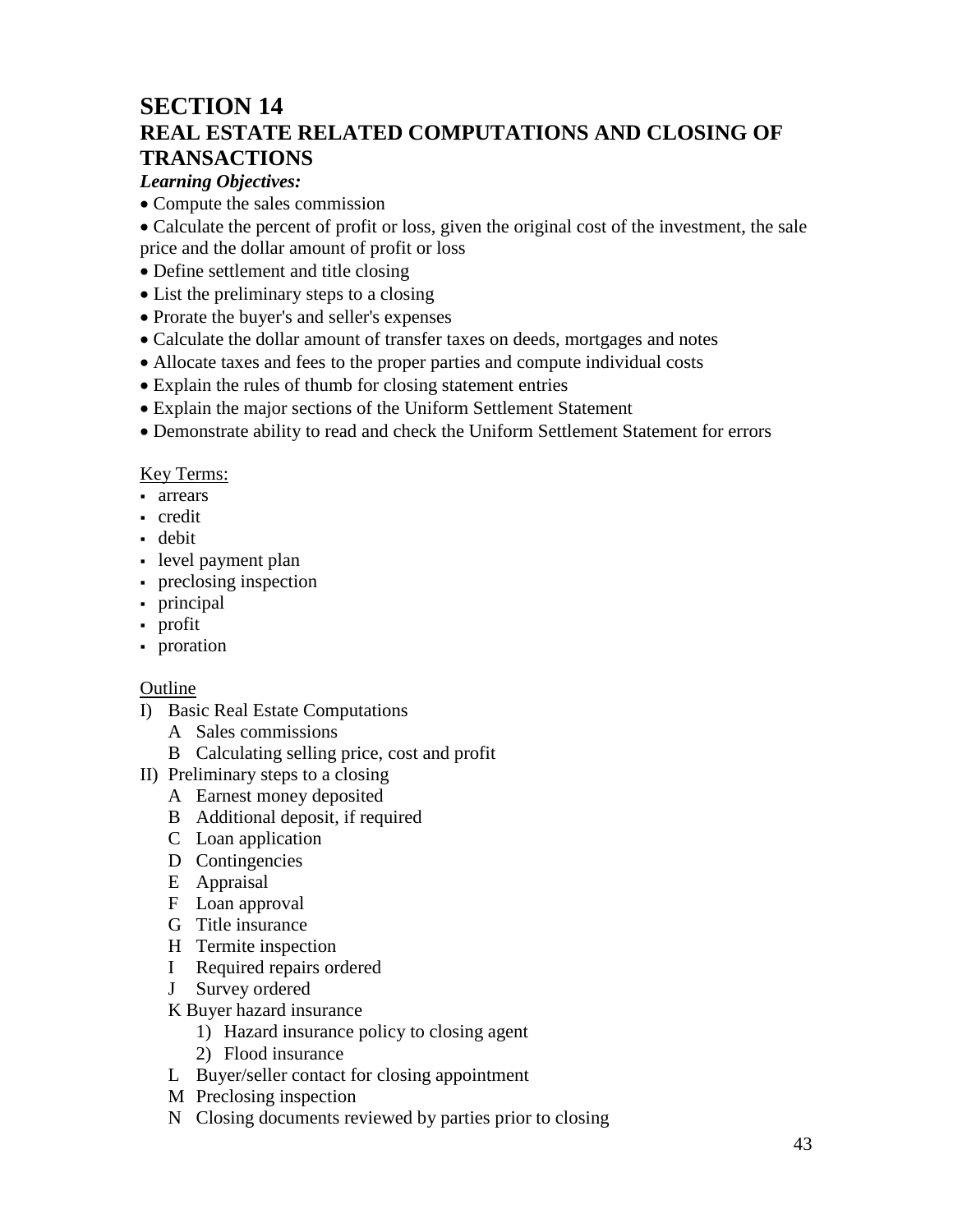- O Buyer informed of funds needed to close
- P Earnest money transferred to closing agent
- III) Prorated Expenses
	- A Prepaid rent
	- B County and/or city property taxes
	- C Mortgage interest on assumed mortgages
	- D Prorating considerations
		- 1) Period over which item is prorated
		- 2) Period allocated to buyer and period allocated to seller
		- 3) Prorating methods: 360 vs. 365
- IV) State Transfer Taxes
	- A State documentary stamp tax on deeds
	- B State intangible tax on mortgages
	- C State documentary stamp tax on notes
- V) Other Charges
	- A Preparation of document
	- B Recording fees
	- C Broker's commission
	- D Title insurance
- VI) Rules of Thumb
	- A General rule of thumb
		- 1) Items credited to seller
		- 2) Items debited to seller
		- 3) Items credited to buyer
		- 4) Items debited to buyer
- VII) Uniform Settlement Statement
	- A Buyer's Transaction Entries
	- B Seller's Transaction Entries
	- C Settlement Charges for both Buyer and Seller
	- D Real Estate settlement example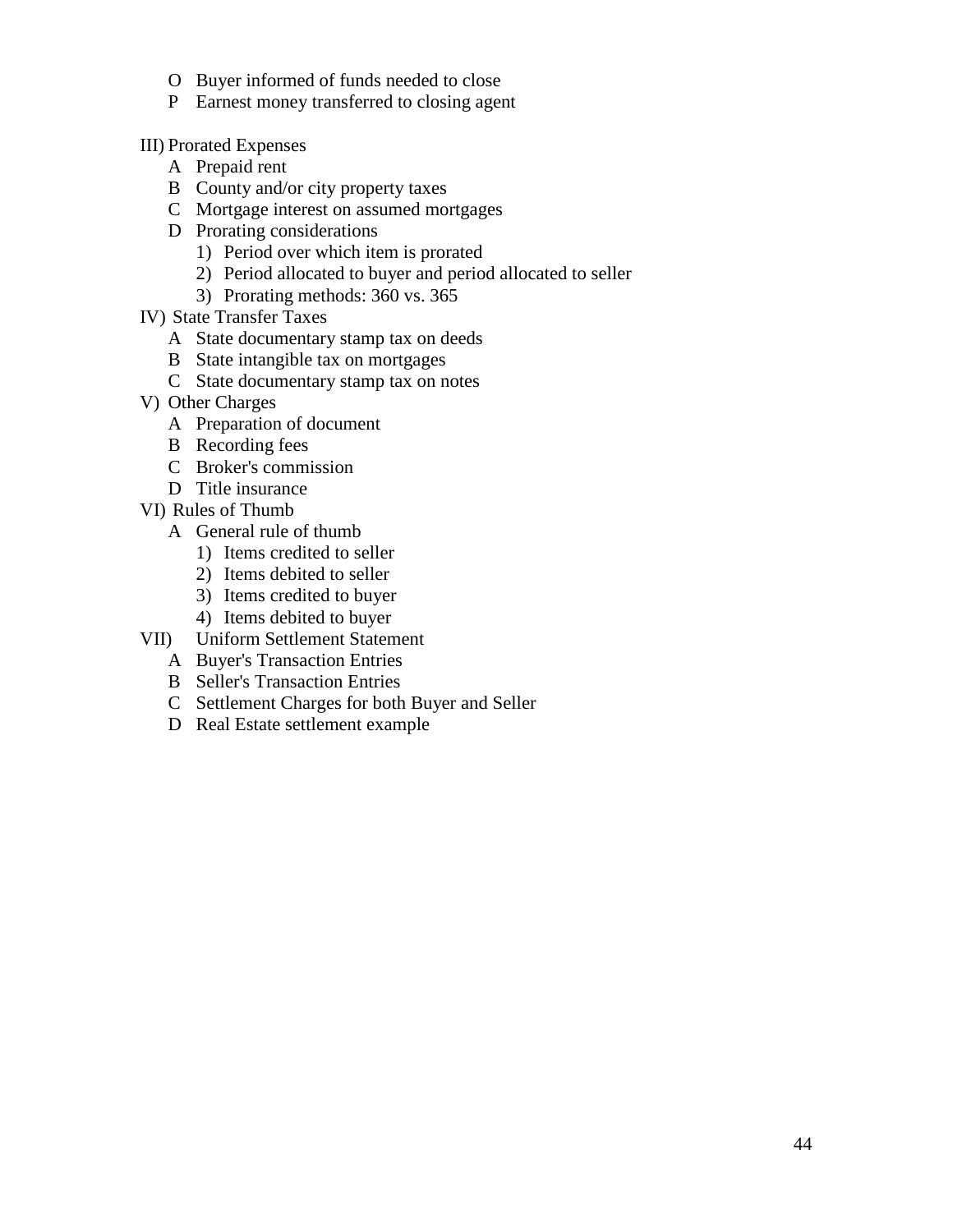### **SECTION 15 THE REAL ESTATE MARKETS AND ANALYSIS**

#### *Learning Objectives:*

- Describe the physical characteristics of real estate
- Describe the economic characteristics of real estate
- Identify the factors that influence demand
- Identify the factors that influence supply
- Distinguish among different ways of interpreting market conditions
- Demonstrate understanding of the different market indicators

#### Key Terms:

- buyer's market
- demand
- household
- seller's market
- situs
- supply
- vacancy rate

- I) Physical Characteristics of Real Estate
	- A Immobility and importance of location in determining value
		- 1) The value of real estate is heavily influenced by changes in the surrounding area
		- 2) Highest and best use is fundamentally determined by alternate types of potential users bidding for a site in accordance with the locational and environmental value of the site in each use
		- 3) If the value of a site in its current highest and best use declines relative to competing uses, highest and best use may change and land use transition will begin
	- B Indestructibility (durability) of land and fixed location
		- 1) Real estate investment tends to be long term
		- 2) Land does not depreciate
		- 3) Property insurance insures improvements only, not land
	- C Nonstandardized; nonhomogeneous
		- 1) No two parcels are exactly alike
	- D Governmental controls influence the market through zoning, building codes, taxes, etc.
- II) Economic Characteristics of Real Estate
	- A Relationship between supply, demand and price
	- B Slow to respond to change in supply and demand
	- C Demand factors:
		- 1) Price of real estate
		- 2) Population and household composition
		- 3) Income of consumers
		- 4) Availability of mortgage credit
		- 5) Consumer tastes or preferences
	- D Supply factors: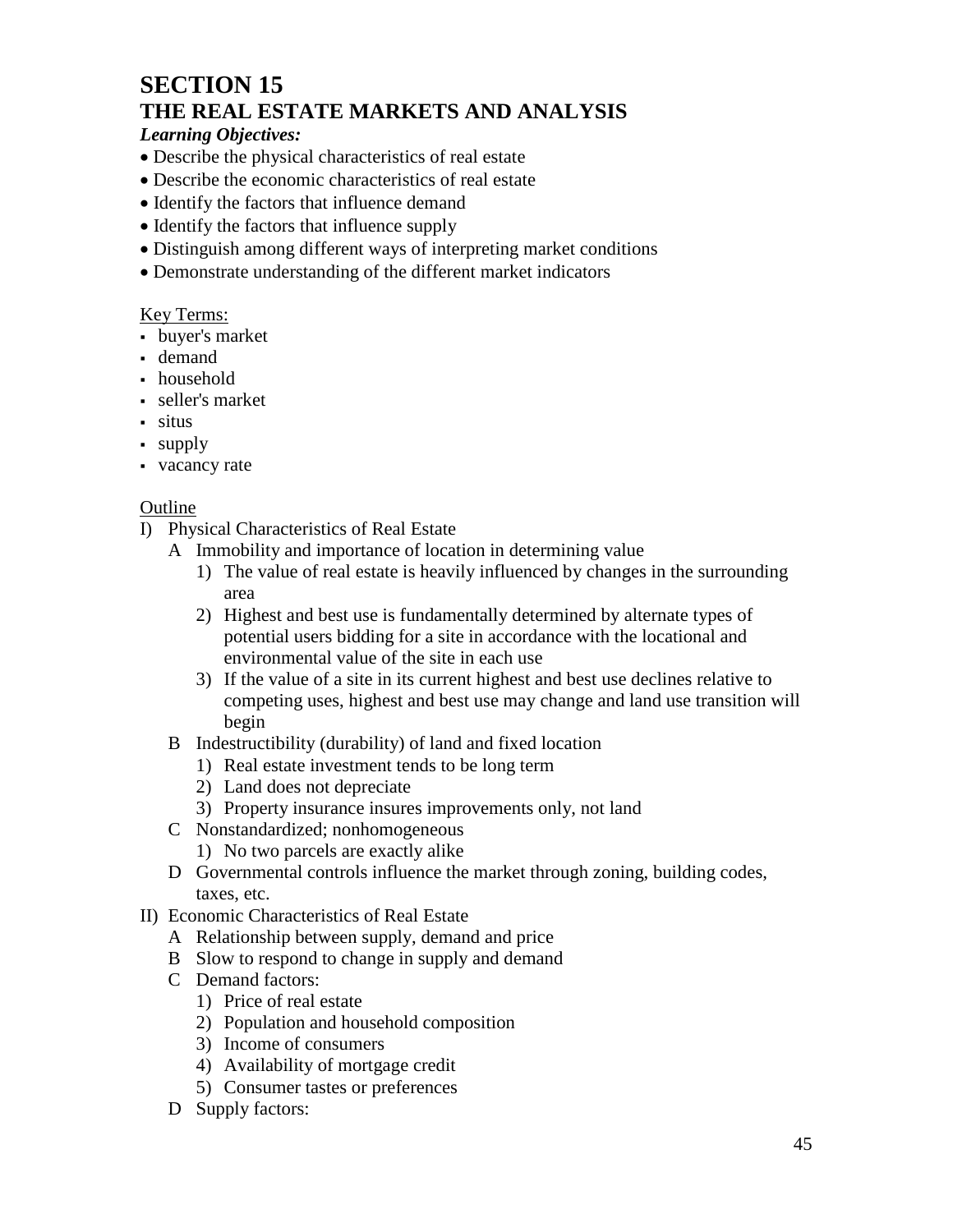- 1) Availability of skilled labor
- 2) Availability of construction loans and financing
- 3) Availability of land
- 4) Availability of materials
- E Interpreting market conditions
	- 1) Price levels
	- 2) Vacancy rates
	- 3) Sales volume
	- 4) Area preference−situs
	- 5) Market adjustment
		- (a) Buyer's market
		- (b) Seller's market
- III) Market Indicators
	- A Vacancy rates
	- B Price/sales information
	- C Building permits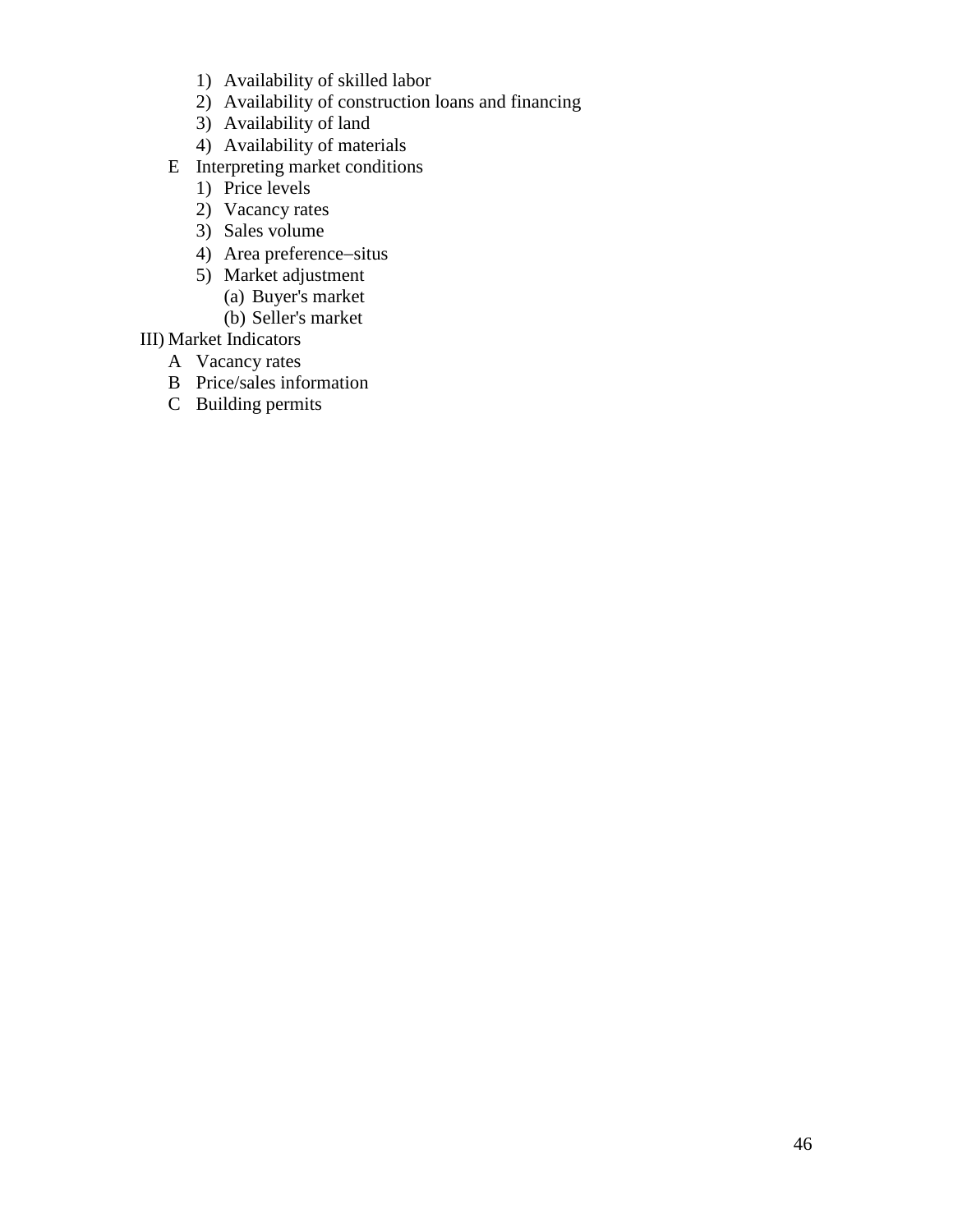### **SECTION 16 REAL ESTATE APPRAISAL**

#### *Learning Objectives:*

- Describe federal and state regulations pertaining to appraising
- Identify the appraisers fiduciary relationship

• Identify the economic and physical characteristics of real estate that affect market value

• Explain what the Uniform Standards of Professional Appraisal Practice (USPAP) is and how it affects the appraisal process of real property

- Distinguish among the various types of value
- Define market value and describe its underlying assumptions
- Distinguish among value, price and cost
- Describe the four characteristics of value
- Distinguish among the principles of value
- Differentiate among the three approaches to estimating the value of real property
- Estimate value of subject property using Comparable Sales Approach
- Estimate value of subject property using Cost Approach
- Estimate value of subject property using Income Approach
- Reconcile three approaches to establish final value estimate
- Calculate value using gross multiplier analysis

• Explain how to prepare a Comparative Market Analysis (CMA), comparing and contrasting with sales comparison approach

#### Key Terms:

- appraisal
- assemblage
- automated valuation models
- comparative market analysis (CMA)
- cost-depreciation approach
- curable
- depreciation
- economic life
- federally related transaction
- gross income multiplier (GIM)
- gross rent multiplier (GRM)
- highest and best use
- income approach
- incurable
- market value
- over-improvement
- plottage
- principle of substitution
- progression
- reconciliation
- regression
- replacement cost
- reproduction cost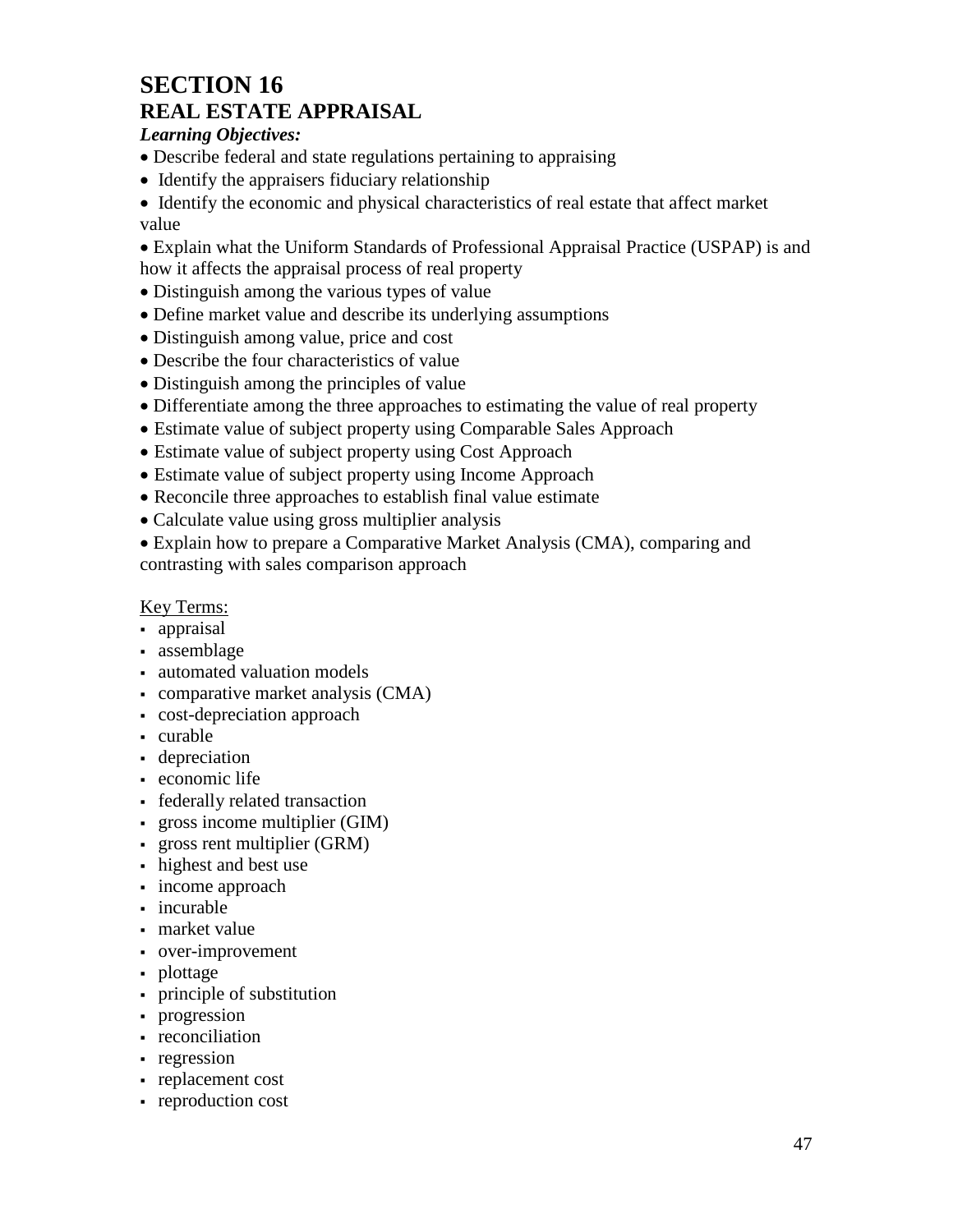- sales comparison approach
- situs
- subject property
- Uniform Standards of Professional Appraisal Practice (USPAP)
- valuation

- I) Regulation of Appraising FIRREA
	- A Appraisal Foundation
	- B Appraisal Qualifications Board
	- C Appraisal Standards Board
	- D Appraisal Subcommittee
	- E State licensed and certified appraisers
		- 1) Requirements for federally related transactions
		- 2) Certified appraisal reports
	- F Appraisal service of real estate
		- 1) Part I, Chapter 475
		- 2) Appraisal reports must conform to USPAP
		- 3) Comparative Market Analysis (CMA)
		- 4) Broker Price Opinion (BPO)
- II) Concept of Value
	- A Concepts of market cost/price/value
	- B Many types of value apply to real estate
		- 1) Assess value for property tax purposes
		- 2) Insurance value
		- 3) Value in use
		- 4) Liquidation value
		- 5) Investment value
		- 6) Salvage value
	- C Market value
		- 1) Definition of market value
		- 2) Assumptions associated with market value
	- D Characteristics of value
		- 1) Demand
		- 2) Utility
		- 3) Scarcity
		- 4) Transferability
- III) Principles of Value
	- A Substitution
	- B Highest and best use
		- 1) As if vacant
		- 2) As improved
	- C Increasing and decreasing returns
		- 1) Over-improvement
	- D Conformity
	- E Other valuation terminology
		- 1) Assemblage
		- 2) Plottage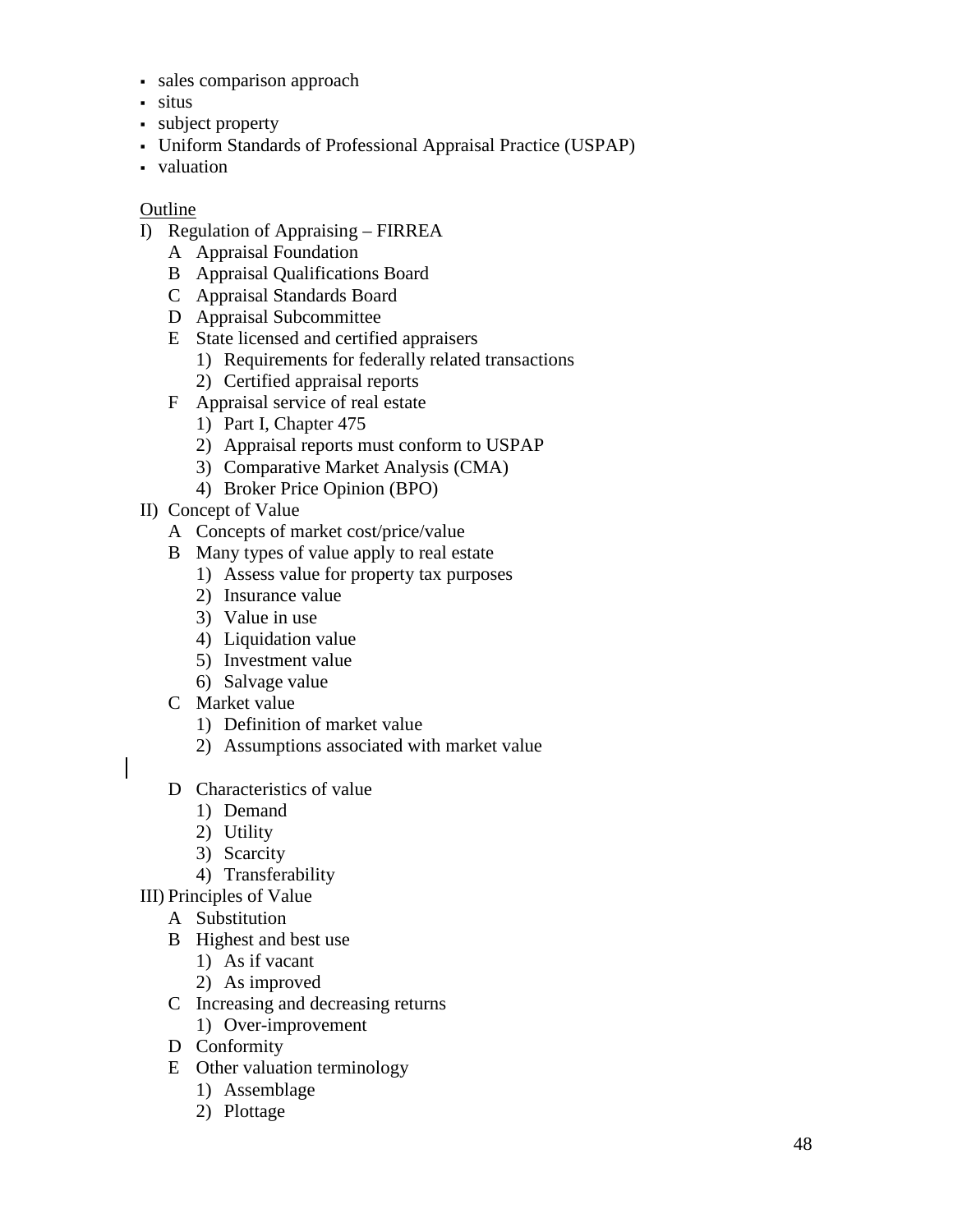- 3) Progression
- 4) Regression
- IV)Introduction to the Three Approaches to Value
	- A Sales comparison approach
		- 1) Theory of method
		- 2) Steps in the approach
			- (a) Making adjustments
			- (b) Adjusted sale price
		- 3) Types of property best suited for this approach
	- B Cost-depreciation approach
		- 1) Theory of method
		- 2) Steps in the approach
			- (a) Reproduction vs. replacement cost
				- (1) Cost estimating manuals
			- (b) Three types of depreciation
			- (c) Calculating accrued depreciation using age-life method
		- 3) Applications of approach
	- C Income approach
		- 1) Theory of method
		- 2) Steps in the approach
			- (a) Potential gross income
			- (b) Effective gross income
			- (c) Net operating income
				- (1) Fixed variable, reserve for replacements
			- (d) Cap rates
		- 3) Applications of approach
		- 4) Gross rent multiplier (GRM)
			- (a) Steps in the multiplier analysis
			- (b) Does not act as a substitute for the income approach to valuation
- V) Preparing a Comparative Market Analysis (CMA)
	- A Gathering appropriate data
		- 1) MLS
		- 2) Property appraisers office
		- 3) Clerk of Courts
	- B Selecting similar comparables
		- 1) Recently sold
		- 2) Currently on the market
		- 3) Recently expired listings
	- C Common elements of comparison
	- D Adjusting for differences
	- E Computer generated CMAs
	- F Automated Valuation Models (AVM)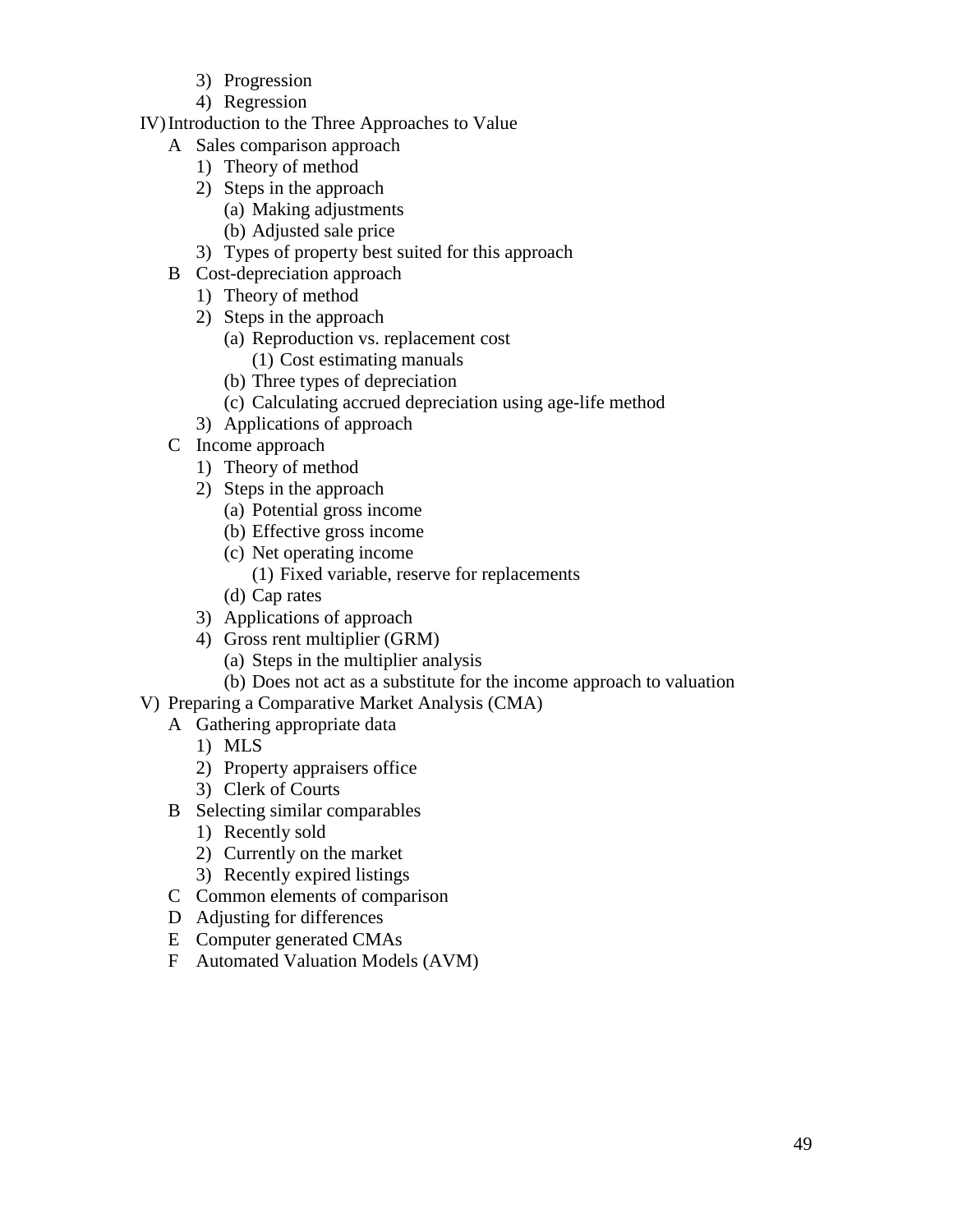### **SECTION 17 REAL ESTATE INVESTMENTS AND BUSINESS OPPORTUNITY BROKERAGE**

### *Learning Objectives:*

- Distinguish among the different types of real estate investments
- Identify the advantages and disadvantages of investing in real estate
- Distinguish among the various types of risk
- Explain the importance of investment analysis

• Describe the similarities and differences between real estate brokerage and business brokerage

- Describe the types of expertise required in business brokerage
- Distinguish among the methods of appraising businesses
- Describe the steps in the sale of a business

### Key Terms:

- **-** appreciation
- asset
- basis
- capital gain (loss)
- cash flow
- equity
- going concern value
- goodwill
- leverage
- liquidation analysis
- liquidity
- personal property
- $\cdot$  risk
- tax shelter

- I) Investment Real Estate Terminology
	- A Cash flow
	- B Leverage
	- C Capital gain (loss)
	- D Basis
	- E Appreciation
	- F Equity
	- G Liquidity
	- H Risk
	- I Tax shelter
- II) Types of investments
	- A Residential
	- B Commercial
	- C Industrial
	- D Agricultural
	- E Business opportunities
- III) Advantages of Real Estate Investments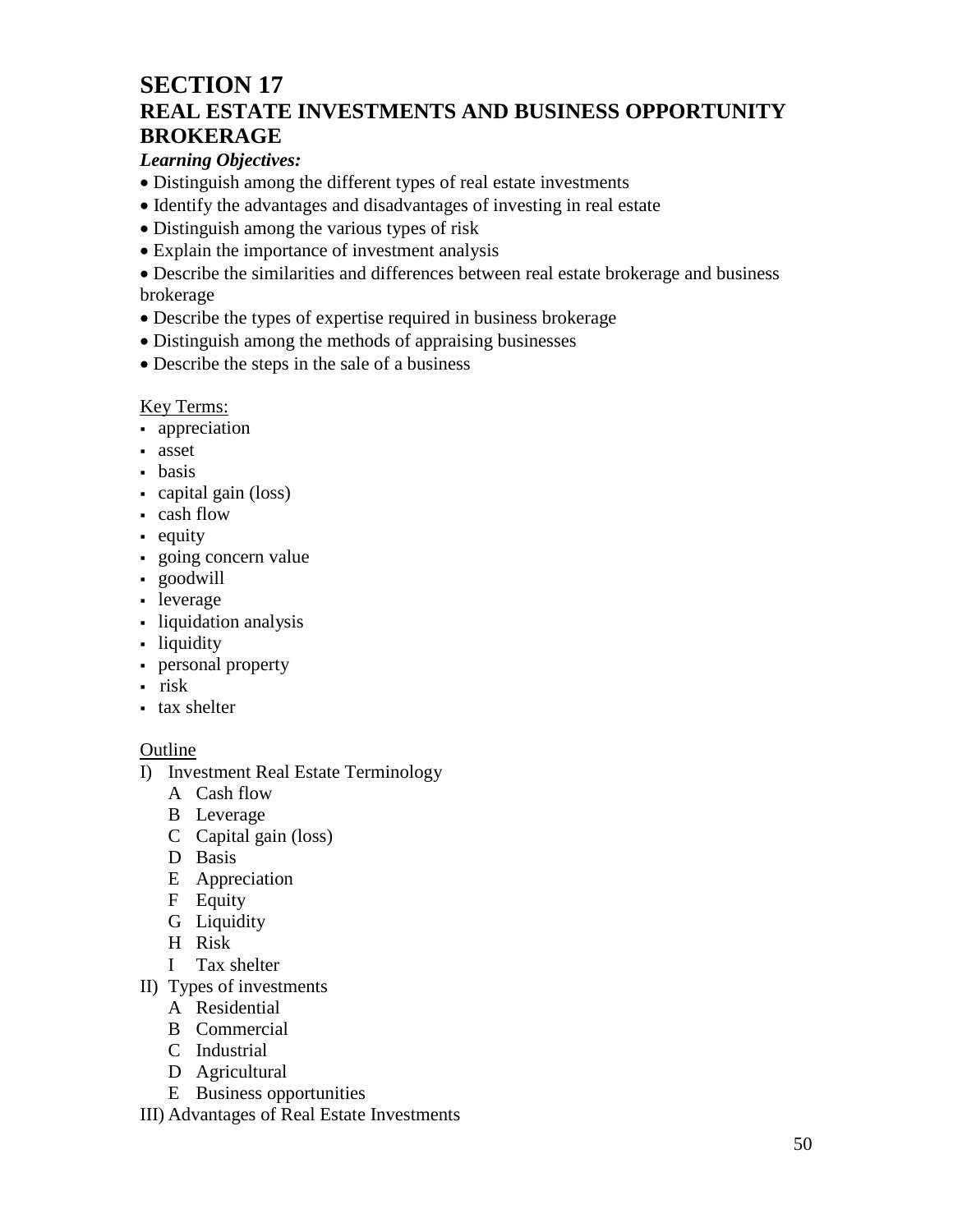- A Rate of return
- B Tax advantages
- C Hedge against inflation
- D Leverage
- E Equity build up

IV)Disadvantages of Investing in Real Estate

- A Illiquidity
- B Market is local in nature
- C Need for expert help
- D Management
- E Risk
- V) Assessment of Risk
	- A Risks associated with general business conditions
		- 1) Business risk
		- 2) Financial risk
		- 3) Purchasing-power risk
		- 4) Interest-rate risk
	- B Risks that affect return
		- 1) Liquidity risk
		- 2) Safety risk
			- (a) Market risk
			- (b) Risk of default
- VI)Nature of Business Brokerage
	- A Similarities to real estate brokerage
		- 1) Almost always a sale of real property or an assignment of a long-term lease is involved
		- 2) Must be licensed pursuant to Chapter 475, F.S., Part I
	- B Differences from real estate brokerage
		- 1) Usually involve transactions containing assets other than real estate (a) Personal property (b) Goodwill
		- 2) The value of the business may be less than, equal to, or greater than the value of the real estate. That is, the "going concern" value may be different than the real estate value
		- 3) Markets for business enterprises are typically wider in geographic scope than markets for individual parcels of real estate
	- C Expertise required in business brokerage
		- 1) Corporate finance
		- 2) Business accounting
		- 3) Valuation of businesses
			- (a) Comparable sales analysis
				- (b)Cost approach
				- (c)Incomes analysis
				- (d)Liquidation analysis
	- D Steps in the sale of a business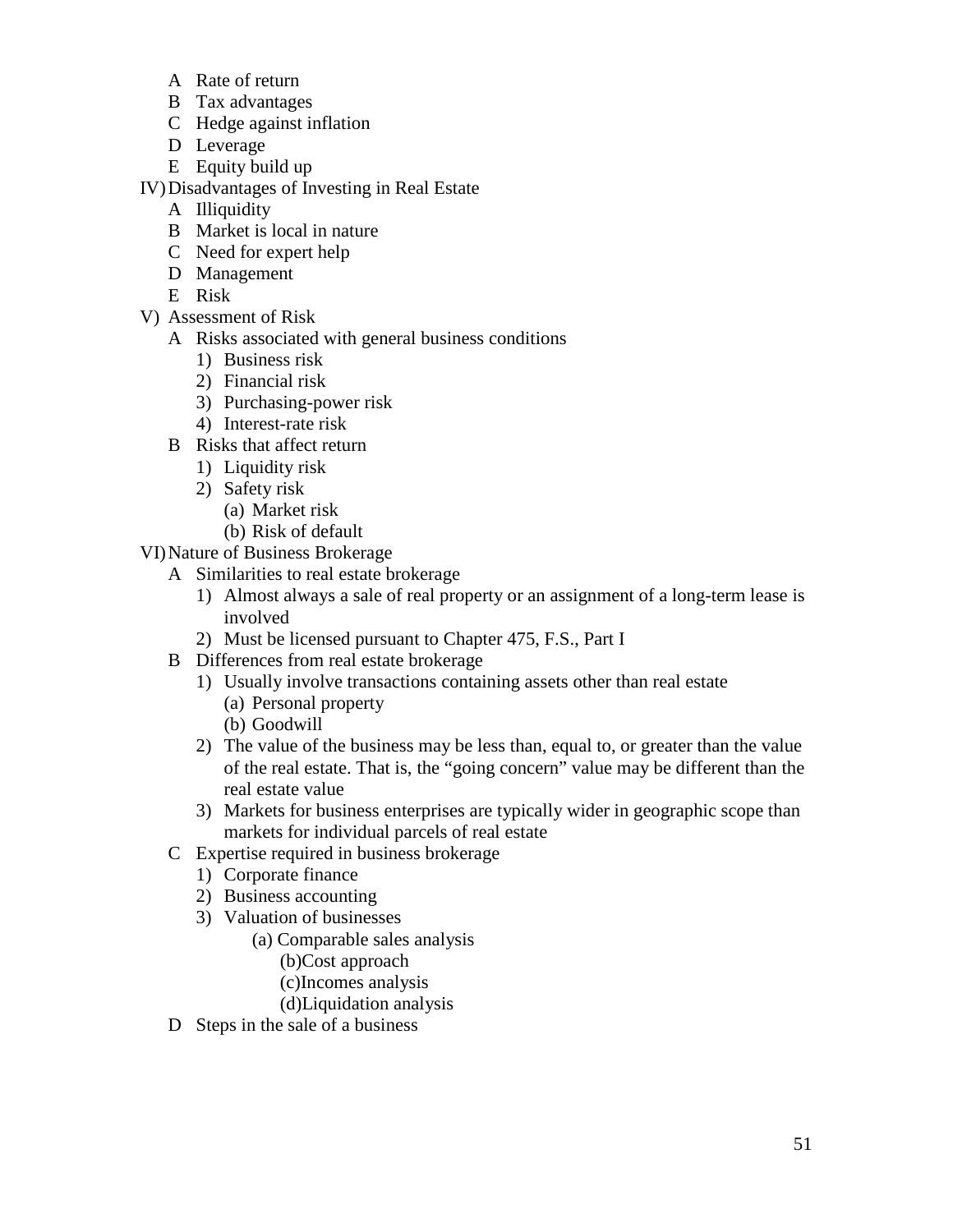### **SECTION 18 TAXES AFFECTING REAL ESTATE**

### *Learning Objectives:*

• Distinguish among immune, exempt and partially exempt property

• Describe the various personal exemptions available to qualified owners of homestead property

• Compute the property tax on a specific parcel, given the current tax rate, assessed value, eligible exemptions and transfer of assessment limitation difference (save our homes portability) if applicable

- List the steps involved in the tax appeal procedure
- Describe the purpose of Florida's Green Belt Law
- Calculate the cost of a special assessment, given the conditions and amounts involved
- Describe the tax advantages of home ownership
- Explain how to determine taxable income of investment real estate
- Distinguish between installment sales and like-kind exchange

#### Key Terms:

- ad valorem
- assessment limitation (save our homes benefit)
- assessed value
- capital gains
- community development districts
- **debt** service
- exempt properties
- installment sale
- immune properties
- just value
- like-kind exchange
- mill
- special assessment
- tax rate
- taxable income
- taxable value

- I) Real Property Taxation
	- A Local importance
		- 1) Primary source of revenue
	- B Determining "just value"
		- 1) General procedure
			- (a) Provisions under Amendment I
		- 2) Protest procedure
			- (a) Property owner contacts property appraiser within legislated time frame
			- (b) File an appeal with the Value Adjustment Board
			- (c) Litigation in the courts
				- (1) Certiorari proceeding
	- C Exemptions from property taxes
		- 1) Immune property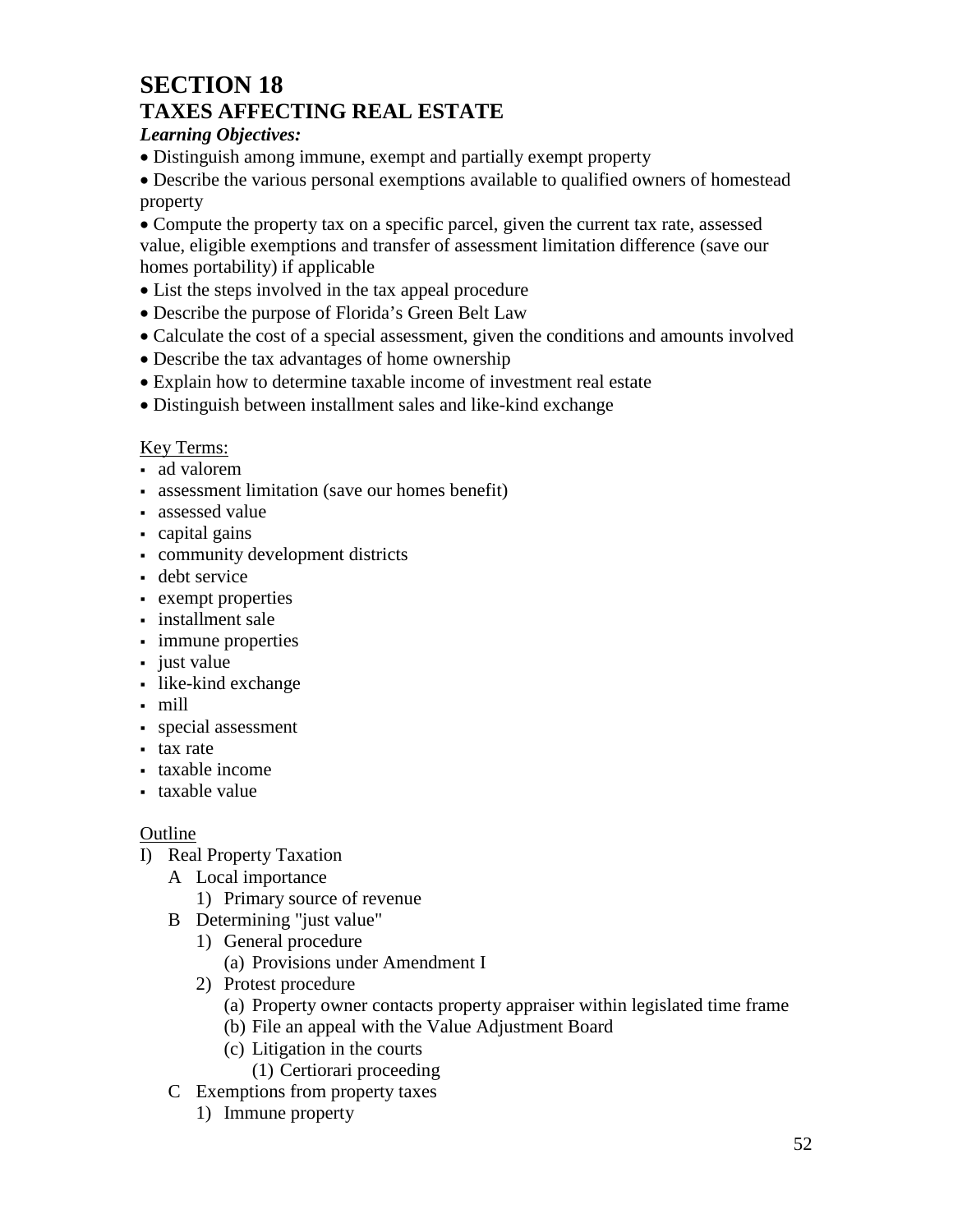- 2) Exempt or partially exempt property
- 3) Homestead exemption
	- (a) Assessment limitation (save our homes benefit, portability)
	- (b) Surviving spouse exemption
	- (c) Disability exemption
	- (d) Blind persons exemption
	- (e) Cumulative homestead tax exemption
	- (f) Military service-connected total and permanent disability tax exemption
	- (g) Tax exemption for certain totally and permanently disabled persons
- 4) Greenbelt law exemption
	- (a) Nature
	- (b) Purpose
	- (c) Provisions
- D Calculating taxable value
- E Calculating property taxes
- F Special Assessments
	- 1) Purpose of special assessments
	- 2) Limitations on use
	- 3) Computation of assessment rate
	- 4) Special assessment liens
- G Nonpayment of real property taxes
- H Purchasing tax certificates
- II) Federal Income Taxes
	- A Sale of real property
		- 1) Amount realized
		- 2) Capital gain (loss)
	- B Principal residence
		- 1) Tax advantages
			- (a) Mortgage interest deduction on principal residence and second home
			- (b) Deduction of property taxes on principal residence and second home
			- (c) IRA withdrawal for first time home buyers
			- (d) Exclusion of gain from sale of principal residence
	- C Investment real estate
		- 1) Types of income and cash flows
			- (a) Potential gross income
			- (b) Effective gross income
			- (c) Net operating income
			- (d) Before tax cash flow (cash throw-off)
			- (e) After tax cash flow
		- 2) Determining taxable income
			- (a) Reserve for replacements
			- (b) Interest
			- (c) Depreciation
		- 3) Tax from operations
			- (a) Capital gain (loss)
				- (1) Short-term gain
				- (2) Long-term gain
		- 4) Installment sales (contract for deed)
		- 5) Like-kind exchange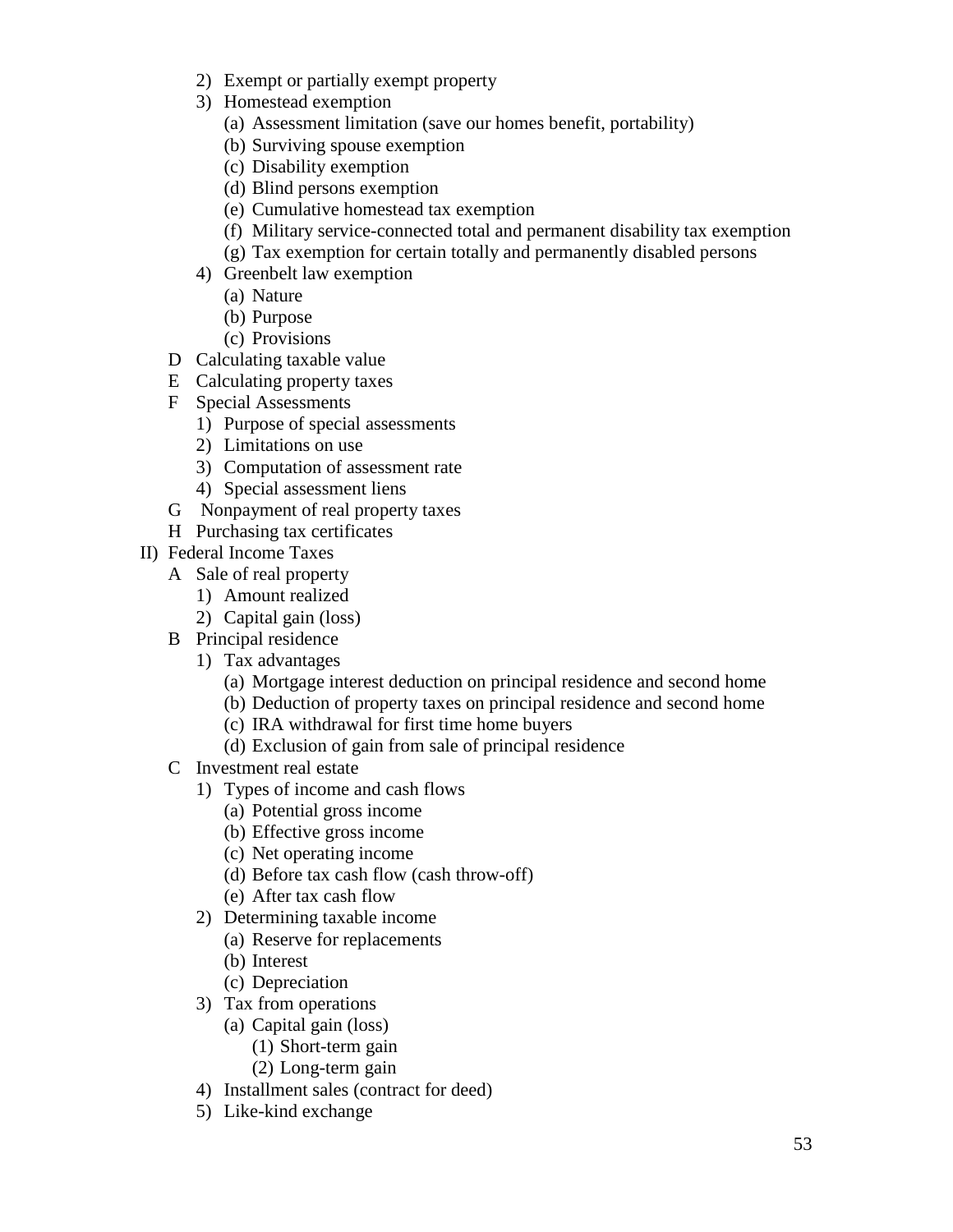# **SECTION 19**

## **PLANNING, ZONING AND ENVIRONMENTAL HAZARDS**

### *Learning Objectives:*

• Describe the composition and authority of the local planning agency

• Explain the purpose of land-use controls and the role of zoning ordinances

• Identify the provisions of Florida's comprehensive plan and the Growth Management Act

- Distinguish among the five general zoning classifications
- Distinguish among zoning ordinances, building codes and health ordinances
- Explain the purpose of a variance, special exception and a nonconforming use

• Calculate the number of lots available for development, given the total number of acres contained in a parcel, the percentage of land reserved for streets and other facilities and the minimum number of square feet per lot

- Describe the characteristics of a planned unit development
- Understand the basic provisions of the national flood insurance program
- Describe the impact Comprehensive Environmental Response Compensation and Liability Act (CERCLA)

• Explain the various environmental hazards associated with real estate

#### Key Terms:

- asbestos
- buffer zone
- building code
- building inspection
- building permit
- certificate of occupancy
- concurrency
- environmental impact statement
- health ordinance
- nonconforming use
- planned unit development
- special exception
- special flood hazard area
- variance
- zoning ordinance

- I) Planning and Zoning
	- A City planning
		- 1) Historical
			- (a) Philosophy of laissez faire
			- (b) Industrialization and urbanization
			- (c) Protecting residential property
		- 2) Goals of planning include, for example:
			- (a) Savings of tax money by preventing sprawl
			- (b) Adequate provision of services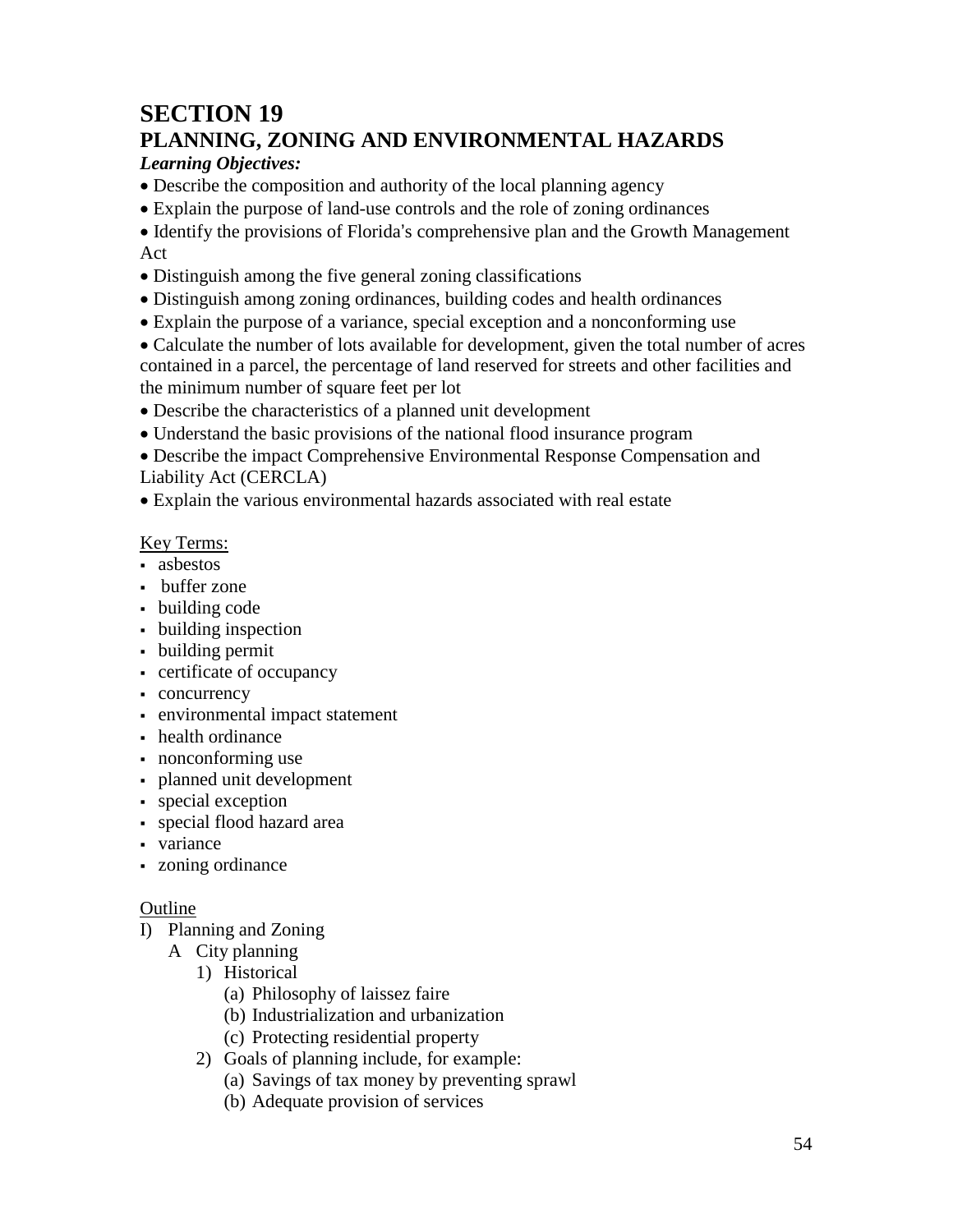- (c) Providing for road right-of-ways and set backs
- (d) Protection against costly drainage, flooding or environmental problems
- (e) Reduction in political and equity problems in siting landfills, prisons, etc.
- II) Local planning agency
	- A Composition
	- B Authority
		- 1) Subdivision plat approval
		- 2) Site plan approval
		- 3) Sign control
	- C Support staff

III) Florida's comprehensive plan

- A Chapter 163, F.S. Growth Policy; County And Municipal Planning; Land Development Regulation
	- 1) Department of Community Affairs (DCA)
- B Plan must contain certain elements to be coordinated with plans of surrounding areas
	- 1) Future land use
	- 2) Traffic circulation
	- 3) Water, sanitary and storm sewers, and solid waste
	- 4) Conservation of natural resources
	- 5) Recreation
	- 6) Housing
	- 7) Coastal zone protection, where relevant
	- 8) Intergovernmental coordination
	- 9) Utilities
		- (a) Plan must be implemented by adopting sufficient land use control ordinances and capital improvement programs (concurrency requirements)
		- (b) Optional elements may include: historical, scenic preservation, economic and public buildings
		- (c) Concurrency allows new development only after a minimum level of public infrastructure is in place around the development site
- IV)Zoning, land use restrictions and building codes
	- A Zoning ordinance and classifications
		- 1) Residential−control of density
			- (a) Lot size
			- (b) Set backs
			- (c) Lot coverage
		- 2) Commercial−control of intensity of use
			- (a) Parking requirements
			- (b) Height and size limitations
		- 3) Industrial−control of emission and effluents
			- (a) Control of by-products such as noise, odor, smoke congestion and chemicals
		- 4) Agricultural
		- 5) Special use
	- B Building codes
		- 1) Building permits
		- 2) Building inspections
		- 3) R-Value